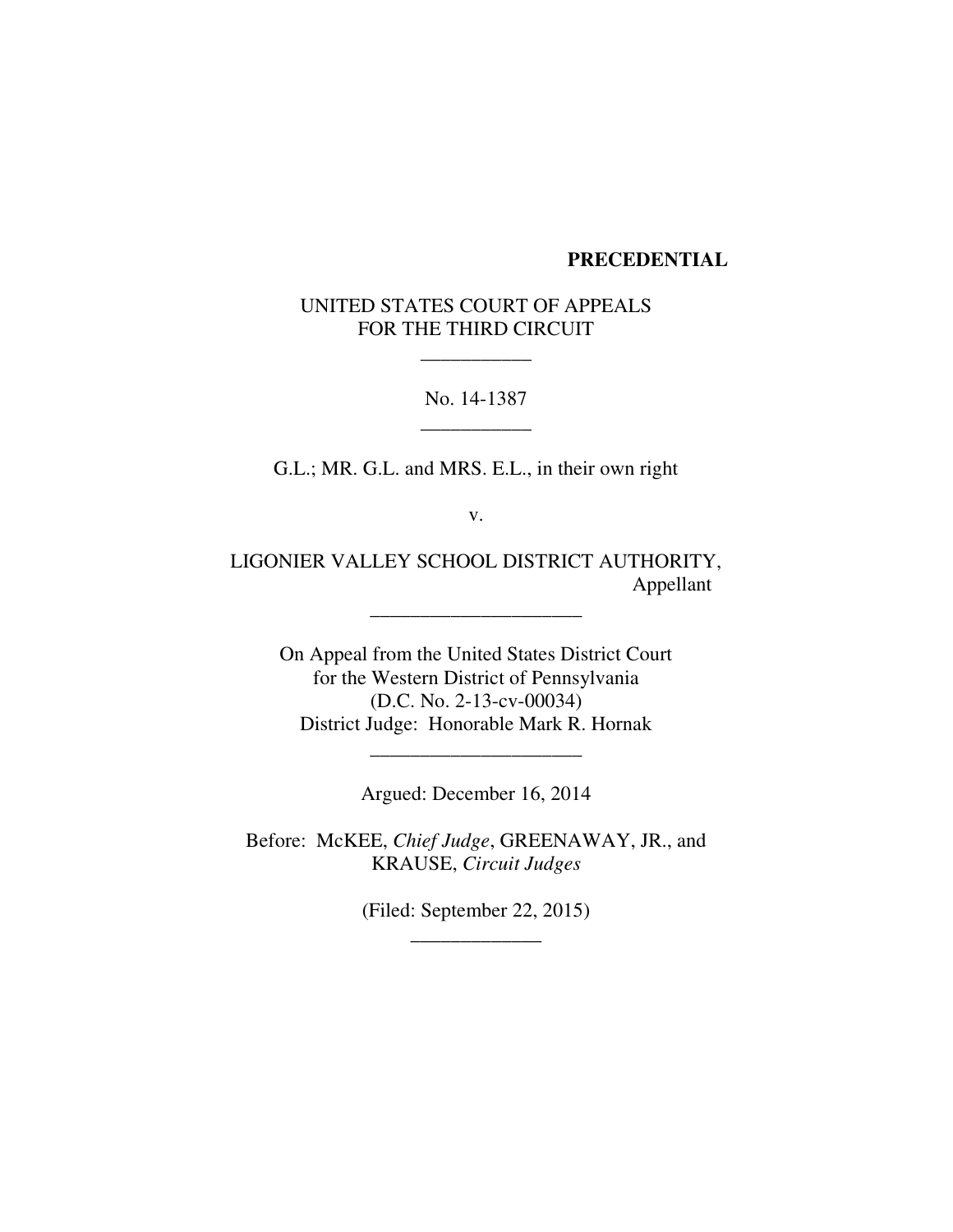John K. Greiner, Esq. Charles W. Jelley, Esq. [Argued] Margaret A. Tremba, Esq. Kristen C. Weidus, Esq. Tremba, Jelley & Kinney 302 West Otterman Street Greensburg, PA 15601 *Counsel for Appellees*

Christina Lane, Esq. [Argued] Sanchez Legal Group 2403 Sidney Street, Suite 242 Pittsburgh, PA 15203 *Counsel for Appellant*

Mark L. Gross, Esq. Holly A. Thomas, Esq. United States Department of Justice Civil Rights Division, Appellate Section P.O. Box 14403 Ben Franklin Station Washington, DC 20044 *Counsel for Amicus Curiae*

Jennifer N. Rosen Valverde, Esq. [Argued] Rutgers University School of Law Special Education Clinic 123 Washington Street Newark, NJ 07102 *Counsel for Amici Appellees*<sup>1</sup>

<sup>1</sup> We thank the seven organizations led by the Education and Health Law Clinic at Rutgers University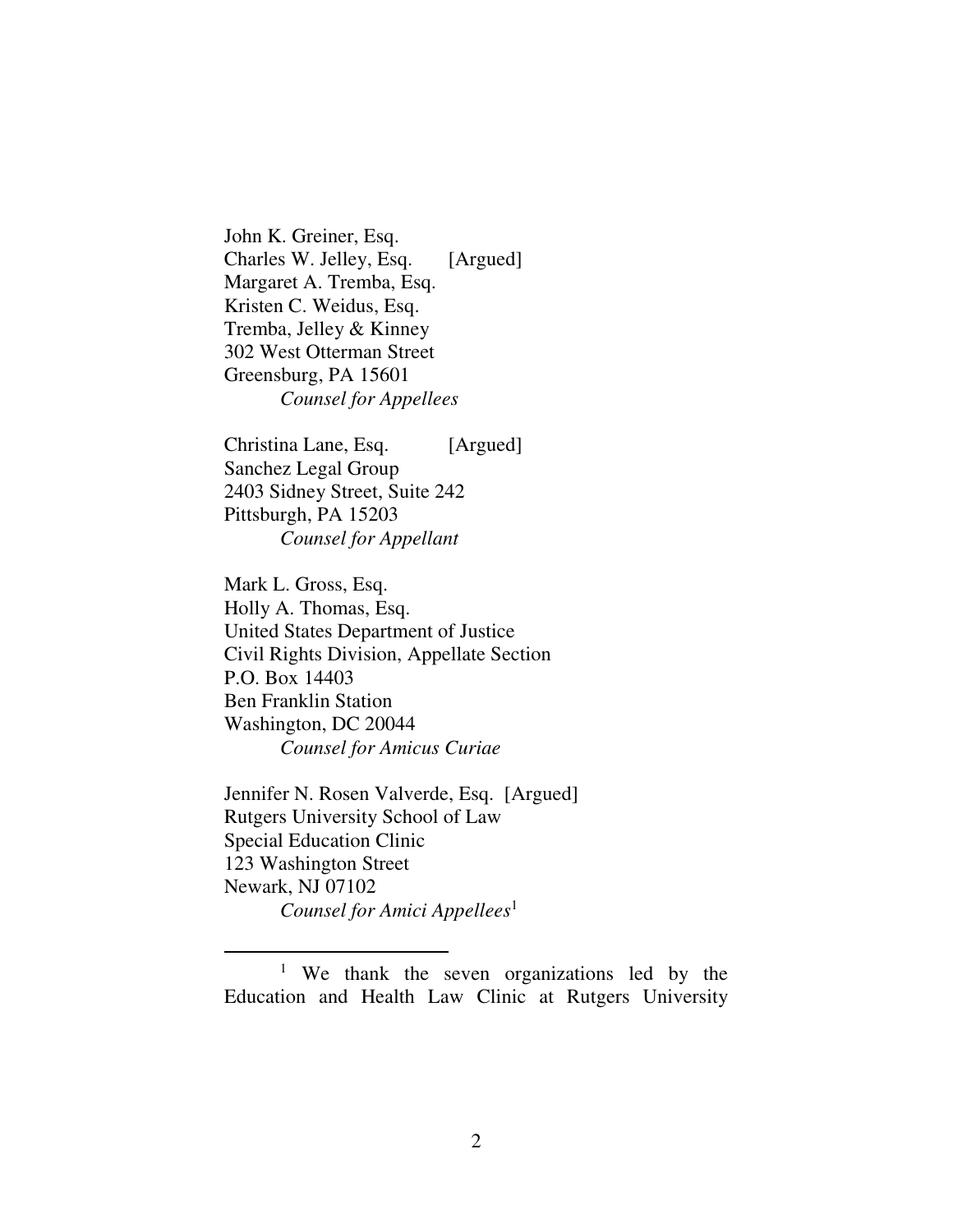## OPINION

 $\overline{a}$ 

\_\_\_\_\_\_\_\_\_\_\_

KRAUSE, *Circuit Judge.* 

 $\overline{a}$ 

The Individuals with Disabilities Education Act ("IDEA") broadly authorizes the courts to provide appropriate relief, including compensatory education, to children who have been deprived by their state or local educational agencies of a free appropriate public education. When Congress reauthorized the IDEA in 2004, it enacted 20 U.S.C.  $§$  1415(f)(3)(C), a statute of limitations that requires parents to file a due process complaint no more than two years *after* the parents "knew or should have known" about the alleged deprivation, that is, within two years of the reasonable discovery of that violation.<sup>2</sup> The legislation simultaneously amended 20 U.S.C.  $\S$  1415(b)(6)(B), which previews the various procedural safeguards available to parents, including the opportunity to file that due process complaint. The new language added to this prefatory subsection, however, described the due process complaint as alleging an injury that occurred not more than two years *before* the reasonable discovery date.

School of Law-Newark for their helpful perspective and excellent briefing and argument in this case.

<sup>2</sup> The parties here, like some district courts in our Circuit, referred to the reasonable discovery date as the "KOSHK date." *See, e.g.*, *Jana K. ex rel. Tim K. v. Annville-Cleona Sch. Dist.*, 39 F. Supp. 3d 584, 596 (M.D. Pa. 2014).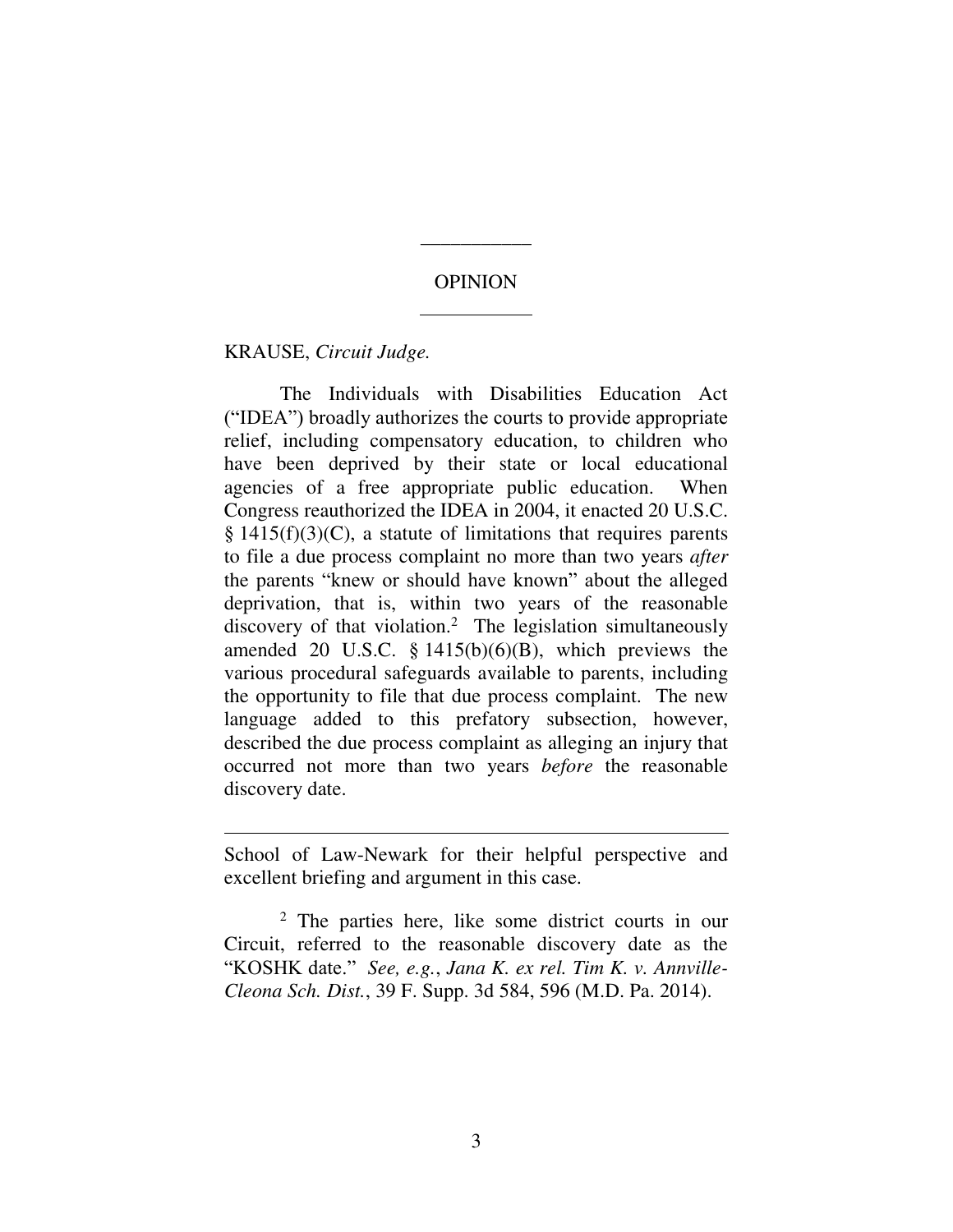In an appeal stemming from a due process complaint filed by the parents of G.L., a student with special needs, we consider, in a matter of first impression among the Courts of Appeals, how these two provisions should be interpreted together and what effect they have on the courts' authority to remedy IDEA violations, in particular, through the award of compensatory education. We address today which, of a variety of interpretations, is correct: Does  $\S 1415(b)(6)(B)$ limit compensatory education to injuries occurring two years before the filing of the complaint, even if earlier injuries are claimed within two years of their reasonable discovery, as urged by Appellant Ligonier Valley School District Authority? Does it limit compensatory education to injuries that occurred from two years before their reasonable discovery through the filing of the complaint, up to two years after that discovery, i.e., the "2+2" approach taken by the District Court and urged by G.L.? Does it impose only a pleading requirement, without affecting the availability of a remedy for timely and well-pleaded claims, as argued by Amici Appellees and G.L. in the alternative? Or is it simply a restatement, albeit ill-phrased, of the same two-year statute of limitations set forth in §  $1415(f)(3)(C)$ , as asserted by the United States Department of Education ("DOE")? Recognizing the uncertainty in this area, the District Court certified the question for interlocutory appeal.

We now conclude, after careful consideration of the parties' plain language arguments, the statutory context and structure, the DOE's interpretive guidance, and the legislative history, that  $\S 1415(b)(6)(B)$  is simply an inartful attempt to mirror  $\S 1415(f)(3)(C)$ 's two-year statute of limitations. That is, both sections reflect the same two-year filing deadline for a due process complaint after the reasonable discovery of an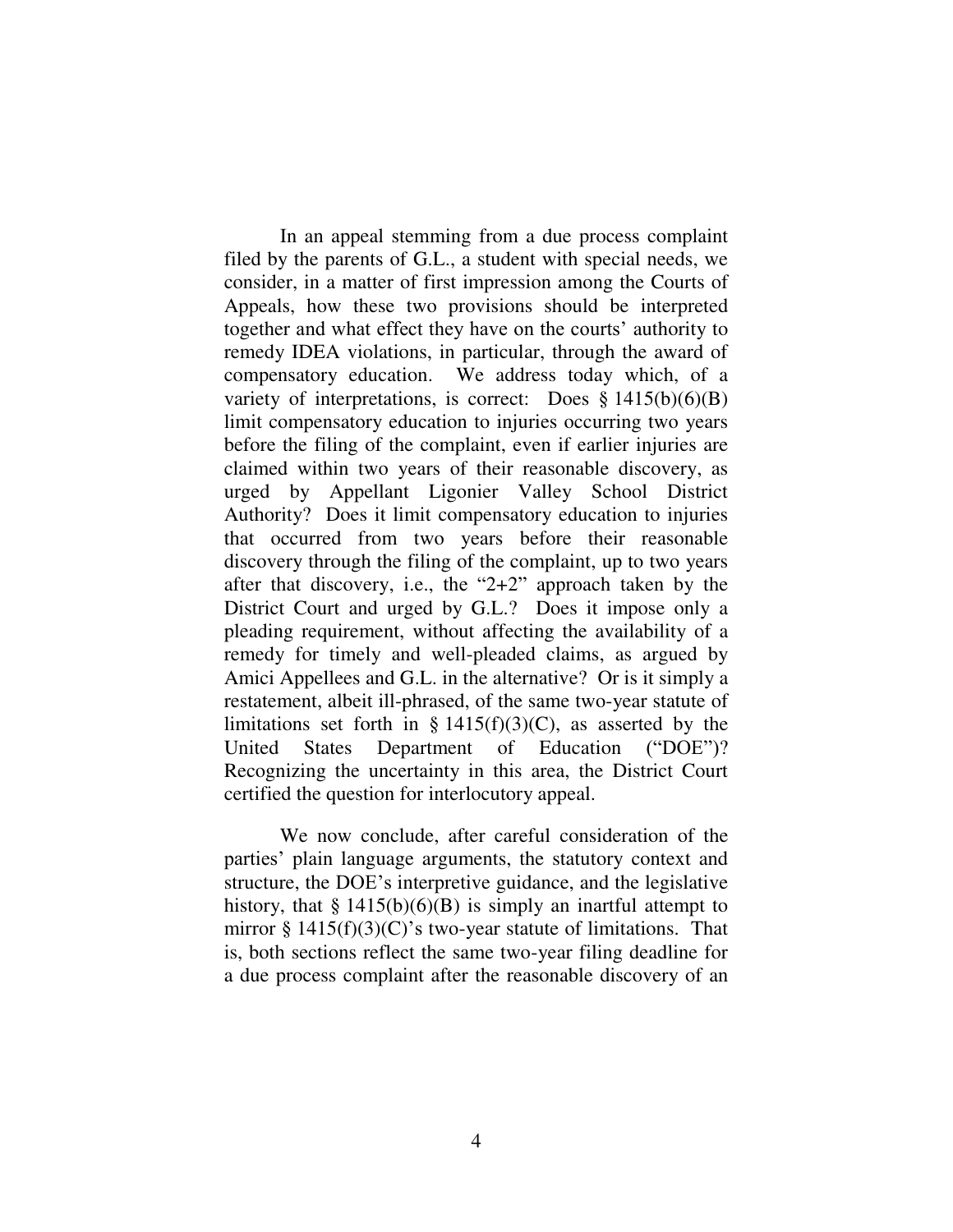injury, and  $\S 1415(b)(6)(B)$  neither imposes a pleading requirement nor in any respect alters the courts' broad power under the IDEA to provide a complete remedy for the violation of a child's right to a free appropriate public education.

## **I. Facts and Procedural History**

#### **A. G.L.'s Schooling**

After spending the previous year at a parochial school, G.L. entered high school in the Ligonier Valley School District (the "District") in the fall of  $2008.<sup>3</sup>$  At a school open house shortly after he started, G.L.'s teacher told his father that G.L. seemed distracted in class and lacked organizational skills. G.L.'s father then orally requested that the District evaluate G.L. for any special education needs. The request was to no avail: No evaluation was conducted and, instead, in the wake of a tragic car accident in which G.L. lost his older sister, the District, purportedly on the basis of information in her obituary, opened an investigation into whether G.L. even lived within District boundaries. That investigation confirmed G.L.'s residence and thus the District's obligation under the IDEA to provide him with a free appropriate public education ("FAPE").

In the meantime, however, G.L. continued to struggle academically. For a time, he was able to keep those struggles

<sup>&</sup>lt;sup>3</sup> We review the allegations of the complaint and all reasonable inferences drawn therefrom in the light most favorable to G.L., the non-moving party. *See D.E. v. Cent. Dauphin Sch. Dist.*, 765 F.3d 260, 271 (3d Cir. 2014).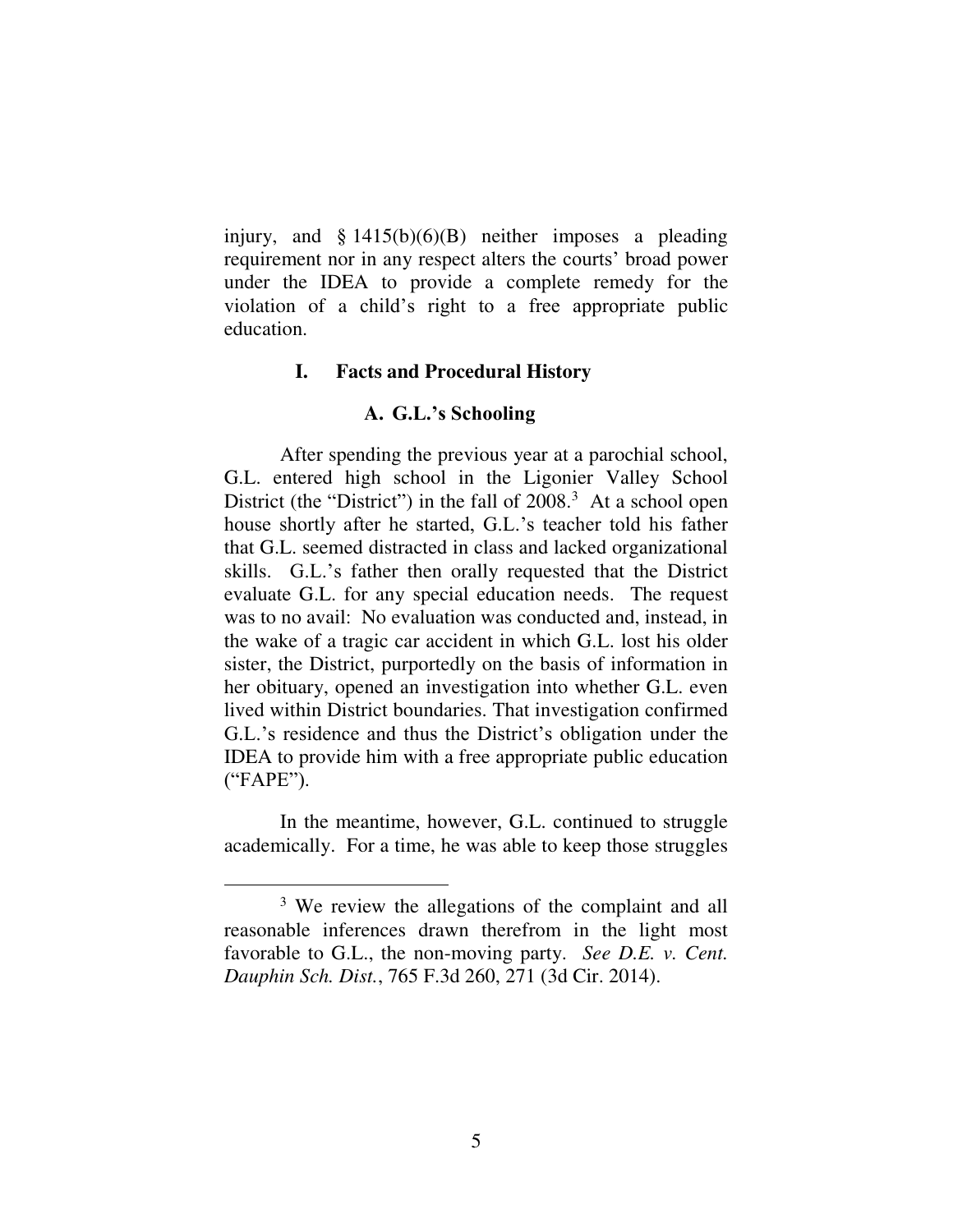partially hidden from his parents by intercepting and altering his report card. At the conclusion of the 2008-09 school year, however, District officials informed G.L.'s parents that he would need to repeat the ninth grade. It was at this point that his parents learned that he was being bullied at school on the basis of his sexual orientation, with students regularly calling him a "faggot" and a "homo," and that as a result he was having trouble eating, sleeping, and concentrating on his studies.

Faced with the District's contention that G.L. should repeat the ninth grade, G.L.'s parents complained to the school principal about the bullying and again requested that G.L. be evaluated for special education needs. The conversation became heated, and the principal told G.L.'s father to speak with the parents of the bullying students himself. The principal also informed G.L.'s parents that a request for special education evaluation needed to be in writing. G.L.'s father then immediately handwrote and submitted a request, which G.L.'s mother followed up with an email to the principal. Apparently not caring for the tone of that email, the principal made an angry phone call to each of G.L.'s parents. The same day, the principal requested that the District again investigate the residency of G.L. and his family.

The District then began another investigation, representing to the family that the new investigation was based on an anonymous phone call to the District. Meanwhile, the principal also conducted his own ad-hoc investigation, using school computers to search for voting records of G.L.'s parents. Over the next month, it appears little was done to assist G.L. with the challenges he faced either academically or socially. The District did, however,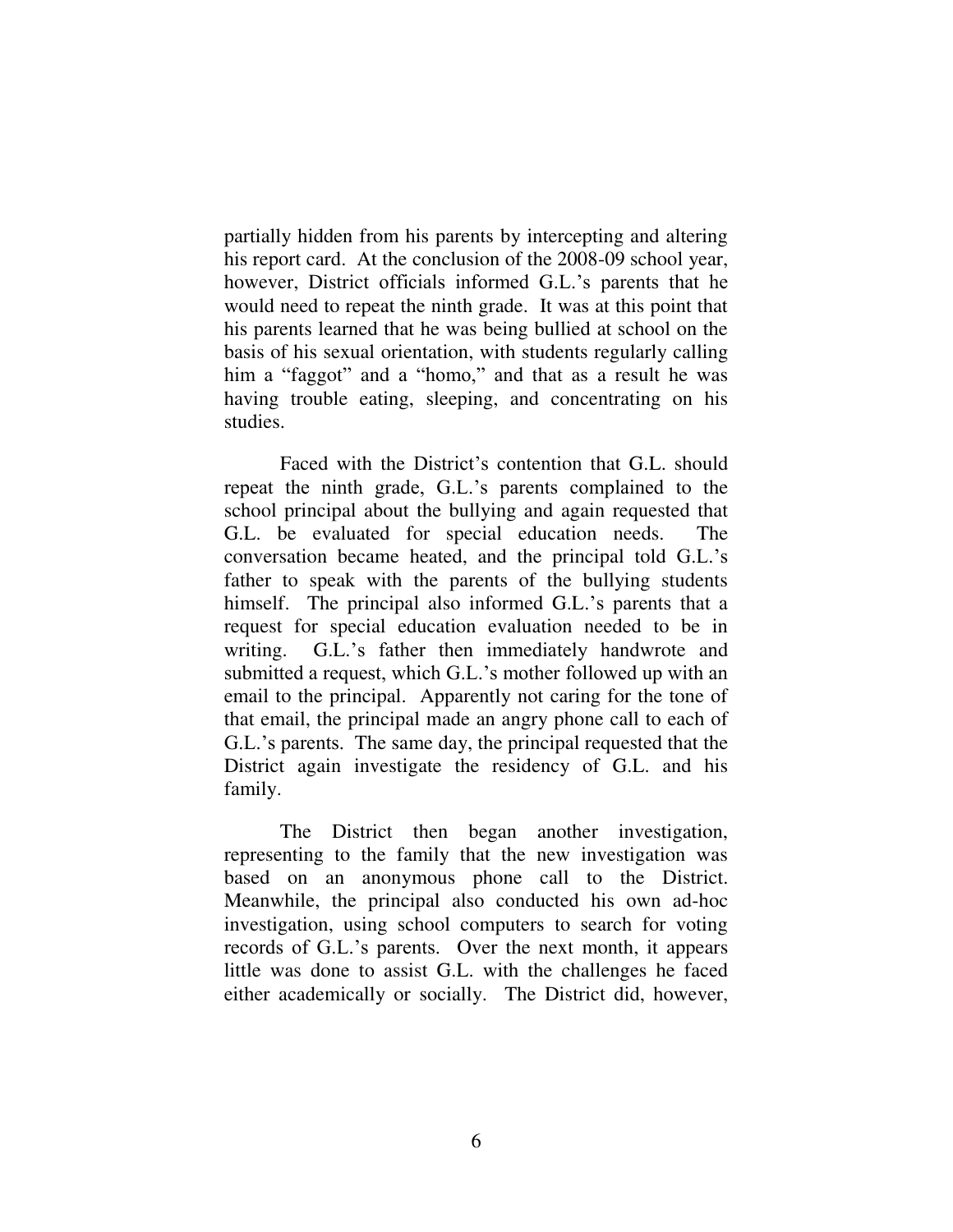demand that the family provide a number of additional documents to prove residency. Eventually, the District agreed to formally evaluate G.L. for the remedial support to which he might be entitled pursuant to the IDEA, and in August 2009, after the family hired an attorney, yet again confirmed that G.L. lived within District boundaries.

 Thus, when G.L. returned to school in the fall, the District finally evaluated him for his special education needs for the 2009-10 school year and instituted a plan to prevent him from being bullied. That evaluation revealed that G.L. did indeed have learning disabilities in math, reading, and writing. In November 2009, the District offered to G.L.'s parents an Individualized Education Program ("IEP"), which G.L.'s parents found inadequate and sought to supplement with supports tied to each of G.L.'s special needs. Despite multiple meetings between the parents and District officials during the months of December and January, they were unable to agree on the educational goals that would satisfy a FAPE for G.L.

While the parties were attempting to negotiate a satisfactory IEP over the fall and winter, the District also attempted to implement a plan to prevent G.L. from being bullied. However, by January 2010, the bullying not only had continued, but had grown to include the participation of the school's football coach, who allegedly made a disparaging remark to another student about that student's relationship with G.L., and did so in front of some of the very students who were bullying G.L. When he learned of this public remark by the coach, G.L. became distraught and refused to return to school. Instead, his parents picked up and returned his school work, which he completed at home. As this went on, G.L.'s IEP team continued to meet, and his parents were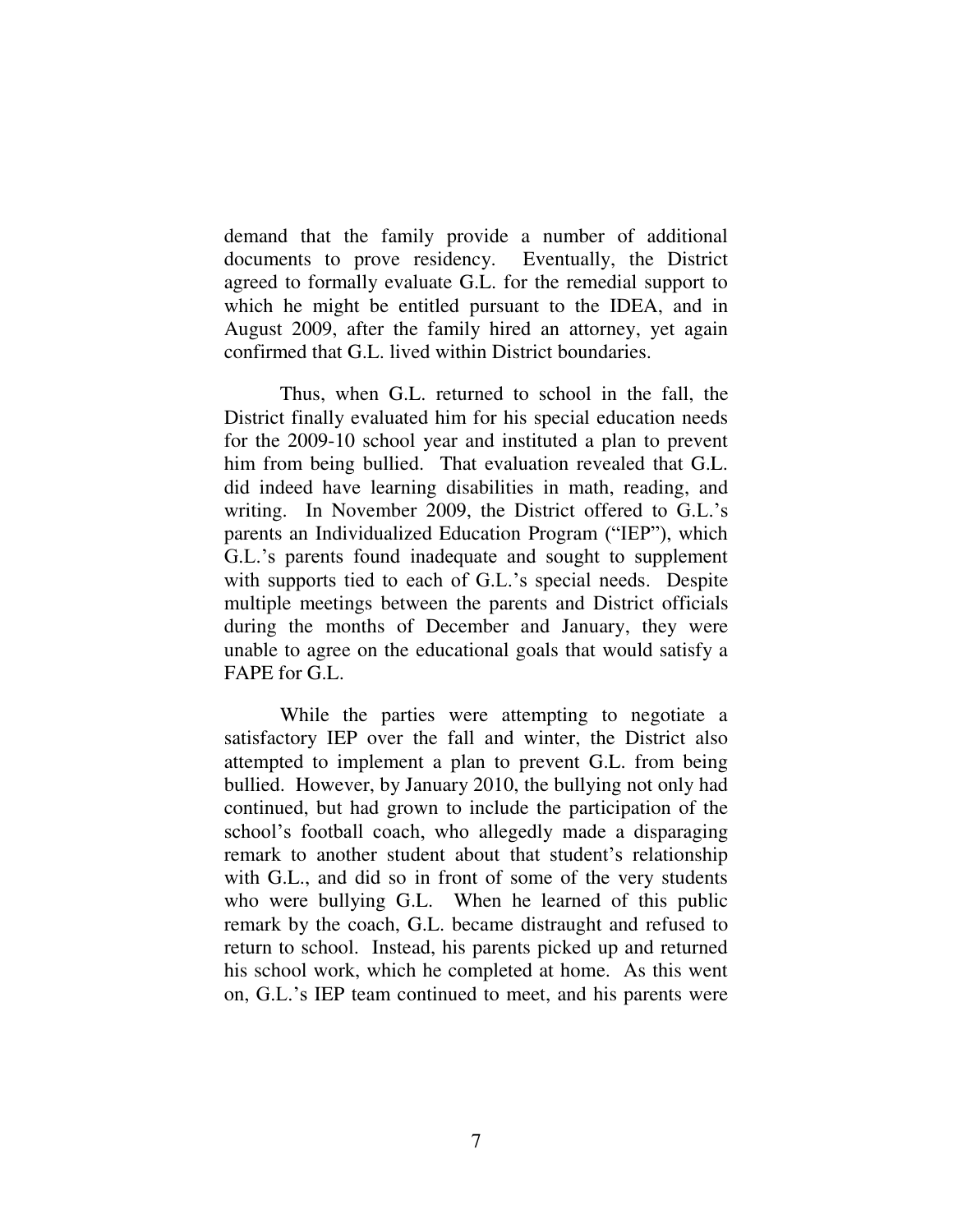in regular contact with District officials to attempt to address the bullying situation.

In March 2010, G.L. was evaluated by an intermediate unit psychologist, who conditionally diagnosed him with two additional disabilities, including post-traumatic stress disorder caused by the ongoing bullying. On March 8, 2010, frustrated with the bullying that had been allowed to escalate and apparently had caused additional disabilities in their child, upset by his academic struggles, and dissatisfied with the IEP offered by the District, G.L.'s parents withdrew him from the school and enrolled him in a cyber charter school. The District has conceded that March 9, 2010 reflects the date G.L.'s parents "knew or should have known" about the deprivation of a free appropriate public education to G.L., that is, the reasonable discovery date for purposes of this case.<sup>4</sup>

On January 9, 2012, within two years of the reasonable discovery date, and thus within the statute of limitations set forth in  $\S$  1415(f)(3)(C), G.L.'s parents filed their due process complaint, alleging that the District denied him a FAPE and requesting compensatory education for September 2008 through March 2010—that is, the entire period that G.L. was allegedly denied a FAPE by the District before he withdrew from school.

<sup>&</sup>lt;sup>4</sup> The District has not disputed at any point during these protracted proceedings, including on appeal, that March 9, 2010 was the reasonable discovery date. Having not raised such an argument to date, the District has waived it in any event. *See Del. Strong Families v. Att'y Gen. of Del.*, 793 F.3d 304, 310 n.5 (3d Cir. 2015).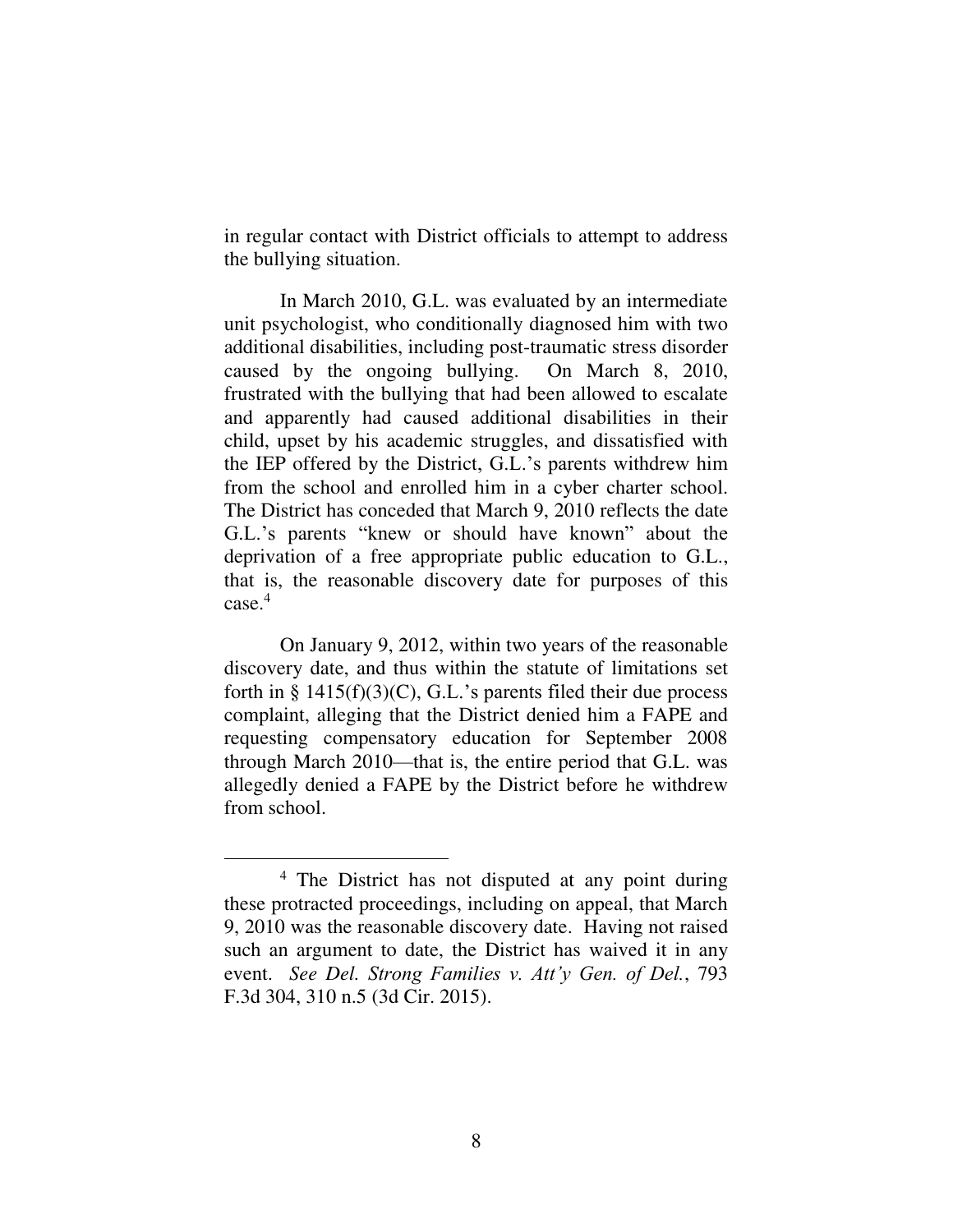#### **B. Procedural History**

As required by the IDEA, G.L.'s parents initially requested their due process hearing by filing a complaint with the Pennsylvania Department of Education, which in turn assigned it to a Hearing Officer. The Hearing Officer acknowledged that the language of § 1415 seemed to describe two different time periods relevant to the IDEA's statute of limitations: 20 U.S.C. § 1415(f)(3)(C), which provides that a due process complaint must be filed no more than two years after the reasonable discovery date, and 20 U.S.C.  $§$  1415(b)(6)(B), which describes the due process complaint as alleging an injury that occurred not more than two years before the reasonable discovery date. However, the Hearing Officer adopted the District's position that the subsections, first, were actually the "same," and, second, barred relief for violations that occurred more than two years before the complaint was filed. Put differently, the Hearing Officer adopted an effective two year remedy cap, compensating only injuries that actually occurred within two years of the filing date, regardless of whether the parents filed within two years of reasonably discovering older injuries.

Applying this interpretation to G.L.'s complaint, the Hearing Officer held that—even assuming that the District deprived G.L. of a FAPE from September 2008 until March 9, 2010, that the parents reasonably did not know about the injury before March 9, 2010, and that the January 9, 2012 complaint was timely filed within two years of that March 9, 2010 discovery—G.L.'s remedy was limited to injuries that occurred in the three months between January 2010 and March 2010 because that was the only period G.L. attended the District school within the two-year window before the filing of the complaint. Because the Hearing Officer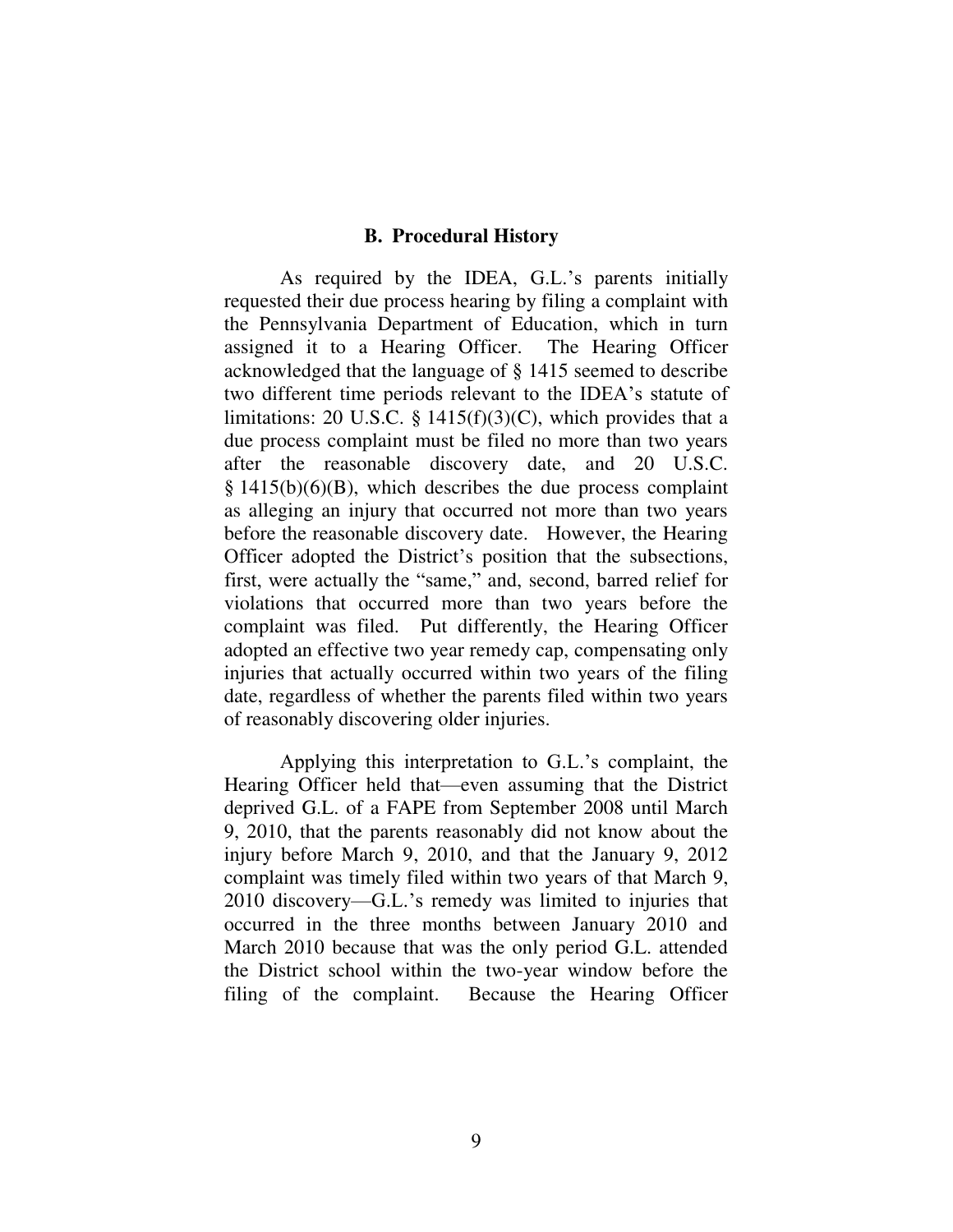proceeded to hold that G.L. was not injured during this period, i.e., that the District had provided a FAPE to G.L. during the 2009-2010 school year, the Hearing Officer denied any award of compensatory education, even for those three months.<sup>5</sup>

The District Court, reviewing this decision, disagreed. In denying the District's motion to partially dismiss the complaint on the basis of the alleged remedy cap, the District Court construed  $§ 1415(f)(3)(C)$  and  $§ 1415(b)(6)(B)$ , in combination, to mean that G.L.'s relief may extend from two years *before* the reasonable discovery date through the date the complaint was filed, which could be up to two years *after* the reasonable discovery date, for a maximum period of relief of four years. *G.L. v. Ligonier Valley Sch. Dist. Auth.*, No. 13-34, 2013 WL 6858963, at \*4 (W.D. Pa. Dec. 30, 2013). The District Court thus adopted what has become known as the "2+2" construction of these statutory sections, *id.* at \*4-6, applying the same construction embraced by three other district courts in this Circuit, *see M. v. Penn Manor Sch. Dist.*, No. 12-3646, 2015 WL 221086, at \*5 (E.D. Pa. Jan. 14, 2015); *Jana K.*, 39 F. Supp. 3d at 596-600; *I.H. ex rel D.S. v.* 

<sup>5</sup> Given his interpretation of the statute of limitations provision, the Hearing Officer did not have occasion to address the parents' contention that G.L. was denied a free appropriate public education throughout the 2008-2009 school year. He did, however, hold that the District had discriminated against and had retaliated against G.L. in violation of Section 504 of the Rehabilitation Act, 29 U.S.C. § 794.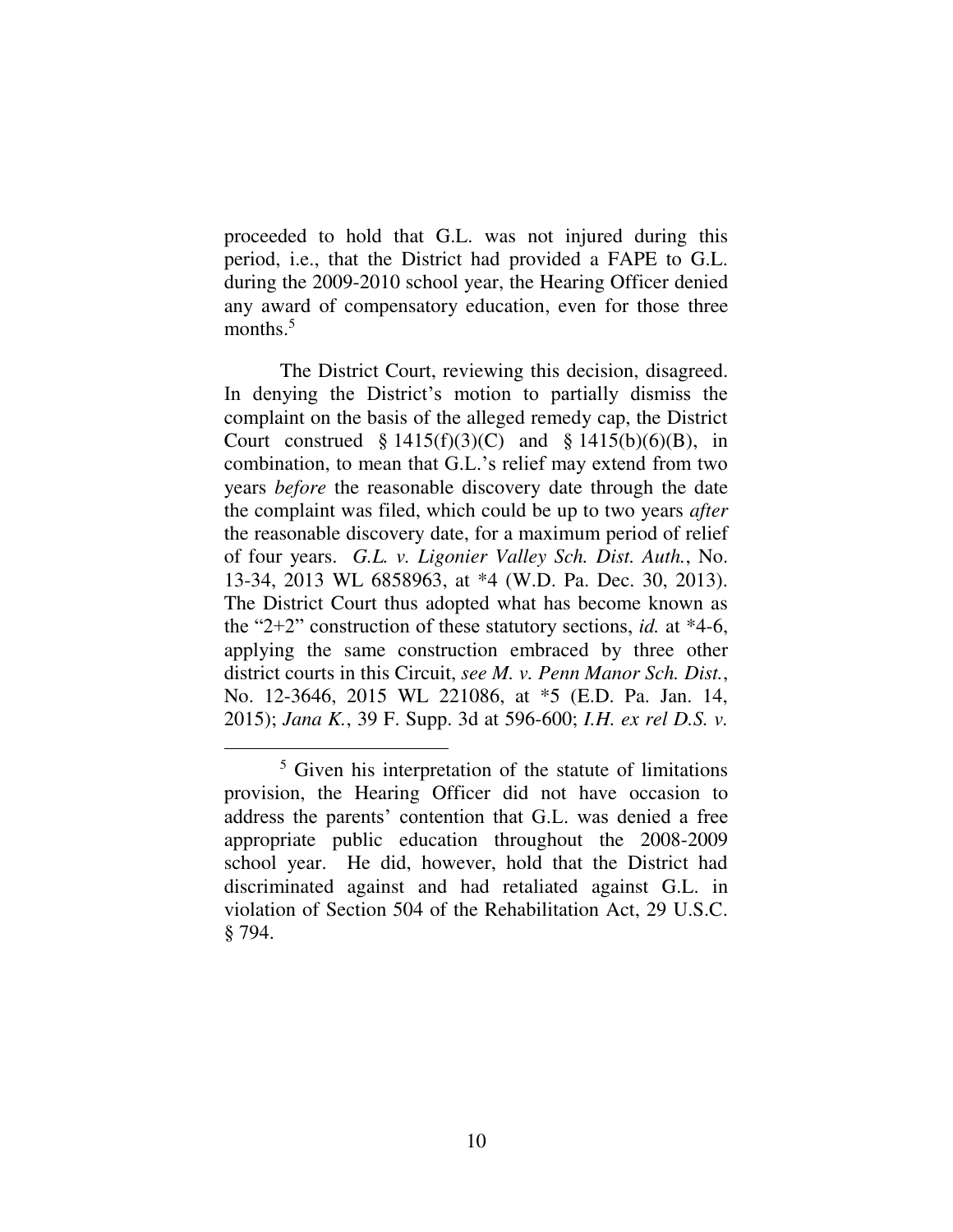*Cumberland Valley Sch. Dist.*, 842 F. Supp. 2d 762, 773-74 (M.D. Pa. 2012). Because the 2+2 construction would render G.L.'s injuries from September 2008 to January 2010 redressable upon finding a violation, the District Court remanded for the Hearing Officer to address whether the District provided G.L. a FAPE during the relevant period. 2013 WL 6858963, at \*6. However, recognizing the uncertainty in this area and correctly identifying this issue as one that was "important, controlling, and recurring," *id.*, the District Court stayed its remand order and certified the issue for interlocutory appeal, which we then granted. $6$ 

### **II. Jurisdiction and Standard of Review**

The District Court had jurisdiction pursuant to 20 U.S.C. § 1415(i)(2)(A) and 28 U.S.C. § 1331. We have jurisdiction pursuant to 28 U.S.C. § 1292(b).

The District Court's construction of  $\S 1415(f)(3)(C)$ and  $\S$  1415(b)(6)(B) presents a legal question over which we apply plenary review. *See P.P. ex rel. Michael P. v. W. Chester Area Sch. Dist.*, 585 F.3d 727, 735 (3d Cir. 2009).

<sup>6</sup> Because the District Court remanded on this basis, it did not address the Hearing Officer's finding that, notwithstanding the disturbing manner in which the District treated G.L. and his family, the District did not deprive G.L. a FAPE during the 2009-2010 school year.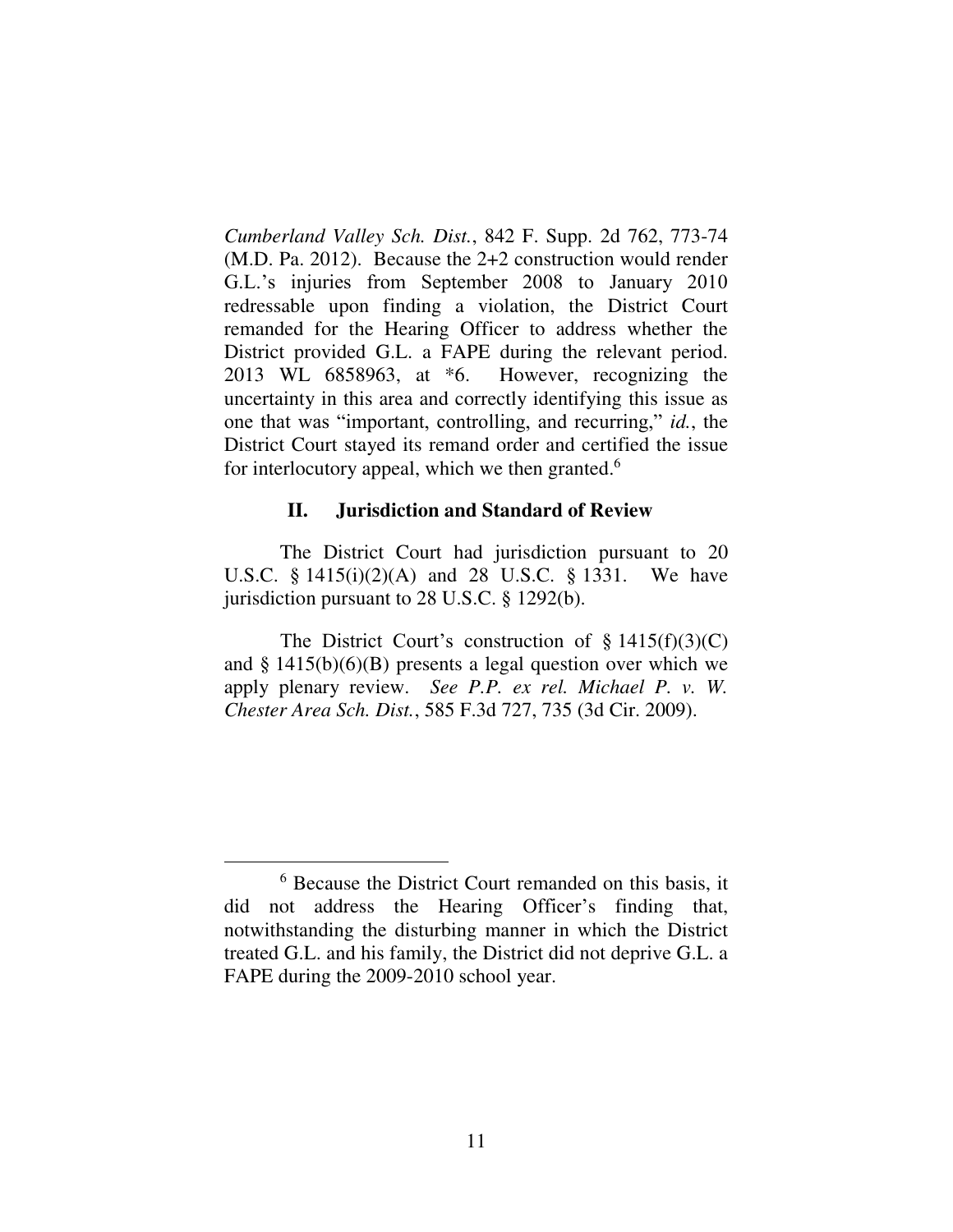## **III. The Individuals With Disabilities Act**

#### **A. Statutory Overview**

The IDEA is intended to ensure that every child with special needs is afforded a "free appropriate public education designed to meet [those] unique needs," 20 U.S.C.  $§ 1400(d)(1)(A)$ , through the statute's "comprehensive . . . remedial scheme," *A.W. v. Jersey City Pub. Sch.*, 486 F.3d 791, 803 (3d Cir. 2007) (en banc). The law ensures that right "by mandating that public educational institutions identify and effectively educate those children, or pay for their education elsewhere if they require specialized services that the public institution cannot provide." *P.P.*, 585 F.3d at 735.

Once a child is identified as having special needs, "[a] school district provides a FAPE by designing and implementing an individualized instructional program set forth in an [IEP], which 'must be reasonably calculated to enable the child to receive meaningful educational benefits in light of the student's intellectual potential.'" *Id*. at 729-30 (quoting *Shore Reg'l High Sch. Bd. of Educ. v. P.S.*, 381 F.3d 194, 198 (3d Cir. 2004)). To the extent a school district fails to provide a student with a FAPE, a parent may file a due process complaint on behalf of his or her child, with a subsequent hearing held before an administrative hearing officer.20 U.S.C. §§ 1415(b)(6), (f)(1)(A); *D.E.*, 765 F.3d at 274. A party dissatisfied with the result of that hearing may then file an action in state or federal court. 20 U.S.C. § 1415(i)(2); *D.E.*, 765 F.3d at 274.

Under the IDEA, a "district court is authorized to grant 'such relief as the court determines is appropriate,' including attorneys' fees, reimbursement for a private educational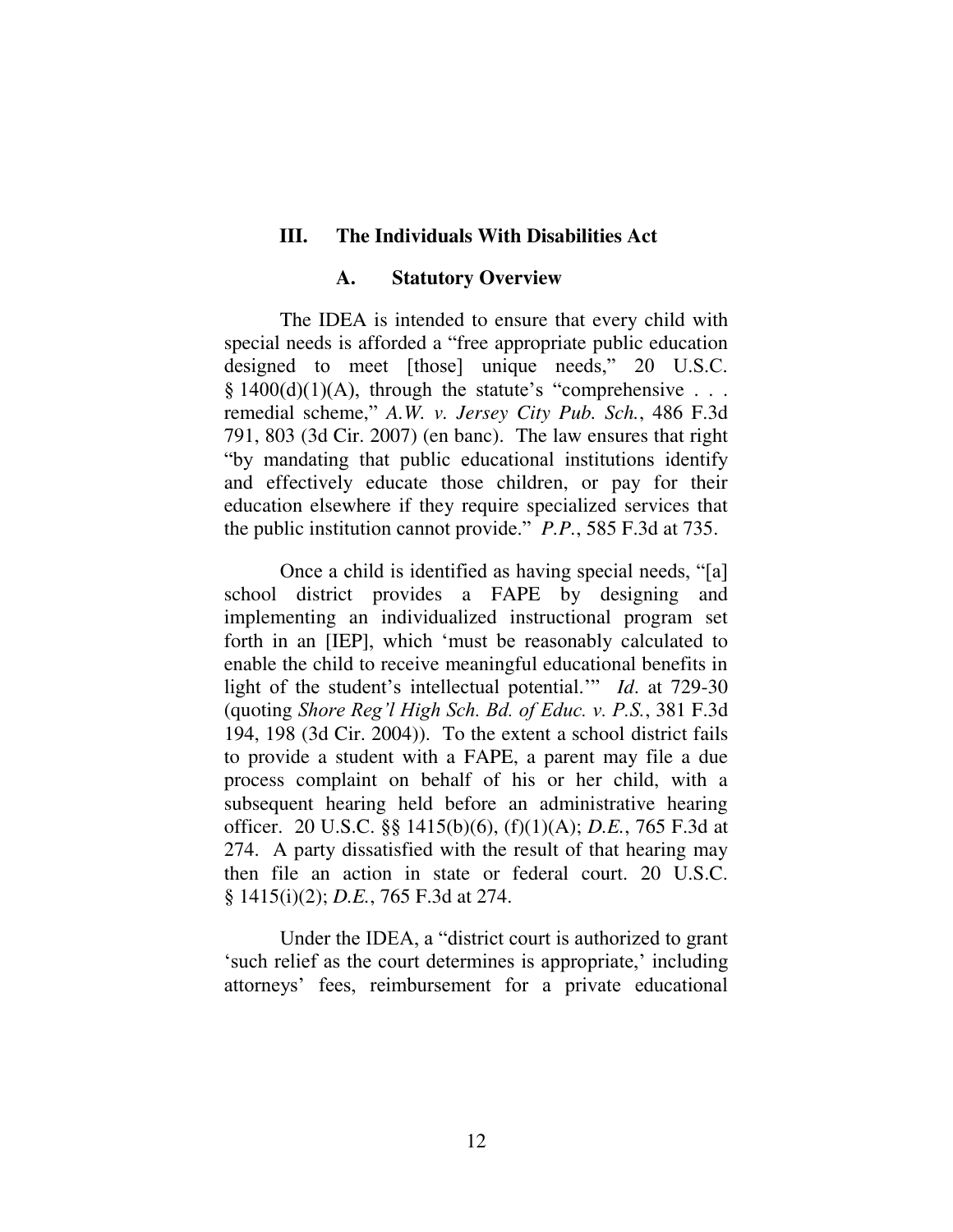placement, and compensatory education." *A.W.*, 486 F.3d at 802 (quoting 20 U.S.C. § 1415(i)(2)(C)(iii)). Compensatory education "aim[s] to place disabled children in the same position they would have occupied but for the school district's violations of IDEA," by providing the educational services children should have received in the first instance. *Reid v. District of Columbia*, 401 F.3d 516, 518 (D.C. Cir. 2005). This "judicially-created remedy . . . has received the imprimatur of this Court," *D.F. v. Collingswood Borough Bd. of Educ.*, 694 F.3d 488, 496 (3d Cir. 2012), and reflects the "broad discretion," *Bucks Cnty. Dep't of Mental Health/Mental Retardation v. Pennsylvania*, 379 F.3d 61, 67 (3d Cir. 2004), that Congress has granted to the courts "to remedy the deprivation of the right to a free appropriate education," *Carlisle Area Sch. v. Scott P.*, 62 F.3d 520, 536 (3d Cir. 1995).

# **B. The 2004 Reenactment and Its Aftermath**

Prior to 2004, the IDEA did not include a statute of limitations. *See Steven I. v. Cent. Bucks Sch. Dist.*, 618 F.3d 411, 413 (3d Cir. 2010). Congress found this problematic because parents could knowingly wait for many years to file complaints, resulting in school districts that were "often surprised by claims . . . involving issues that occurred in an elementary school program when the child may currently be a high school student." H.R. Rep, 108-77, at 115 (2003). Waiting many years to bring actions on behalf of a child, Congress reasoned, jeopardized that child's education and created distrust between school administrators and parents. *Id*.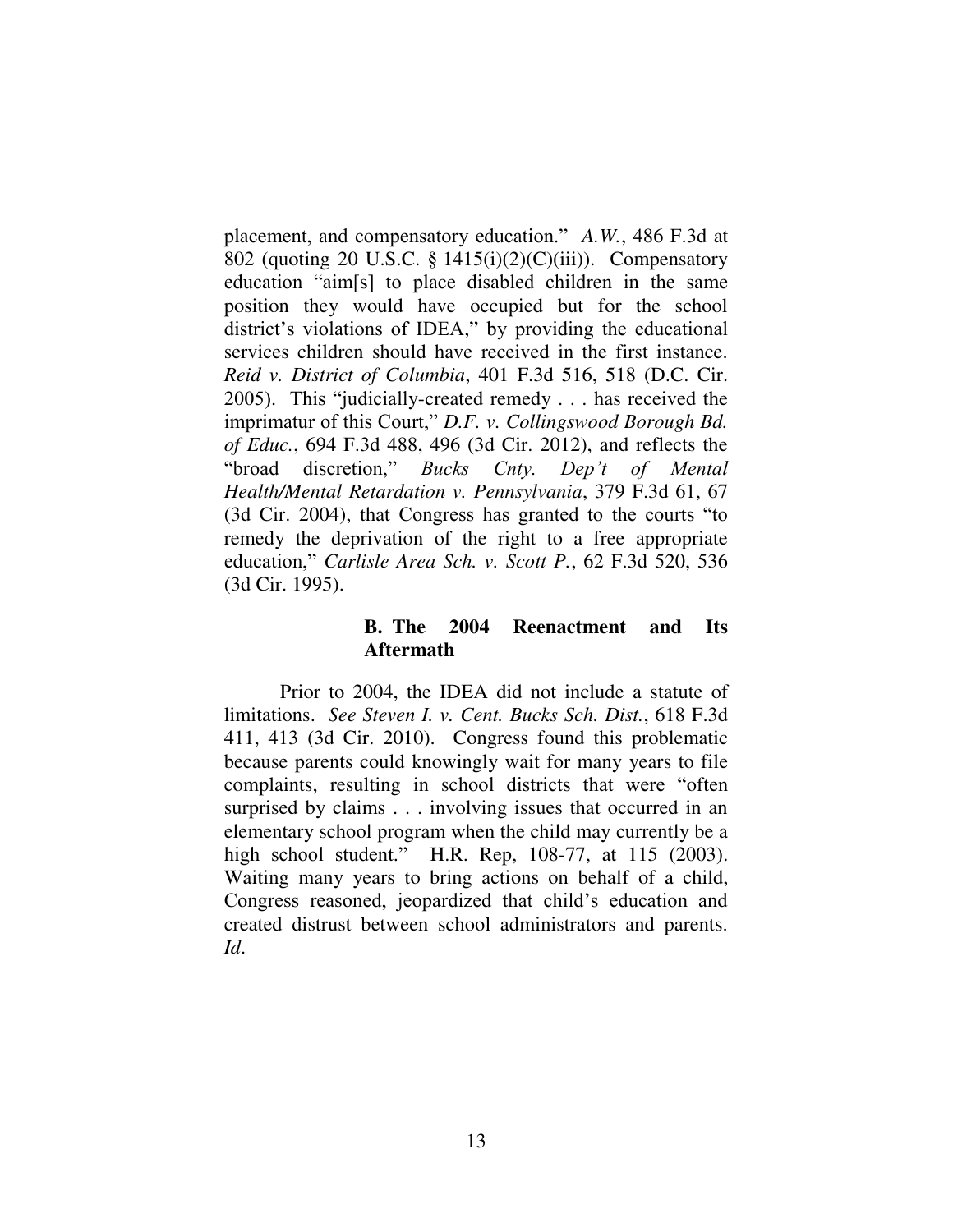In the 2004 reauthorization of the IDEA, Congress sought to remedy this problem by adding a statute of limitations to 20 U.S.C. § 1415(f), which is entitled "Impartial due process hearing" and sets forth the procedures for the life cycle of such hearings, from the initial receipt of the due process complaint that constitutes the request for the hearing, 20 U.S.C.  $\S$  1415(f)(1), through the findings of the hearing officer, 20 U.S.C.  $\S$  1415(f)(3)(E). The new subsection, § 1415(f)(3)(C), was entitled "Timeline for requesting hearing" and states:

> A parent or agency shall request an impartial due process hearing within 2 years of the date the parent or agency knew or should have known about the alleged action that forms the basis of the complaint, or, if the State has an explicit time limitation for requesting such a hearing under this subchapter, in such time as the State law allows.

20 U.S.C. §  $1415(f)(3)(C)$ . Accordingly, under the IDEA parents must file their due process complaint within two years of the date they "knew or should have known" of the violation, unless the state has its own statute of limitations, in which case the state's statute controls. *Id.*; *D.K. v. Abington Sch. Dist.*, 696 F.3d 233, 244 & n.2 (3d Cir. 2012). The reauthorization also added two equitable tolling exceptions to this statute of limitations, which apply regardless of whether the state has enacted its own statute of limitations: specific misrepresentations by the school district and the withholding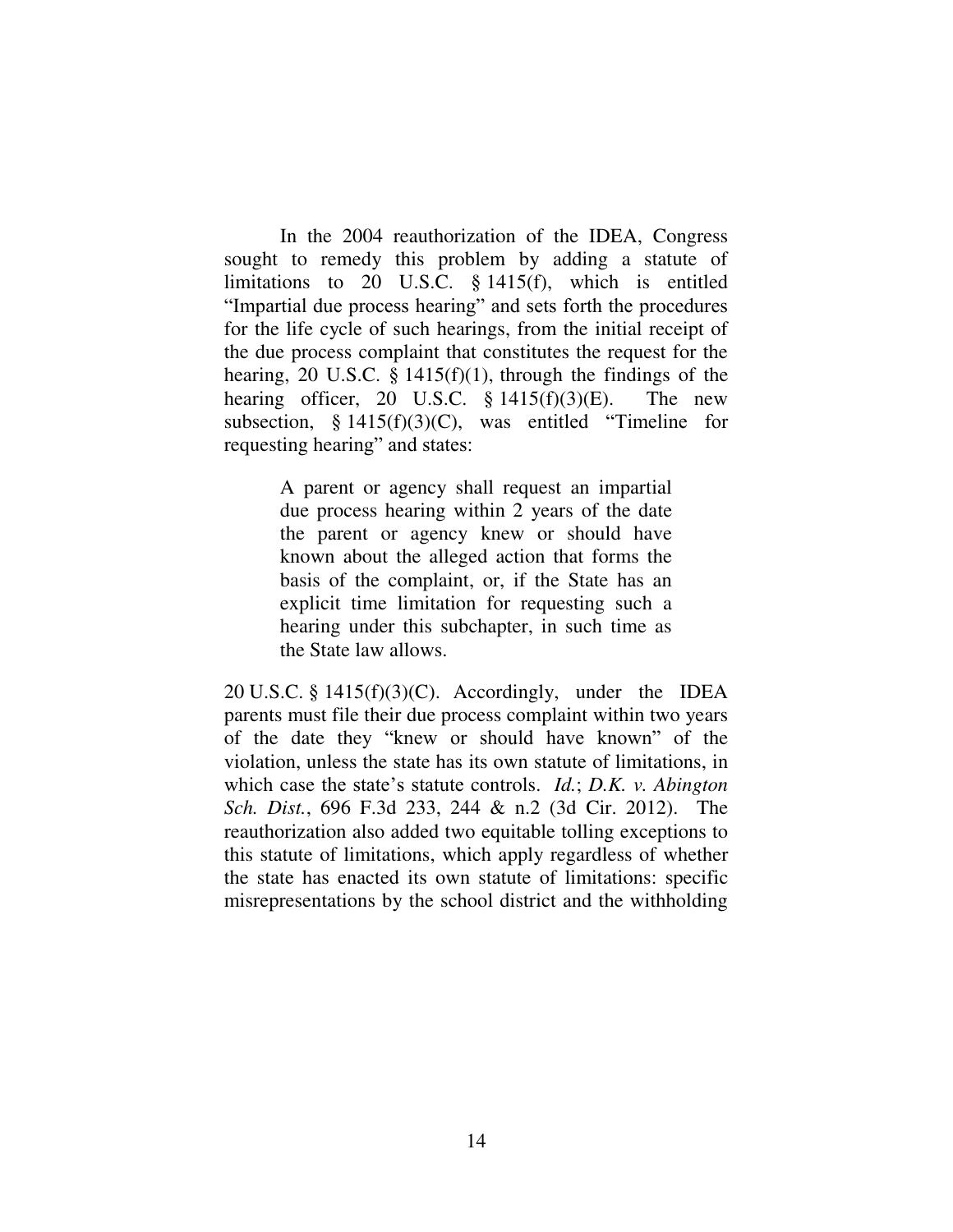of statutorily mandated disclosures. 20 U.S.C. §  $1415(f)(3)(D)$ .<sup>7</sup>

Section 1415 overall is a lengthy and detailed section, the "entire purpose" of which "is to provide parents 'procedural safeguards with respect to the provision of a free appropriate public education.'" *D.M. v. N.J. Dep't of Educ.*, --- F.3d ----, No. 14-4044, 2015 WL 5255088, at \*5 (3d Cir. Sept. 10, 2015) (quoting 20 U.S.C. § 1415(a)).<sup>8</sup> The section opens with § 1415(a), entitled "Establishment of procedures," which requires state and local educational agencies to "establish and maintain procedures in accordance with this section to ensure that children with disabilities and their parents are guaranteed procedural safeguards with respect to the provision of a free appropriate public education" by these agencies. 20 U.S.C.  $\S$  1415(a). It proceeds in  $\S$  1415(b), entitled "Types of procedures," to list out and briefly summarize "[t]he procedures required by this section," 20 U.S.C.  $\S$  1415(b), (b)(2)-(8), in roughly the same order these procedures are then more fully described in the subsections that follow, 20 U.S.C.  $\S$  1415(c)-(f). Among the procedures listed in § 1415(b), even before the 2004 reenactment, was "an opportunity to present complaints with respect to any matter relating to the identification, evaluation, or educational placement of the child, or the provision of a free appropriate public education to such child," 20 U.S.C. § 1415(b)(6)

<sup>7</sup> These exceptions are not at issue in this case.

<sup>&</sup>lt;sup>8</sup> We describe in some detail here the structure of this section because, as will become apparent, it provides important context for our interpretation of the two subsections at issue.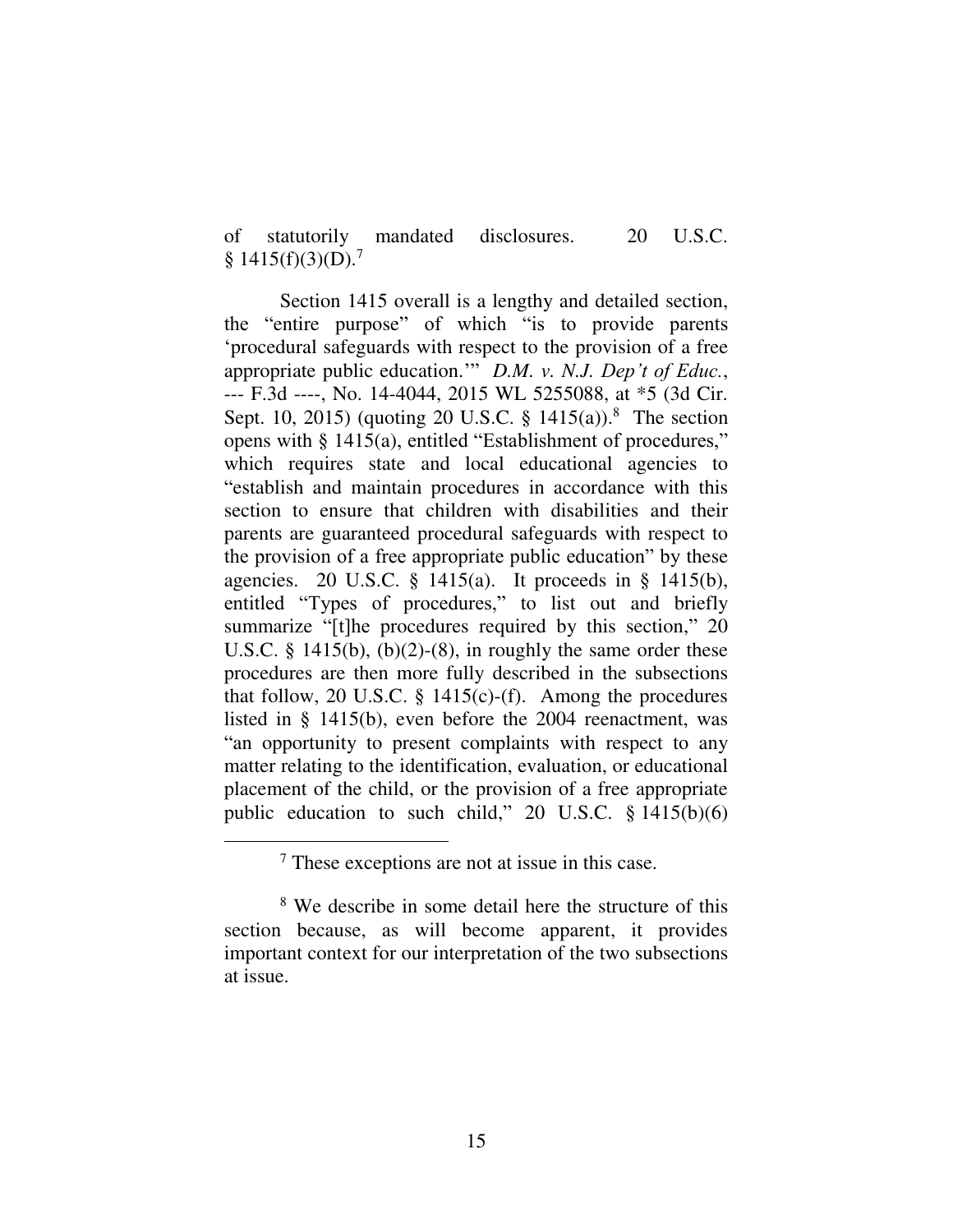(1999) (amended 2004), corresponding to the fuller explanation of the due process hearing procedures set forth in § 1415(f) (1999) (amended 2004).

Accordingly, along with the addition of the statute of limitations to  $\S$  1415(f)(3)(C), the 2004 reenactment also amended  $§$  1415(b)(6) to read:

(b) Types of procedures

The procedures required by this section shall include the following: . . .

> (6) An opportunity for any party to present a complaint—

> > (A) with respect to any matter relating to the identification, evaluation, or educational placement of the child, or the provision of a free appropriate public education to such child; and

> > (B) **which sets forth an alleged violation that occurred not more than 2 years before the date the parent or public agency knew or should have known about the alleged action that forms the basis of the complaint, or, if the State has an explicit time limitation for presenting such a complaint**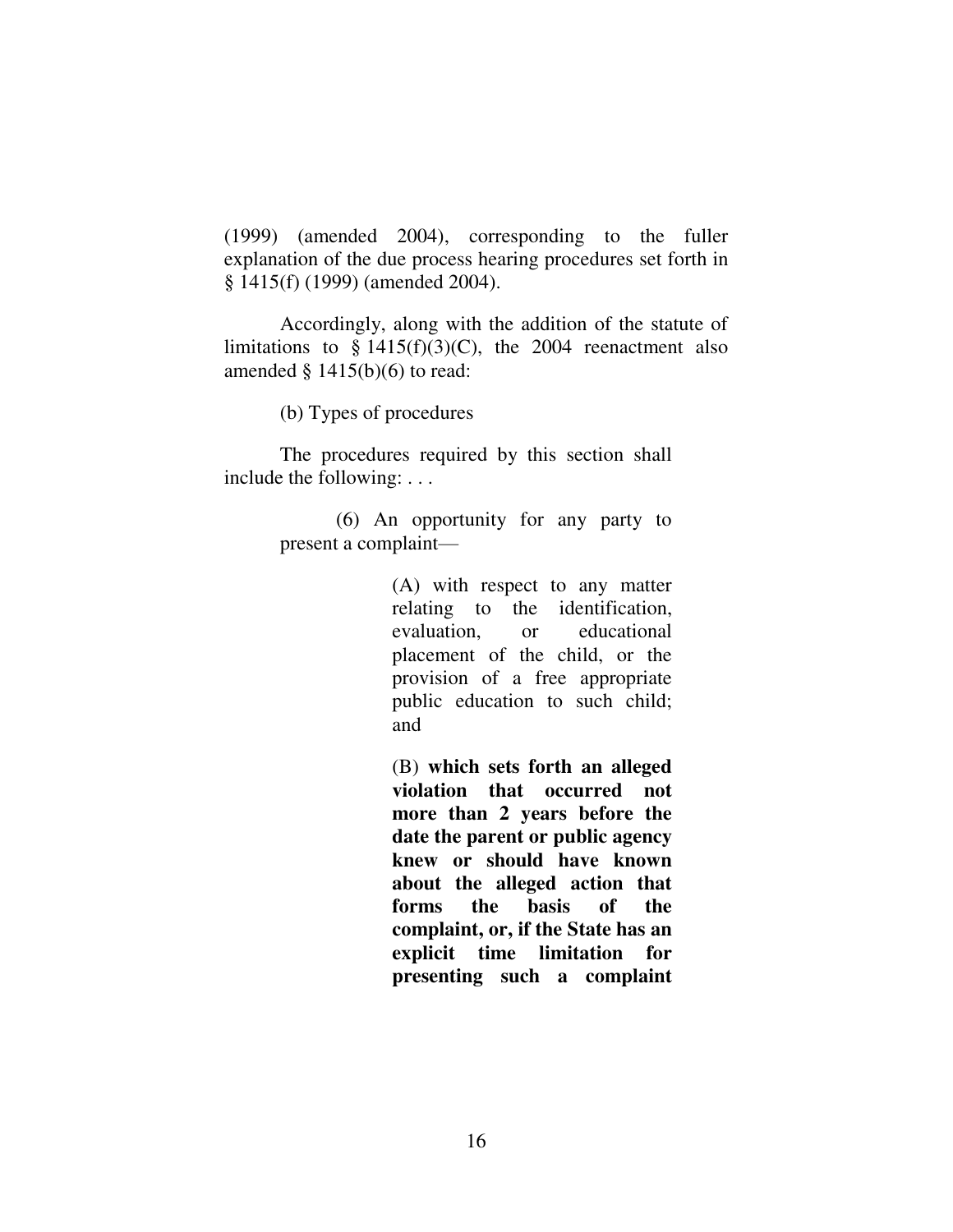**under this subchapter, in such time as the State law allows, except that the exceptions to the timeline described in subsection (f)(3)(D) shall apply to the timeline described in this subparagraph**.

20 U.S.C § 1415(b)(6) (emphasis added). With this amendment, the complaint procedure described at  $\S$  1415(b)(6)(B) came to mirror the statute of limitations at  $§$  1415(f)(3)(C) in almost all respects: they both describe a two-year time limit that hinges on the reasonable discovery date; they both provide that any state statute of limitations will override this timeline; and they both incorporate the two exceptions to the statute of limitations set forth in  $§ 1415(f)(3)(D).<sup>9</sup>$ Unlike  $\S$  1415(f)(3)(C), however,

 $\overline{a}$ <sup>9</sup> While  $\frac{1415(b)(6)(B)}{B}$  describes "present[ing] a complaint," and  $\S$  1415(f)(3)(C) describes "request [ing] an impartial due process hearing," both sections address the filing of the same due process complaint because there is no dispute that presenting a complaint is merely the vehicle by which a due process hearing is requested. *See* 20 U.S.C.  $§$  1415(f)(1)(A) (noting that a hearing is held "[w]henever a complaint has been received under subsection (b)(6)"); *see also* United States Department of Education, Questions and Answers on IDEA Part B Dispute Resolution Procedures, OSEP Memo 13-08, 34 (2013) (explaining that "[t]he IDEA Amendments of 2004 made significant changes to IDEA's due process procedures, and parties no longer have the right to request a due process hearing directly" but instead "first must file a due process complaint").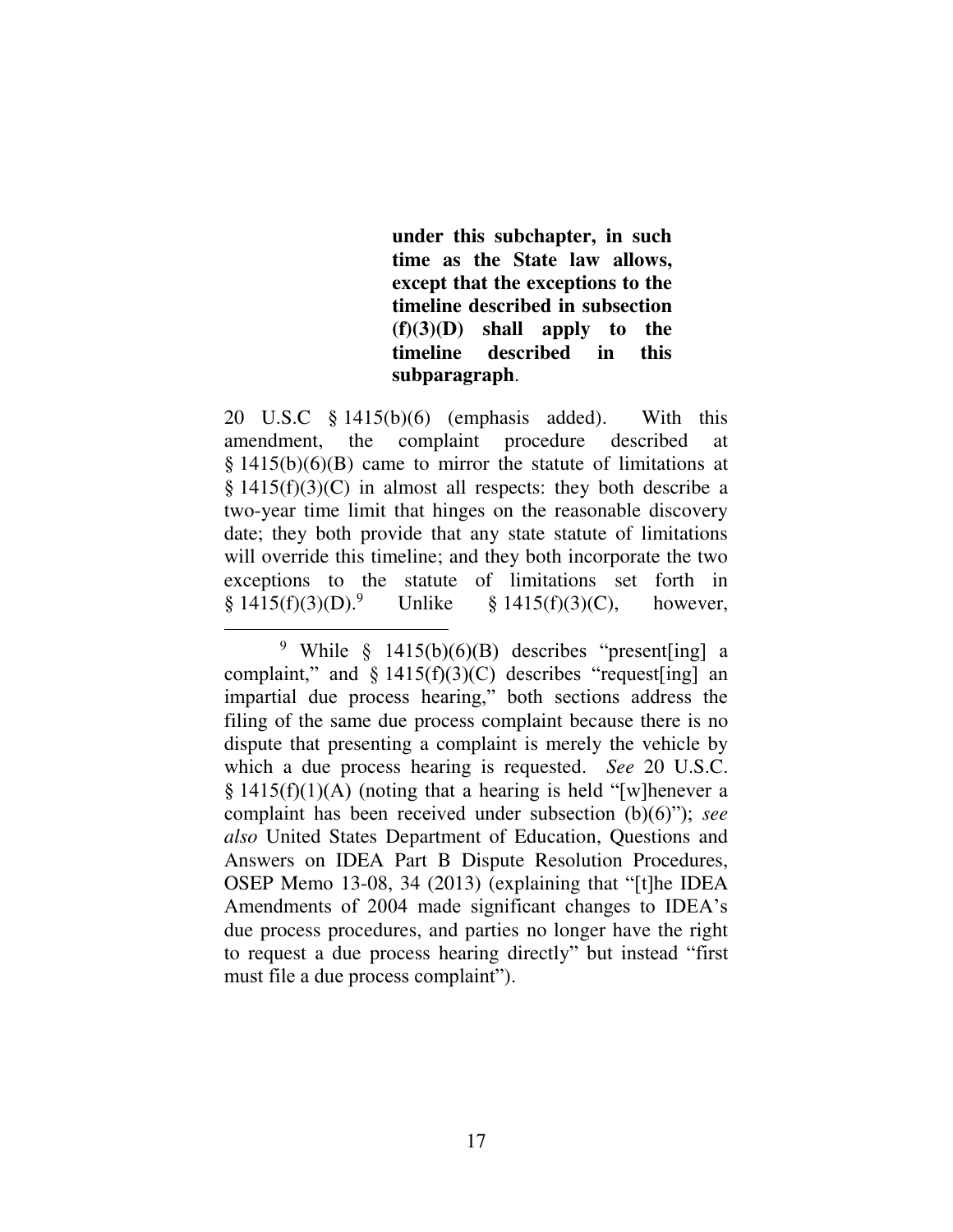§ 1415(b)(6)(B)'s two-year limitations period runs backward instead of forward from the reasonable discovery date.

 The differences in the language of these provisions and the fact that they appear to move in opposite directions from the reasonable discovery date, has given rise to confusion in the wake of the 2004 reenactment, with district courts within this Circuit interpreting them in a range of ways. Some have construed them to limit redress to the two years preceding a complaint. *See, e.g.*, *D.C. v. Mount Olive Twp. Bd. of Educ.*, No. 12-5592, 2014 WL 1293534, \*21-22 (D.N.J. Mar. 31, 2014). Some have interpreted them to impose a filing deadline but not to limit the remedy for timely-filed claims. *See, e.g.*, *Cent. Sch. Dist. v. K.C. ex rel. S.C.*, No. 11-6869, 2013 WL 3367484, at \*12 n.6 (E.D. Pa. July 3, 2013) (collecting cases) ("We also agree with the conclusion reached by several courts within this district, that the IDEA's statute of limitations does not apply to limit the permissible period of compensatory educational awards."). And at least four, including the District Court here, have adopted the 2+2 analysis. *See, e.g.*, *G.L.*, 2013 WL 6858963, at \*3-6.

 The District contends there can be no confusion because we have already addressed and resolved the question of how these provisions interact with each other and how they apply to claims dating back a number of years in *Steven I.*, 618 F.3d 411, and *D.K.*, 696 F.3d 233. That resolution, according to the District, is that we "definitively stated that claims are barred where they are alleged to occur two *years prior to the date of filing*." Appellant's Br. 8 (citing *Steven I.*, 618 F.3d at 417, and *D.K.*, 696 F.3d at 254). This argument reflects a fundamental misunderstanding of our prior cases. Those cases held that  $\S 1415(f)(3)(C)$  bars claims that are not filed within two years after the parents "knew or should have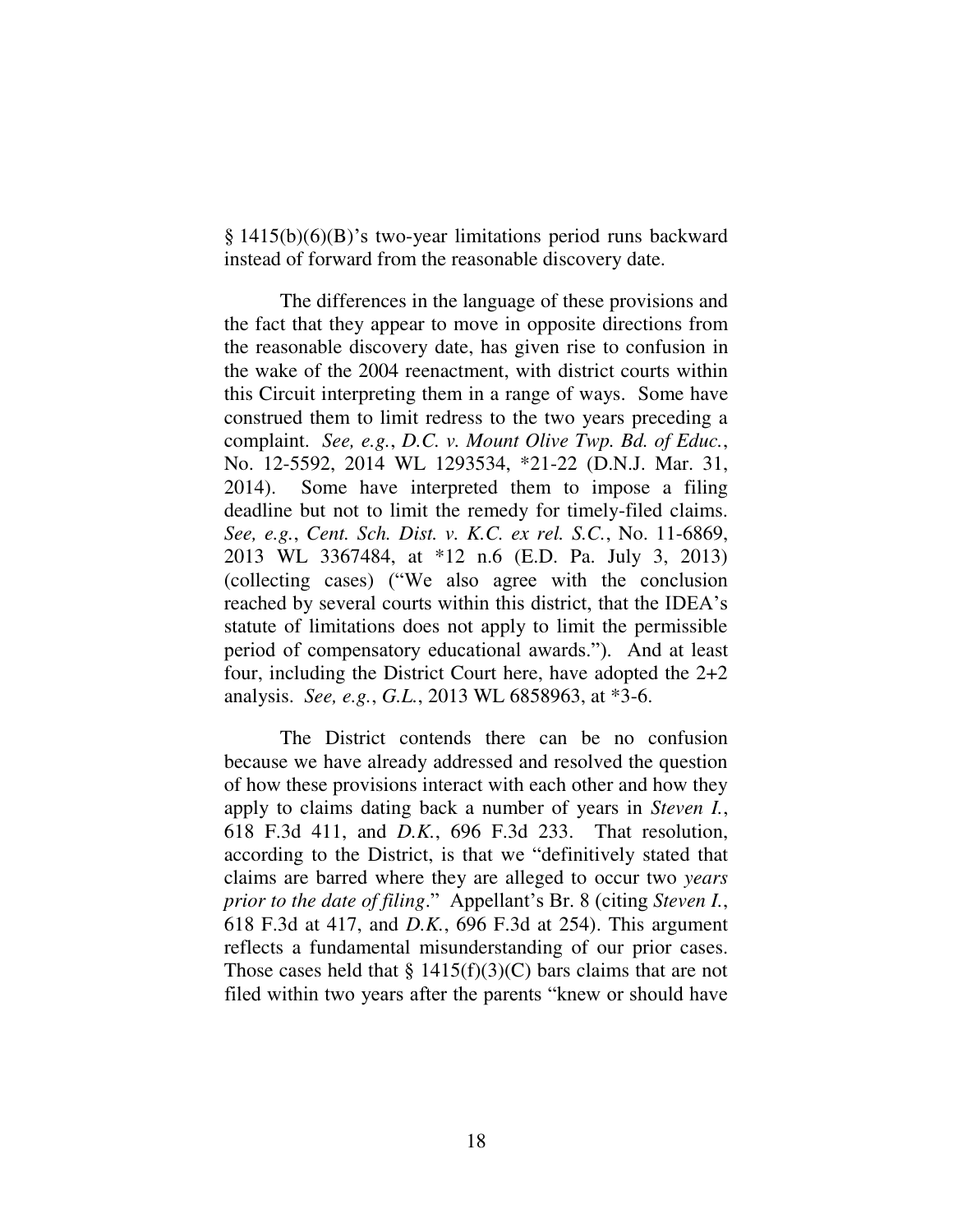known" about the injury—a proposition that is now wellestablished and is not disputed by either party to this case. However, neither *Steven I.* nor *D.K.* says anything about claims that *are* filed within two years of that "knew or should have known" date but happen to relate to an injury that took place more than two years before the complaint was filed.

In *Steven I.*, we considered a case brought by parents who had knowingly sat on a claim for years, *see Mark v. Cent. Bucks Sch. Dist*., No. 08-571, 2009 WL 415767, at \*4 (E.D. Pa. Feb. 18, 2009), *rev'd and remanded sub nom. Steven I.*, 618 F.3d at 417, and held that § 1415(f)(3)(C)'s two-year statute of limitations applies retroactively to claims that predated the 2004 amendments and "bars any causes of action that *accrued* prior to" two years before the filing of the due process complaint, even if the violation continues into the two-year window before the complaint was filed. 618 F.3d at 417 (emphasis added). Likewise, in *D.K.*, where we held that the statutory tolling provisions of  $\S 1415(f)(3)(D)$  precluded application of common law tolling doctrines and were therefore the exclusive exceptions to the IDEA's two-year statute of limitations, we reaffirmed our rejection of the "continuing violation" doctrine and held that the claims in that case, which we observed had been discovered years earlier, were, as the parents conceded, "limited to the twoyear time period" before the filing of the complaint under § 1415(f)(3)(C). *D.K*, 696 F.3d at 248, 254. Indeed, contrary to the District's reading, we expressly stated in *D.K.* that parents must request a due process hearing, not within two years of the occurrence of the injury, but "within two years of 'the date the parent . . . knew or should have known about the alleged action that forms the basis of the complaint.'" *Id.* at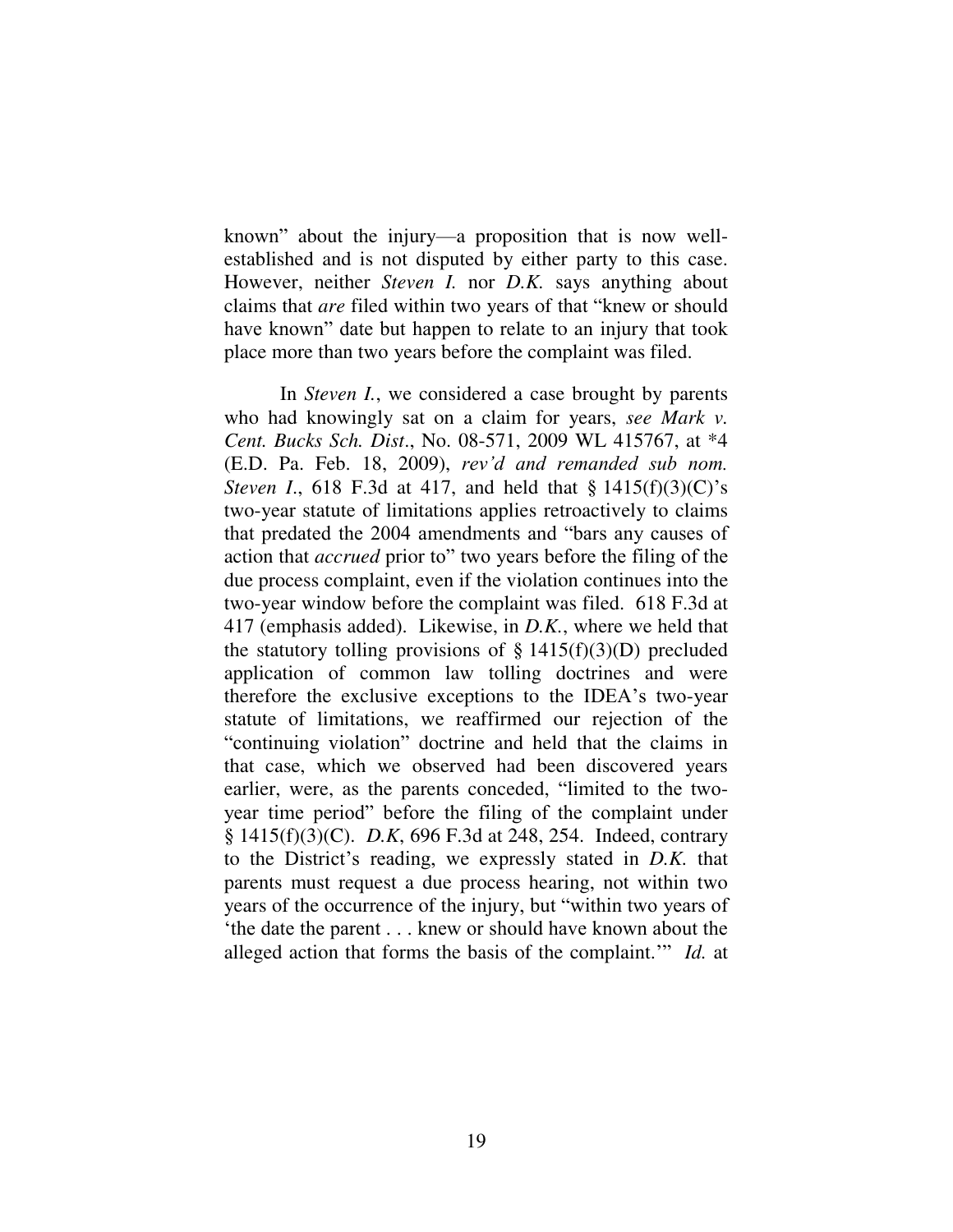244 (alterations in original) (quoting 20 U.S.C. §  $1415(f)(3)(C)$ ).

Although we observed in passing in *D.K.* that this twoyear statute of limitations in  $\S 1415(f)(3)(C)$  was "the same" two-year period that parents had to file an administrative complaint under § 1415(b)(6)(B), *id.*, we did not there and have not since had occasion to reconcile the differences between the language of  $\S$  1415(b)(6)(B) and  $\S$  1415(f)(3)(C) or to consider how these provisions affect the remedy available for claims spanning multiple years that *were* filed within two years of the date the parents first "knew or should have known" about the basis for those claims. Nor has any other Court of Appeals addressed the interplay between  $§ 1415(f)(3)(C)$  and  $§ 1415(b)(6)(B)$ . We resolve these issues today.

## **IV. Analysis**

 The starting point of all statutory construction is the text of the statute, but where that text is ambiguous, "we 'must do our best, bearing in mind the fundamental canon of statutory construction that the words of a statute must be read in their context and with a view to their place in the overall statutory scheme.'" *King v. Burwell*, 135 S. Ct. 2480, 2492 (2015) (quoting *Util. Air Regulatory Grp. v. E.P.A.*, 134 S. Ct. 2427, 2441 (2014)). Thus, we consider below (1) the plain language arguments of the parties and amici; (2) the broader context of the statute; (3) the position of the DOE; and (4) the legislative history of the 2004 amendments, and we conclude that applying the plain language of the text would force us to give  $\S 1415(b)(6)(B)$  a meaning that "turns" out to be untenable in light of the statute as a whole.'" *King*, 135 S. Ct. at 2495 (internal quotations marks and alteration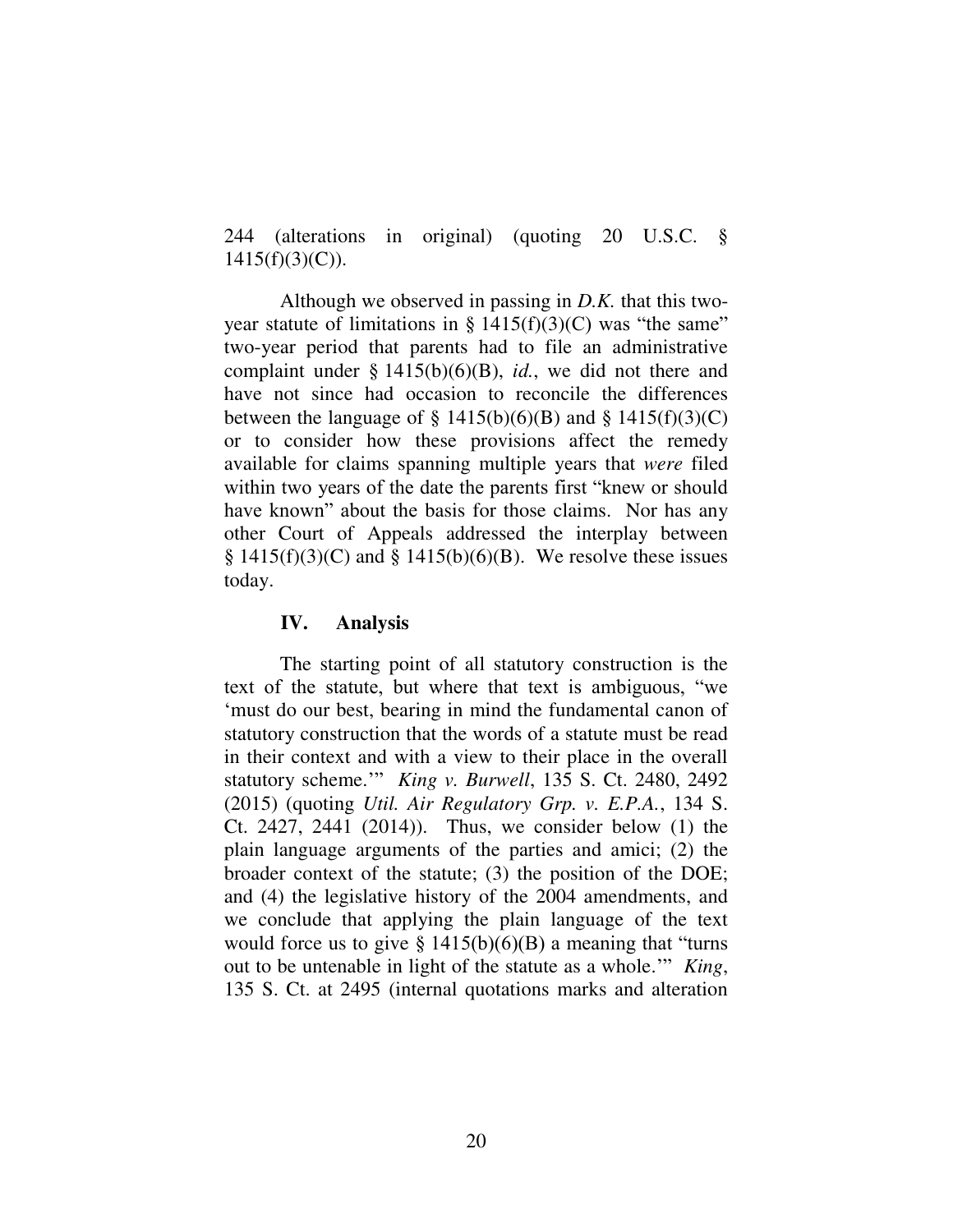omitted). Instead, our analysis confirms that, as we presaged in *D.K.*, § 1415(b)(6)(B) and § 1415(f)(3)(C) do indeed reflect "the same" statute of limitations, 696 F.3d at 244, which imposes a deadline on the filing of claims once they are reasonably discovered but does not limit the redress available for timely-filed claims.

## **A. The Plain Language of § 1415(b)(6)(B) Is Ambiguous**

In interpreting  $\S 1415(b)(6)(B)$ , we confront a statutory provision that by its plain terms does not impose any obligation on parents, but rather identifies the "opportunity . . . to present a complaint" among a list of procedural safeguards in the prefatory subsection of § 1415, which are then explicated in the subsections that follow. 20 U.S.C.  $§ 1415(b)(6)(B)$ . Meanwhile, the amendment to  $1415(f)(3)(C)$  by its plain terms describes the "[t]imeline for requesting [a] hearing" and mandates that "[a] parent . . . shall request an impartial due process hearing within 2 years" of the reasonable discovery date. The amendment to  $§$  1415(b)(6)(B) appears to conform the description of the complaint that previously appeared in  $\S$  1415(b)(6), i.e., the mechanism to "request an impartial due process hearing," to  $§$  1415(f)(3)(C) in every respect—including the exceptions but one: the timeframe of before, rather than after, the reasonable discovery date. *Id.* § 1415(b)(6)(B), (f)(3)(C). No explanation is given for this singular difference. The clearest way to demonstrate the ambiguity it has created in the statute, however, is through the diametrically opposed interpretations proposed by the parties themselves.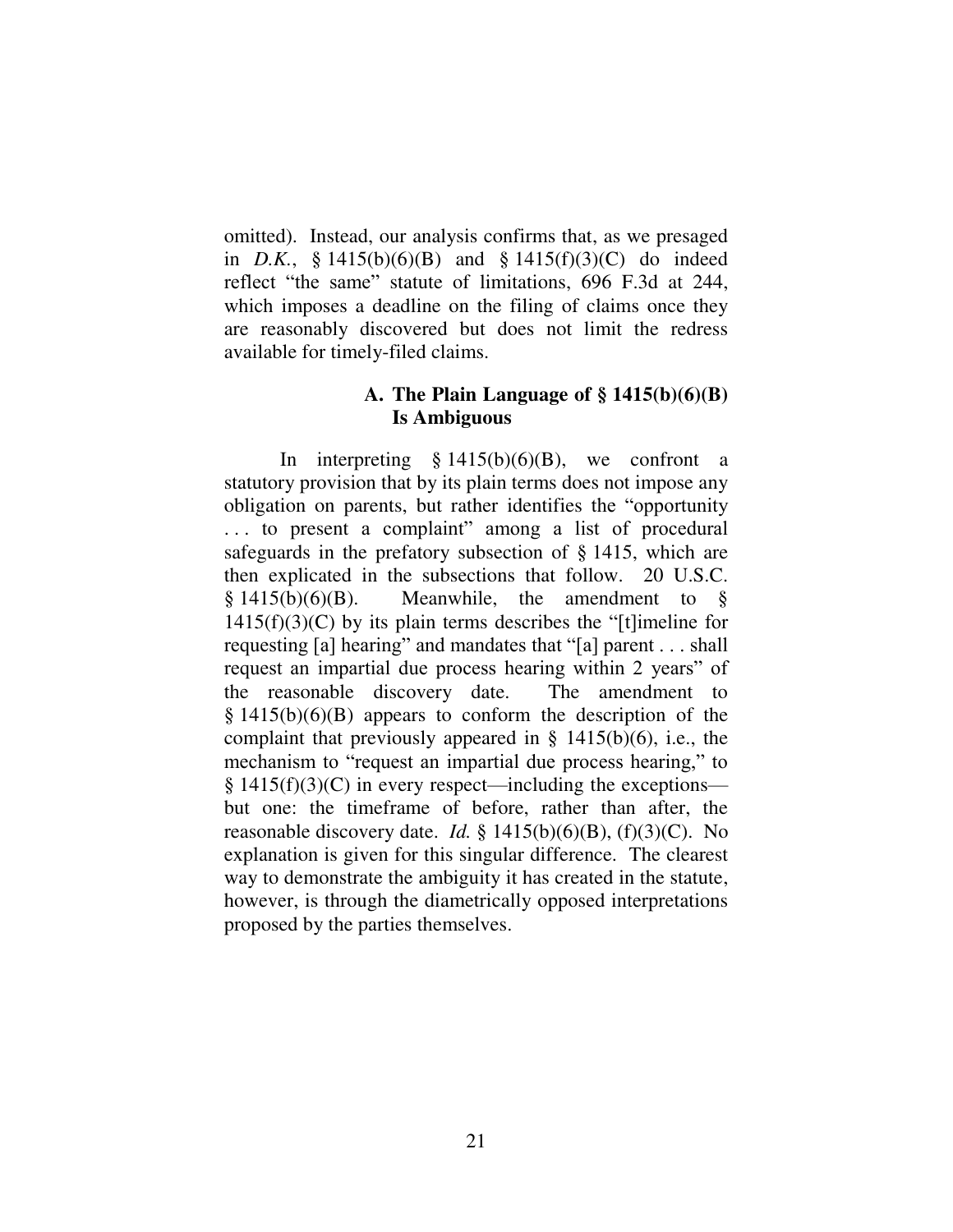## **i. The School District's Proposed Remedy Cap**

We begin with the District, which contends, first, that  $§$  1415(b)(6)(B) describes the same two-year statute of limitations as  $\S 1415(f)(3)(C)$  and, second, that this statute of limitations limits the scope of a child's remedy to those injuries that actually occurred in the two years before the filing of a complaint, no matter when the parent reasonably discovered the injury. The obvious problem with the District's first contention is that, as the District Court noted in rejecting it, the language and plain meaning of the subsections are, in fact, quite different: Section  $1415(f)(3)(C)$ provides that parents who have been unable to secure relief for alleged violations through informal channels and are resorting to requesting a due process hearing must do so "within 2 years of the date the parent or agency knew or should have known about the alleged action that forms the basis of the complaint." 20 U.S.C.  $\S$  1415(f)(3)(C). Section  $1415(b)(6)(B)$ , on the other hand, describes that very same complaint that parents shall have the opportunity to present as "set[ting] forth an alleged violation that occurred not more than 2 years before the date the parent or public agency knew or should have known about the alleged action that forms the basis of the complaint." *Id.*  $\S$  1415(b)(6)(B).

The District does not attempt to reconcile the language of these provisions; it simply asks us *ipse dixit* to declare them identical and further asks that we read this single statute of limitations to permit relief only for those injuries that occurred no more than two years before the filing of the complaint. The problem is that this is not what the statute says and the District's logic proves an unworkable syllogism: Section  $1415(b)(6)(B)$  makes reference to (a) injuries that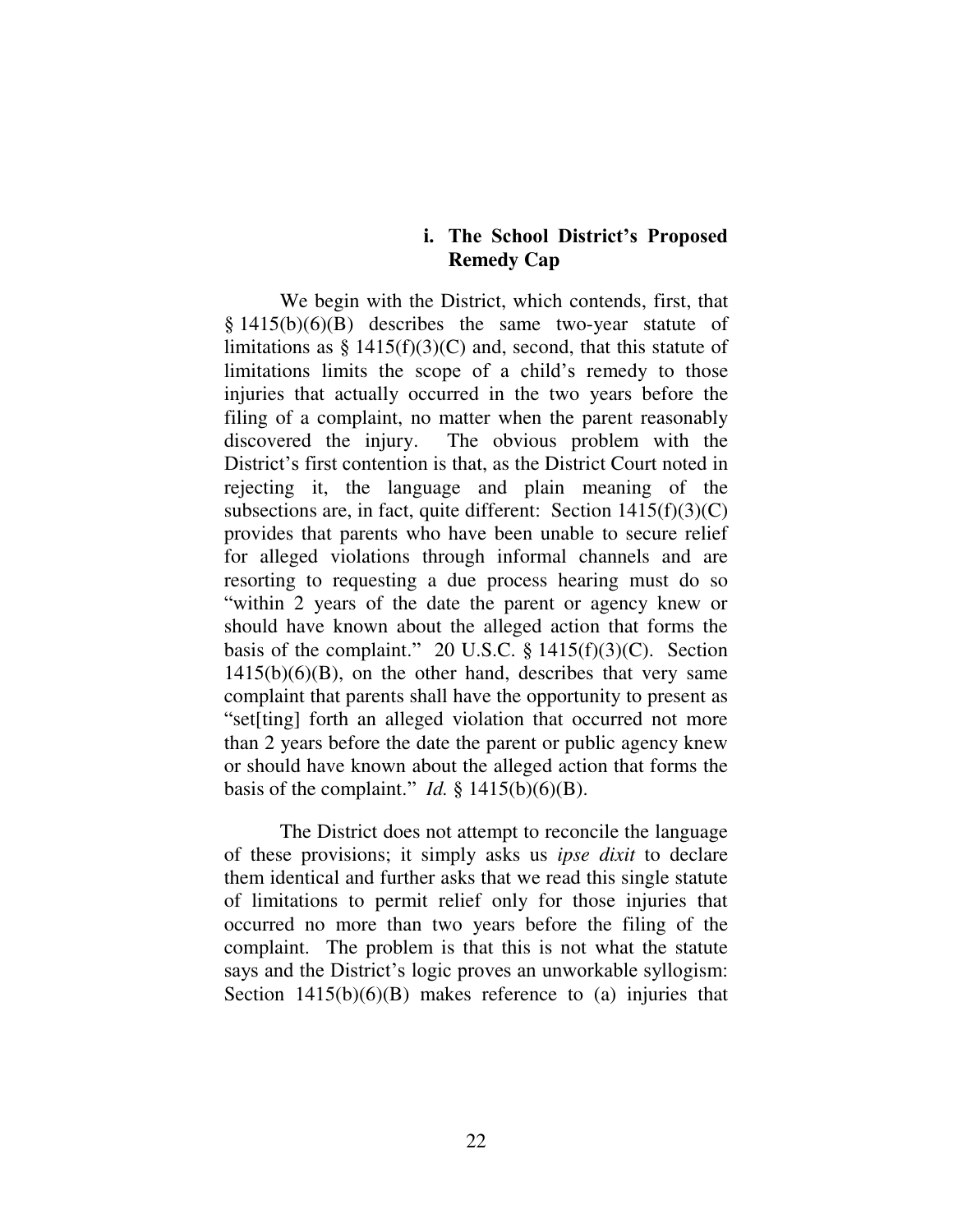occurred no more than two years before (b) the reasonable discovery date;  $§ 1415(f)(3)(C)$  provides that (b) this reasonable discovery date must be no more than two years before (c) the filing of the complaint; but neither subsection references (a) injuries that occurred no more than two years before (c) the filing of the complaint.

The District's reading not only lacks textual support but affirmatively contravenes the language and purpose of Congress in using a reasonable discovery date. When fashioning a statute of limitations, a legislature may choose as the date from which the limitations period begins to run either the date the injury actually occurred, an approach known as the "occurrence rule," or the date the aggrieved party knew or should have known of the injury, that is, the "discovery rule." *See Knopick v. Connelly*, 639 F.3d 600, 607 (3d Cir. 2011) (discussing these rules in the context of Pennsylvania tort law); *see also Oshiver v. Levin, Fishbein, Sedran & Berman*, 38 F.3d 1380, 1385 (3d Cir. 1994) (explaining that the discovery rule provides that the date the statute of limitations begins to run "is not the date on which the wrong that injures the plaintiff occurs, but the date on which the plaintiff *discovers* that he or she has been injured"). Under the discovery rule, a plaintiff's time to bring suit is not in any way shortened by his or her reasonable ignorance: "the statutory limitations period begins to run and the plaintiff is afforded the full limitations period, starting from the point of [discovery], in which to file his or her claim." *Oshiver*, 38 F.3d at 1386.<sup>10</sup>

<sup>&</sup>lt;sup>10</sup> We have acknowledged there are different views as to whether the discovery rule is properly characterized as delaying the date of claim accrual or as tolling the limitations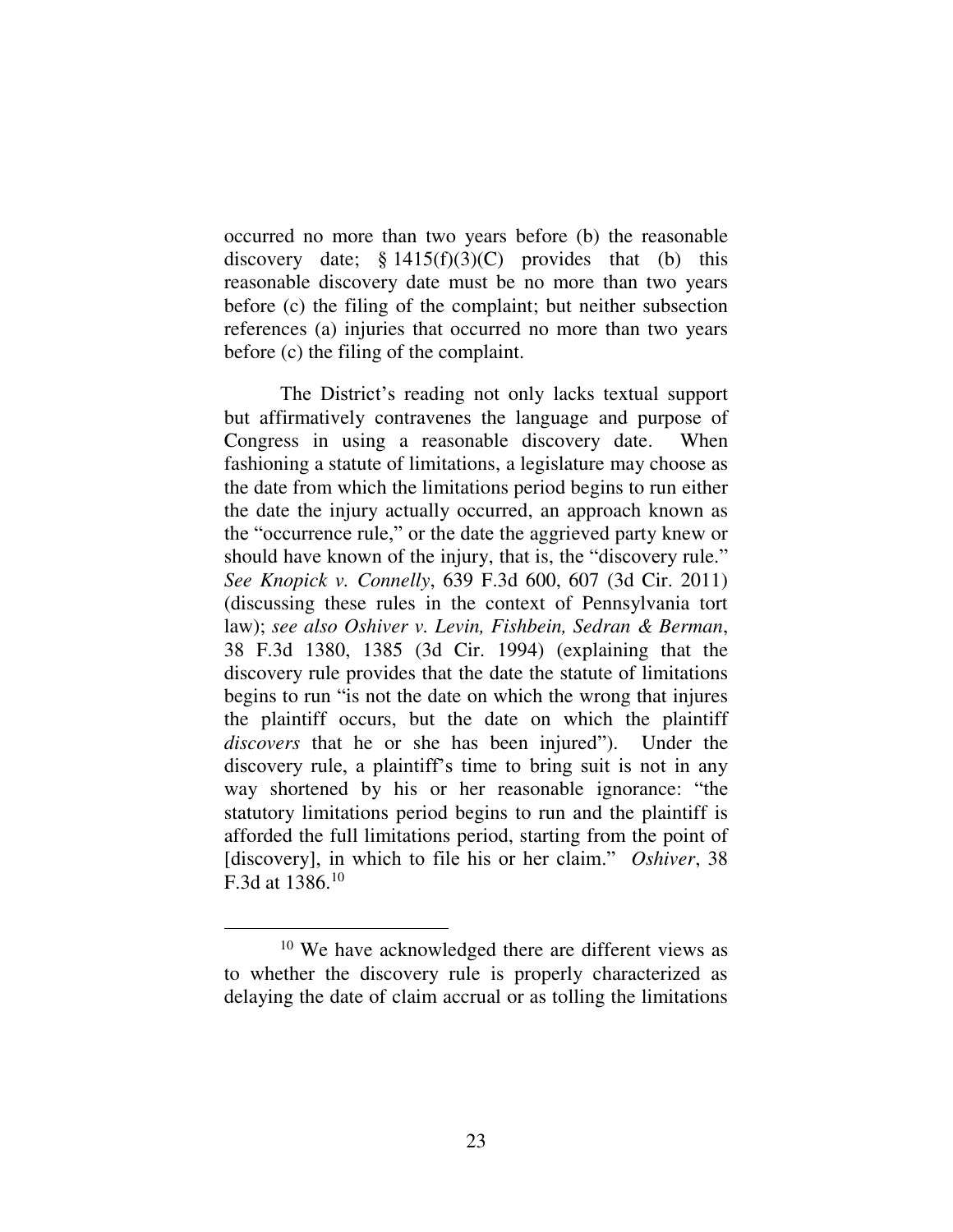The discovery rule controls here. Generally, "absen[t] . . . a contrary directive from Congress, we apply the federal discovery rule" as a default. *Disabled in Action of Pa. v. SEPTA*, 539 F.3d 199, 209 (3d Cir. 2008) (internal quotation marks omitted). Here, of course, Congress left nothing to doubt, unambiguously providing in the IDEA that the date from which any limitations period begins to run is the date the parents "knew or should have known" of the basis for the claim. *See* 20 U.S.C. §§ 1415(b)(6)(B), (f)(3)(C). The District thus does not argue that the occurrence rule applies, nor could it, because to do so would be contrary to the IDEA's explicit, twice-repeated discovery rule. Instead, it attempts an end run around the rule by proposing a two-year cap on redress from the date of the complaint, with the same effect: the requirement that a claim be filed within two years of the date the violation actually occurred (not the date it was reasonably discovered) for that claim to be cognizable.

Take a practical example. Assume a school district unreasonably fails to identify a child's disability from the beginning of first grade through the end of third grade. Assume also that at the end of third grade, the parents first reasonably discover the injury, and the school district immediately begins providing the student with the

 $\overline{a}$ 

period for a claim that accrued upon occurrence of the injury, and recently have held that the federal discovery rule is properly viewed as the latter. *See William A. Graham Co. v. Haughey*, 646 F.3d 138, 150 (3d Cir. 2011). This distinction is immaterial to our resolution here, for "[t]he distinction between the two concepts . . . makes no difference for purposes of deciding whether a claim survives a statute-oflimitations defense." *Id.* at 148.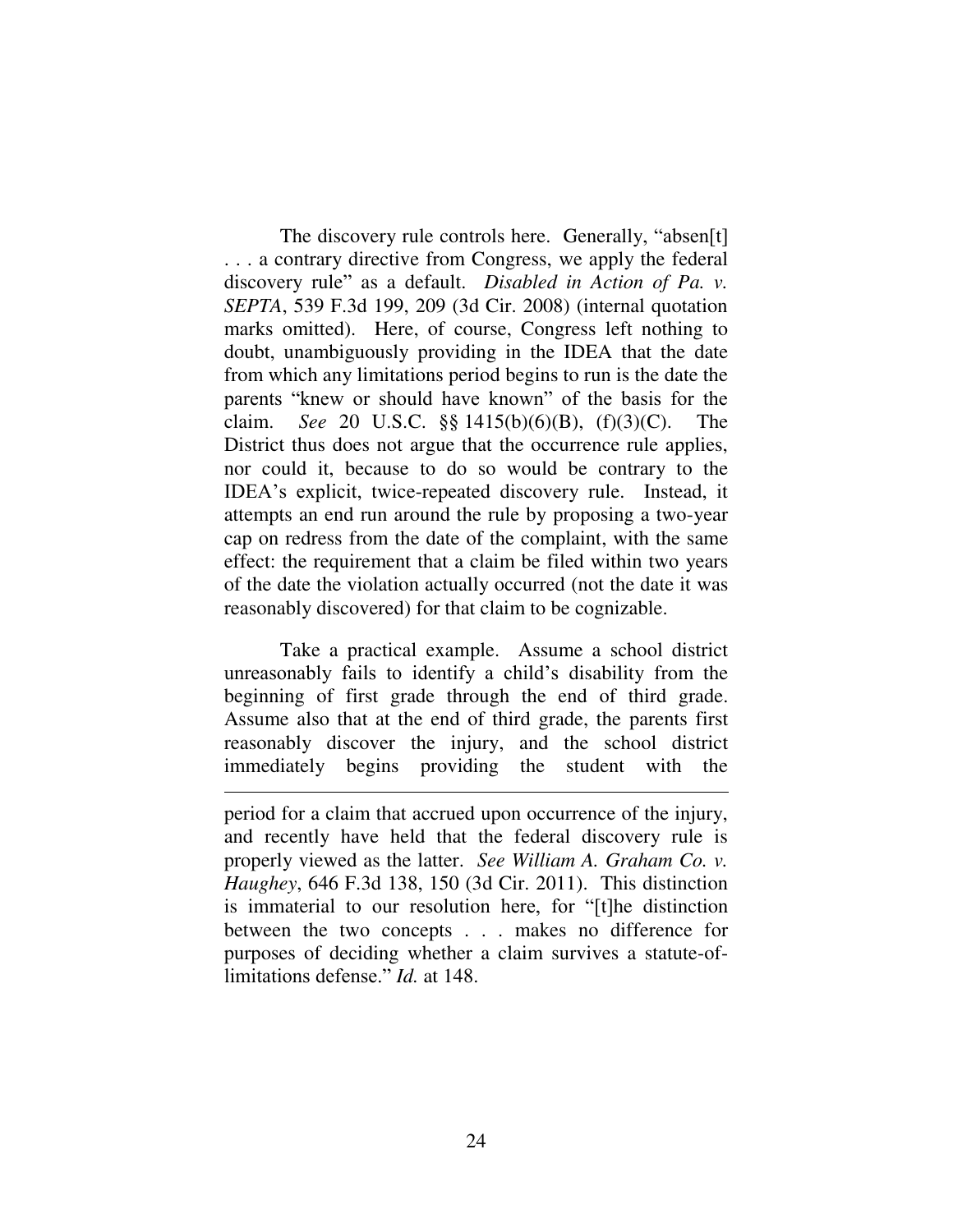educational supports he or she needs going forward but declines to provide that child with compensatory education to make up for the three years the child was deprived a FAPE. Under the theory espoused by the District, even if the parents filed a due process complaint the very same day they reasonably discovered the injury, the child's compensatory education for the three years of this violation would be capped at two years (the second and third grade years that occurred within the two years before the filing of the complaint). Moreover, those two years of compensatory education would diminish *daily* for each day after the reasonable discovery date that the parents or their counsel conducted due diligence, explored settlement options, or prepared the complaint before filing. Nothing in the plain language of the statute suggests such an absurd result. *Cf. Reiter v. Cooper*, 507 U.S. 258, 267 (1993) ("While it is theoretically possible for a statute to create a cause of action that accrues at one time for the purpose of calculating when the statute of limitations begins to run, but at another time for the purpose of bringing suit, we will not infer such an odd result in the absence of any such indication in the statute."). $^{11}$ 

<sup>&</sup>lt;sup>11</sup> Perhaps for this reason, at oral argument, the District took another tack, stating that if a parent's complaint was filed "very close in time" to the reasonable discovery date that is, if a parent only waited a week or two to file a complaint, versus the two years he or she is entitled under the statute—a child would not lose any remedy at all. Oral Arg. at 13:25, *available at* http://www.ca3.uscourts.gov/oralargument-recordings. This supposed two-week grace period, like the District's position generally, finds no support in the statutory text.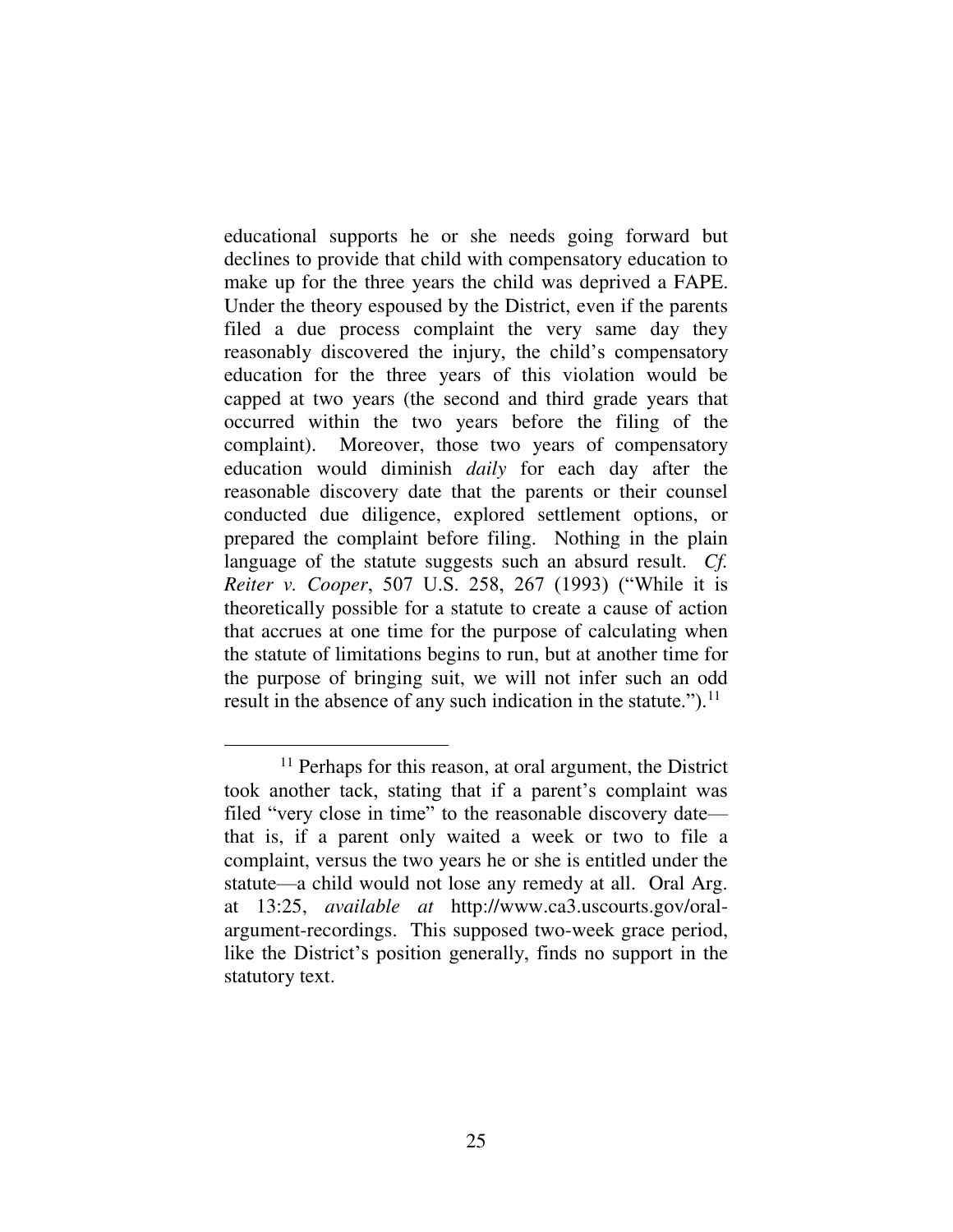Putting aside the oddity of a statute of limitations functioning in this manner and its inconsistency with the broad remedial purposes of the IDEA (discussed more fully below), the text is clear that Congress eschewed the occurrence rule in favor of the discovery rule by hinging both  $§$  1415(f)(3)(C) and  $§$  1415(b)(6)(B) on the date the parents "knew or should have known" of the injury. *See, e.g.*, *Merck & Co. v. Reynolds*, 559 U.S. 633, 651 (2010) (holding that when a "statute says that the plaintiff's claim accrues only after the 'discovery' of . . . facts," a limitations period does not "begin *before* 'discovery' can take place"); *Beauty Time, Inc. v. VU Skin Sys., Inc.*, 118 F.3d 140, 144 (3d Cir. 1997) ("It is well-established that Pennsylvania law recognizes an exception to the statute of limitations which delays the running of the statute until the plaintiff knew, or through the exercise of reasonable diligence should have known, of the injury and its cause." (internal quotation marks omitted)). Thus, the limitations period of  $\S$  1415(f)(3)(C) "begins to run once the plaintiff did discover or a reasonably diligent plaintiff would have discovered the facts constituting the violation—whichever comes first." *Merck & Co.*, 559 U.S. at 653 (internal quotation marks and alteration omitted).<sup>12</sup>

<sup>&</sup>lt;sup>12</sup> The discovery rule, of course, has a practical and "fundamental difference" with general equitable tolling doctrines, *Oshiver*, 38 F.3d at 1390, the concept we considered with regards to the IDEA in *D.K.*, 696 F.3d at 245-47. Specifically, "[t]he purpose of the discovery rule is to determine . . . when the statute of limitations [effectively] begins to run." *Oshiver*, 38 F.3d at 1390. Our general equitable tolling doctrine, on the other hand, "steps in to toll, or stop, the running of the statute of limitations in light of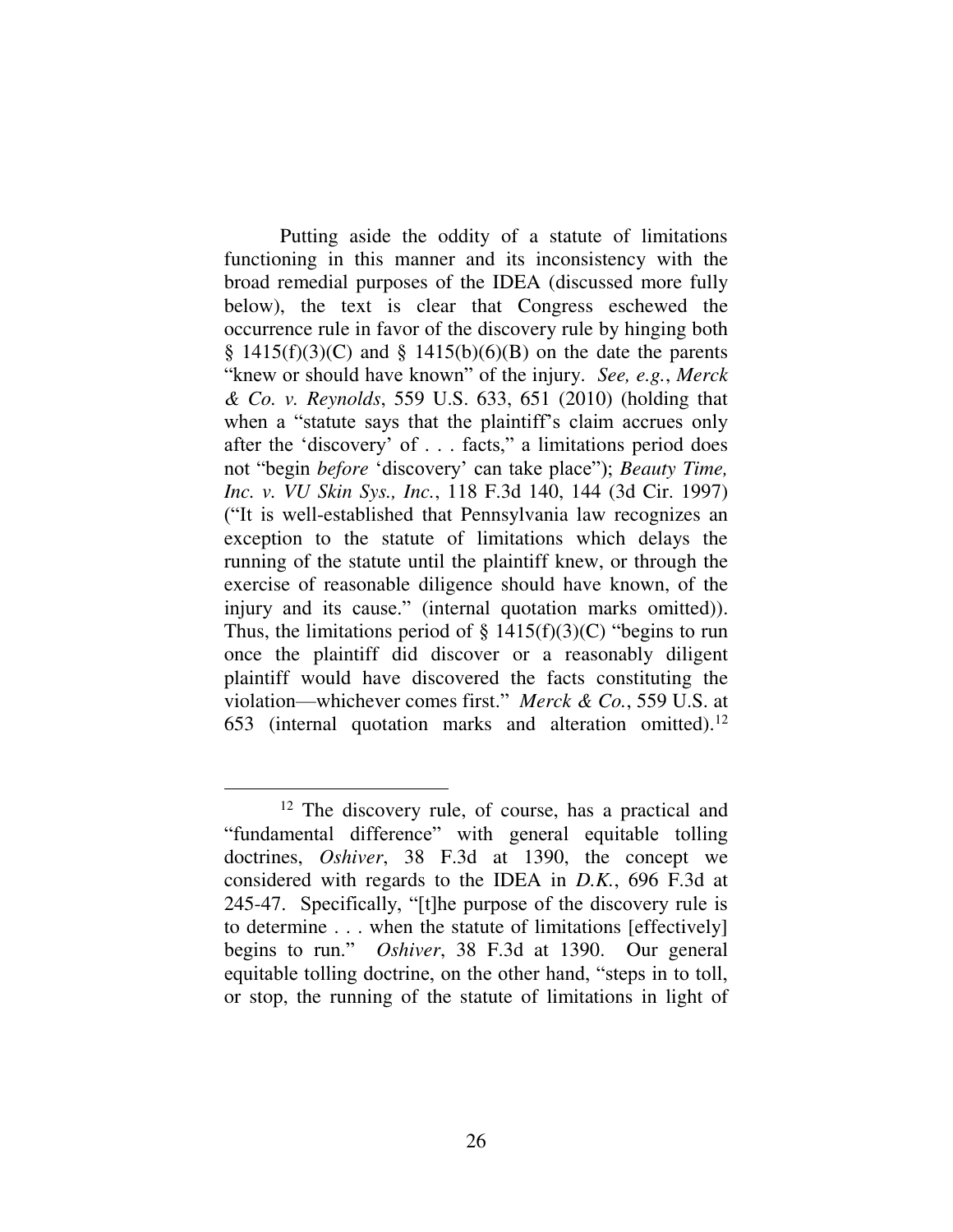Accordingly,  $\S 1415(b)(6)(B)$ , which runs backward from the reasonable discovery date (not the filing date), appears on its face to mean something different and, whatever that is, it is not, as the District would have it, that claims not known or reasonably known expire of their own accord if the injury occurred more than two years before the filing date.

# **ii. G.L.'s 2+2 and Pleading Requirement Theories**

 In a diametrically different but no less problematic reading, G.L. argues that the text of  $\S 1415(b)(6)(B)$  supports two interpretations, each of which entitles him to relief. First, he argues that the District Court's 2+2 approach was correct—that §  $1415(b)(6)(B)$  provides a two-year window before the reasonable discovery date within which he may claim IDEA violations occurred, thus effectively serving as a four-year remedy cap. Second, he argues, along with Amici Appellees,<sup>13</sup> that this subsection is merely the description of a

established equitable considerations," despite a plaintiff's discovery of his or her injury. *Id.*

<sup>&</sup>lt;sup>13</sup> G.L. focused his argument almost exclusively on the 2+2 rule, candidly explaining at oral argument that, because he only alleged two years of violations, the Court's adoption of that rule would give him complete relief. He did, however, also support the broader position urged by Amici Appellees, i.e., that properly construed, neither  $\S 1415(f)(3)(C)$  nor  $§$  1415(b)(6)(B) imposed a cap on remedies. Even if G.L. had not espoused this interpretation of the statute, we are bound, "on the basis of our independent judgment, [to] exercis<sup>[e]</sup> a plenary review of the purely legal question<sup>[]</sup> presented" to us by the parties, pursuant to "our duty to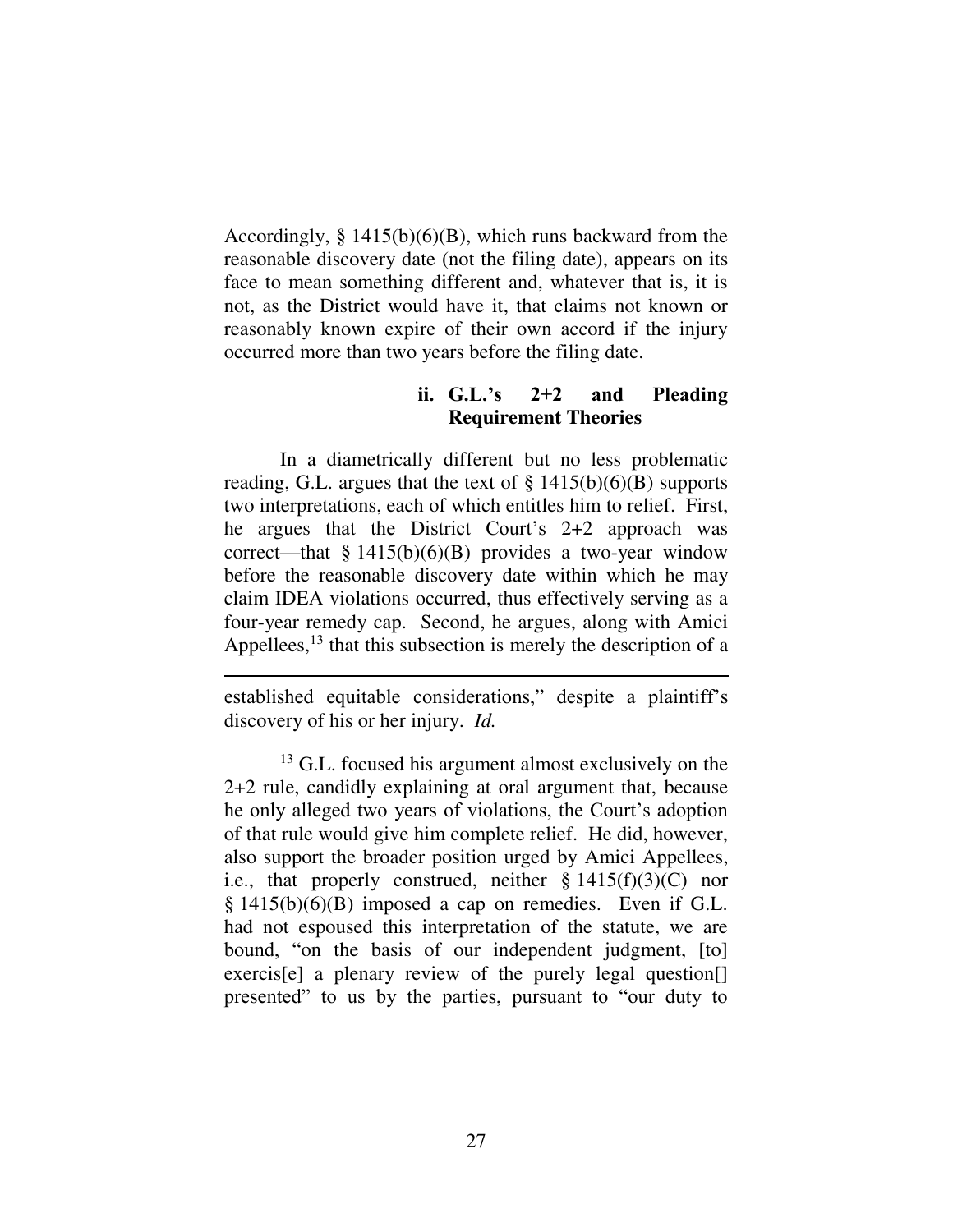prima facie cause of action, with no limit on remedy at all. That is,  $\S$  1415(b)(6)(B) requires that a due process complaint allege an injury under the IDEA that occurred within two years of a parent's reasonable discovery, but imposes no limitation on the remedy if these elements are pleaded and the complaint is timely filed.

Both of these interpretations, however, would render the text illogical. For like  $\S 1415(f)(3)(C)$ ,  $\S 1415(b)(6)(B)$ provides in the very same sentence that if a "State has an explicit time limitation for presenting such a complaint," the complaint shall instead be filed "in such time as the State law allows," rather than the time described in §  $1415(b)(6)(B)$ , and further provides that if the state does enact its own statute of limitations, the federal exceptions still apply to the state's statute of limitations. 20 U.S.C.  $\S$  1415(b)(6)(B). Yet, it would be nonsensical for Congress to specify that a federal statute's *remedy cap* or *the elements of a prima facie case* be replaced by a state's *statute of limitations*, and it would be equally illogical to have two bases for equitable tolling—a doctrine used to determine whether a statute of limitations has expired—apply to a provision that is not a statute of limitations in the first place. We decline to interpret the

interpret statutory provisions" and accord them the meaning that Congress intended. *Vornado, Inc. v. Trs. of the Retail Store Emps.' Union Local 1262*, 829 F.2d 416, 421 (3d Cir. 1987); *see also Loretangeli v. Critelli*, 853 F.2d 186, 189 n.5 (3d Cir. 1988) ("This court may consider a pure question of law even if not raised below . . . where the issue's resolution is of public importance.").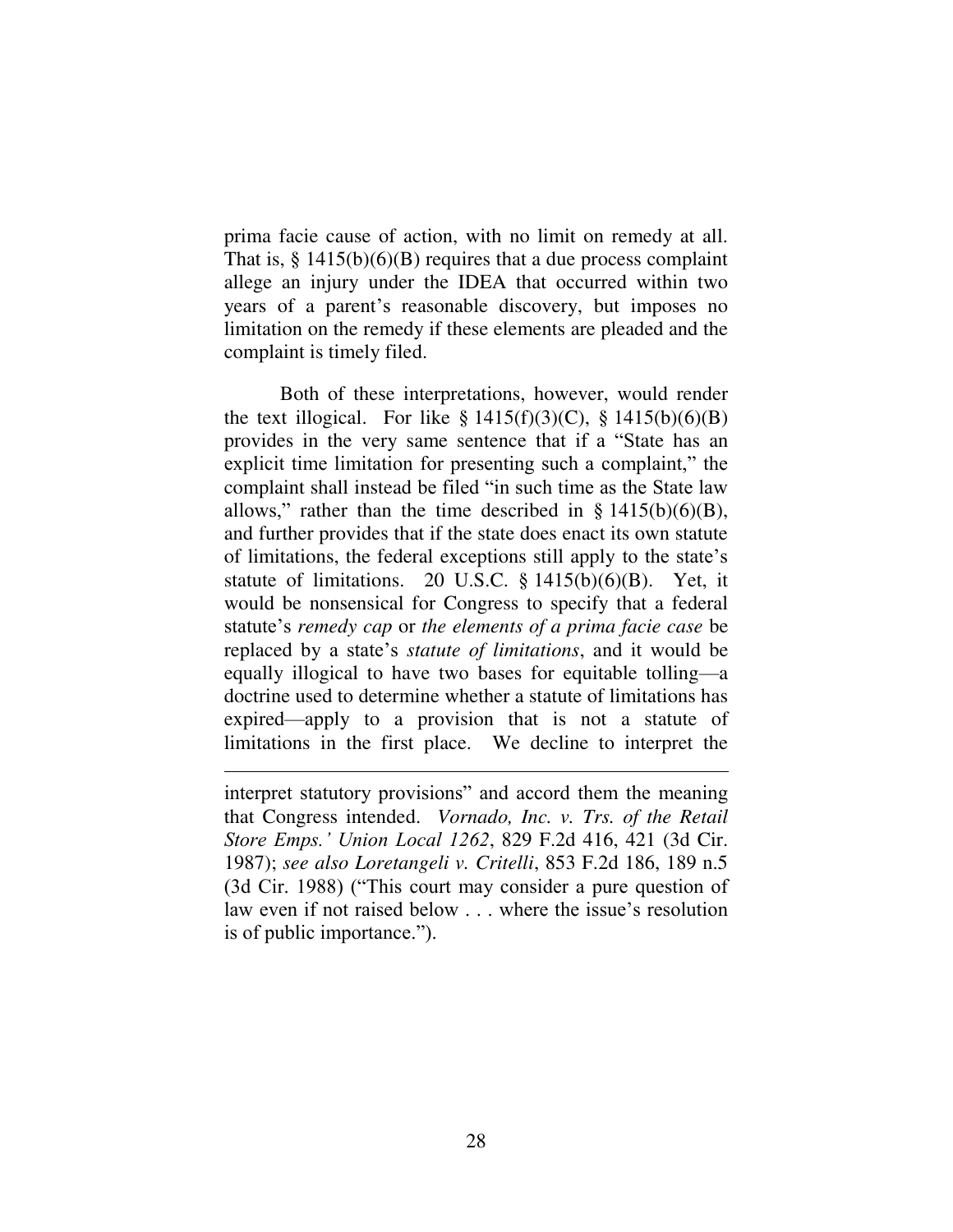statute in this bizarre fashion. *See, e.g.*, *Dep't of Revenue of Or. v. ACF Indus., Inc.*, 510 U.S. 332, 343 (1994) (rejecting statutory interpretation that would render a statute "illogical" and contrary to congressional intent).

In sum, the supposedly straightforward textual arguments of the parties more resemble the twists and bends of a contortion artist, presenting us with the option, on the one hand, of ignoring swaths of the statutory text or, on the other, accepting a reading that is absurd on its face. The parties' positions are illustrative, however, of the difficulty of applying a plain language reading to this text. We conclude, as we observed in addressing the pre-2004 version of the IDEA, "the language of section 1415(b)(6) is at best ambiguous." *Lawrence Twp. Bd. of Educ. v. New Jersey*, 417 F.3d 368, 371 (3d Cir. 2005).<sup>14</sup> We therefore must resort to other tools of statutory construction.

# **B. Statutory Interpretation of § 1415(b)(6)(B)**

The Supreme Court has instructed that "[t]he meaning—or ambiguity—of certain words or phrases may only become evident when placed in context." *F.D.A. v.* 

<sup>14</sup> In *Lawrence*, we addressed whether a school district had standing to bring a private right of action under § 1415(b)(6) and concluded the provision was intended to provide a private right of action only to disabled children and their parents. 417 F.3d at 371-72. While the question was wholly unrelated and we were addressing a pre-amendment version of the IDEA, our observation about the opacity of § 1415(b)(6) pertains even more so to the amended version.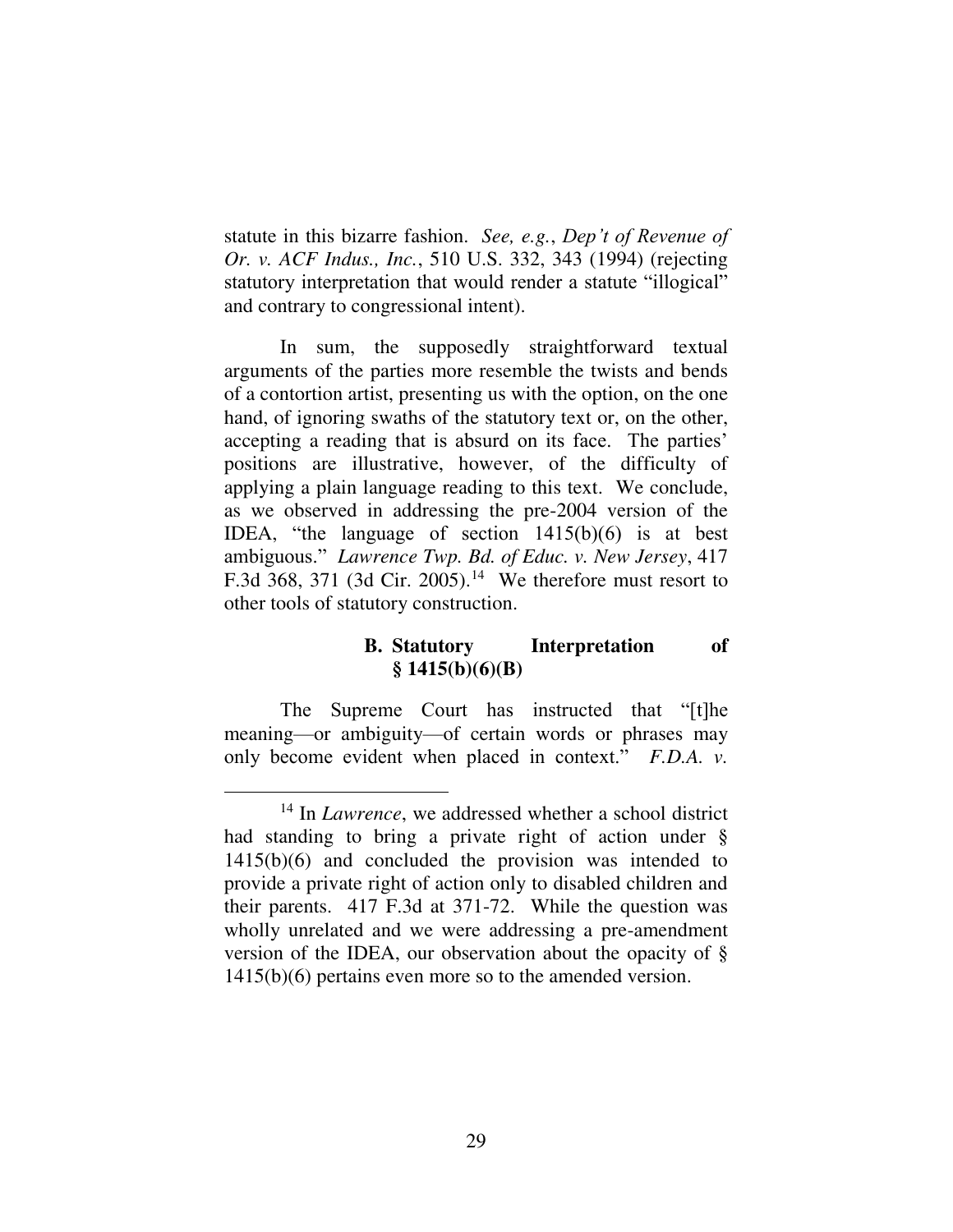*Brown & Williamson Tobacco Corp.*, 529 U.S. 120, 132 (2000). That is, "[a] provision that may seem ambiguous in isolation is often clarified by the remainder of the statutory scheme . . . because only one of the permissible meanings produces a substantive effect that is compatible with the rest of the law." *United Sav. Ass'n of Texas v. Timbers of Inwood Forest Assocs., Ltd.*, 484 U.S. 365, 371 (1988); *accord Gwaltney of Smithfield, Ltd. v. Chesapeake Bay Found., Inc.*, 484 U.S. 49, 59-60 (1987) (analyzing statutory language in a way that is in accord with the "language and structure" of the section of law at issue). Such is the case here, where examining  $\S 1415(b)(6)(B)$  in the context of  $\S 1415$  and the IDEA as a whole points unequivocally in one direction: that  $§ 1415(b)(6)(B)$  indeed restates § 1415(f)(3)(C)'s two-year statute of limitations and that this limitations period functions in a traditional way, that is, as a filing deadline that runs from the date of reasonable discovery and not as a cap on a child's remedy for timely-filed claims that happen to date back more than two years before the complaint is filed.

# **i. The Structure, Language, and Context of the Act**

We begin with the overarching structure of § 1415. *See Gwaltney*, 484 U.S. at 59-60; *Evankavitch v. Green Tree Servicing, LLC*, 793 F.3d 355, 363 (3d Cir. 2015) (examining the "structure and . . . parallels" of a statute to determine the meaning of its terms). As previously noted, after opening with a preamble that reiterates that a state must "establish and maintain procedures . . . to ensure that children with disabilities and their parents are guaranteed procedural safeguards," 20 U.S.C. § 1415(a), the section next proceeds to list and briefly describe the "[t]ypes of procedures" mandated by the IDEA, *id*. § 1415(b). That listing, in § 1415(b), serves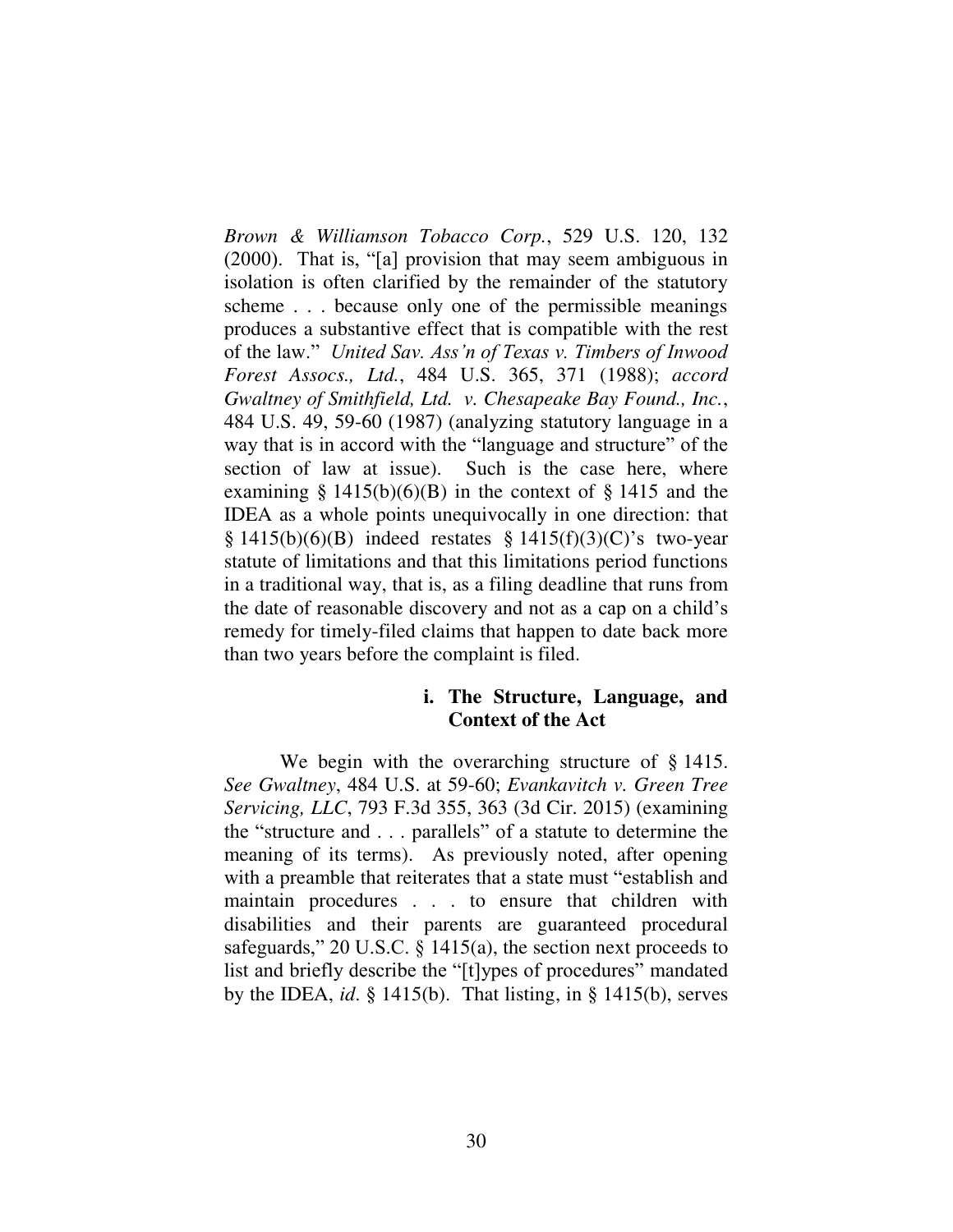in effect as a table of contents for the expanded descriptions of these same procedures that then appear in roughly the same order in  $\S 1415(c)-(f)$ . Thus, for example,  $\S 1415(b)(3)$ requires written prior notice of changes to a child's educational program, the details of which are described in  $\S$  1415(c)(1);  $\S$  1415(b)(4) ensures notice is available in a parent's native language, as described in  $\S$  1415(d)(2); § 1415(b)(5) provides "[a]n opportunity for mediation," as described in  $\S$  1415(e); and, as relevant here,  $\S$  1415(b)(6) provides an "[a]n opportunity for any party to present a complaint," which is more fully described in § 1415(f). *Id.* § 1415(b)-(f). This structure makes clear that § 1415(b) was intended to preview and convey the same essential meaning as § 1415(f).

Given that § 1415(b), in context, appears to be nothing more than a summary listing of the procedural safeguards more fully described in later subsections, we cannot conceive that Congress intended to bury within  $\S$  1415(b)(6) a sea change in the IDEA. That, however, would be the effect of cutting off at twenty four months in virtually all cases the courts' power to award compensatory education, and "le[aving] parents without an adequate remedy when a school district unreasonably fail[s] to identify a child with disabilities." *Forest Grove Sch. Dist. v. T.A.*, 557 U.S. 230, 245 (2009) (noting "Congress' acknowledgment of the paramount importance of properly identifying each child eligible for services"). This proposition appears particularly fanciful considering that Congress failed to even hint at such an intention either in  $\S$  1415(f), the full version of the due process hearing procedure of which § 1415(b)(6) is merely a précis, or in § 1415(i), which was reenacted in 2004 without any alteration to the "broad discretion" it grants federal courts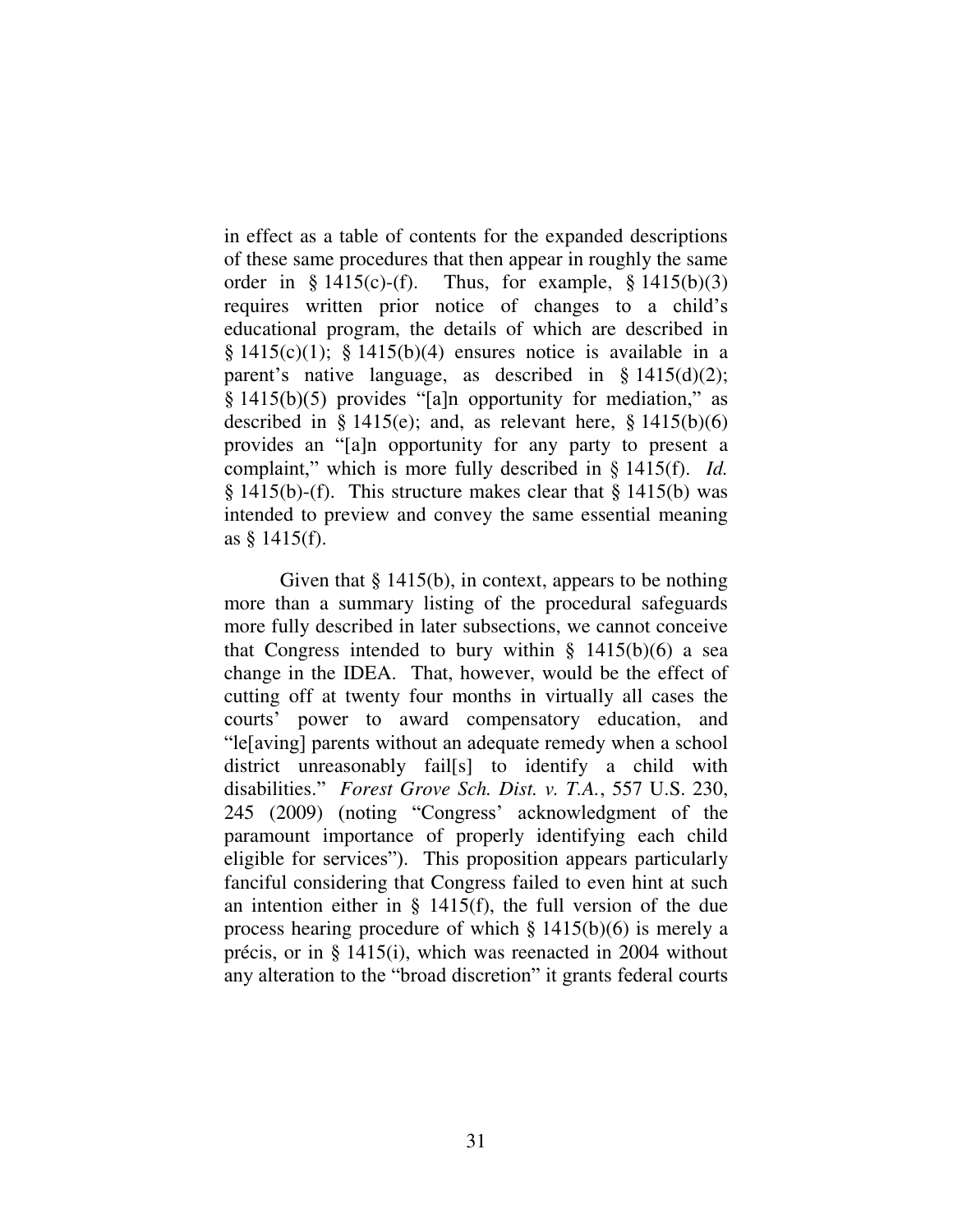to remedy violations of the IDEA, *Forest Grove*, 557 U.S. at 238. As the Supreme Court "has repeatedly said,  $\lbrack$ ... Congress 'does not alter the fundamental details of a regulatory scheme in vague terms or ancillary provisions—it does not, one might say, hide elephants in mouseholes.'" *E.P.A. v. EME Homer City Generation*, *L.P.*, 134 S. Ct. 1584, 1612 (2014) (Scalia, J., dissenting) (quoting *Whitman v. Am. Trucking Ass'ns*, 531 U.S. 457, 468 (2001)).

Moreover, it is "[a] standard principle of statutory construction . . . that identical words and phrases within the same statute should normally be given the same meaning." *Powerex Corp. v. Reliant Energy Servs., Inc*., 551 U.S. 224, 232 (2007). Here, the words and phrases describing the IDEA's statute of limitations and its exceptions indicate that § 1415(b) was intended to have the same meaning as the other references to a limitations period in § 1415, and, like them, to function as a filing deadline and not a remedy cap. Specifically, in three separate subsections of § 1415, the statute provides a federal time limit, but—using identical language—provides as an alternative: "or, if the State has an explicit time limitation . . . , in such time as the State law allows." 20 U.S.C. §§ 1415(b)(6), (f)(3)(C), (i)(2)(B). Given that state limitations periods generally function as filing deadlines on claims that are known or should have been known, not remedy caps on claims not yet reasonably knowable, the only way those words can be read sensibly is if they provide an alternative to a federal filing deadline, i.e., a traditional statute of limitations.

"Textual cross-reference confirms this conclusion," *Brown v. Gardner*, 513 U.S. 115, 118 (1994), for  $§ 1415(b)(6)(B)$  not only mirrors  $§ 1415(f)(3)(C)'s$  state statute of limitations provision but also its two equitable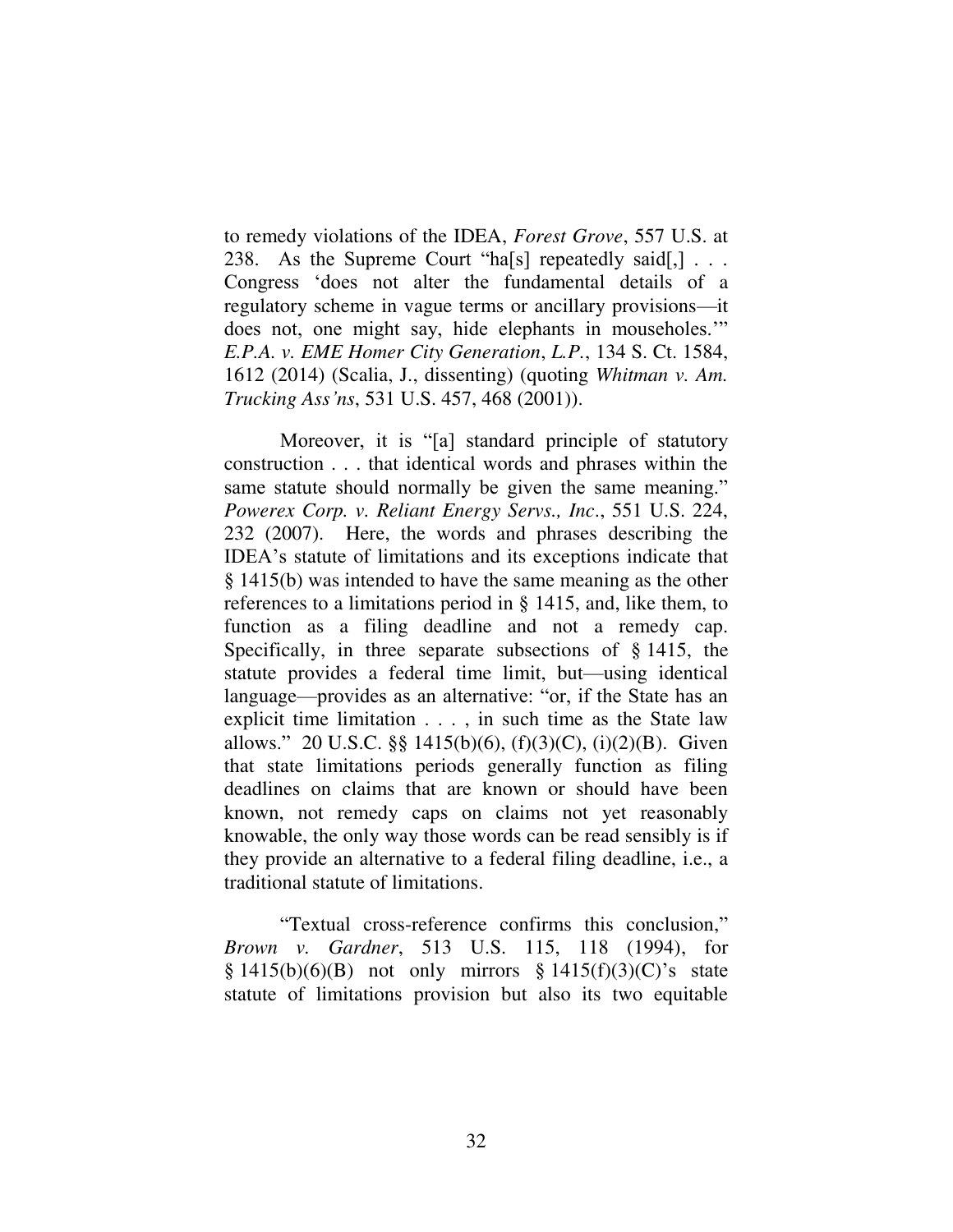tolling exceptions, and does so simply by cross-referencing the "the exceptions to the timeline described in  $[\S 1415(f)(3)(D)],$  20 U.S.C.  $\S 1415(b)(6)$ ,  $(f)(3)(C)$ . This shorthand reference to these important tolling provisions, which are then set forth in full in § 1415(f), fortifies our conclusion that  $§ 1415(b)(6)$  was merely intended as an abstract of  $\S$  1415(f), that it reflects the same limitations period as  $\S 1415(f)(3)(C)$ , and that this limitations period, pursuant to the "cooperative federalism" inherent in the IDEA, *Schaffer ex rel. Schaffer v. Weast*, 546 U.S. 49, 52 (2005) (quoting *Little Rock Sch. Dist. v. Mauney*, 183 F.3d 816, 830 (8th Cir. 1999)), defers to state limitations periods when appropriate and otherwise functions as a traditional statute of limitations—not a remedy cap.

Indeed, while it would make no sense for a state filing deadline to displace a federal remedy cap or elements of a prima facie case, it makes perfect sense that Congress, according due weight to principles of federalism, would allow a state filing deadline to displace a federal one. Likewise, it would be odd indeed for  $\S 1415(b)(6)(B)$ , if it actually described a remedy cap or a prima facie case, to apply equitable tolling provisions from  $\S$  1415(f)(3)(D), but quite logical if  $\S 1415(b)(6)(B)$  merely restates the statute of limitations to which those equitable exceptions apply. That is, when we "look to the [section's] surrounding words and provisions and their context," *Tavarez v. Klingensmith*, 372 F.3d 188, 190 (3d Cir. 2004), and apply "the cardinal rule that a statute is to be read as a whole," *King v. St. Vincent's Hosp.*, 502 U.S. 215, 221 (1991), it is clear that § 1415(b)(6)(B),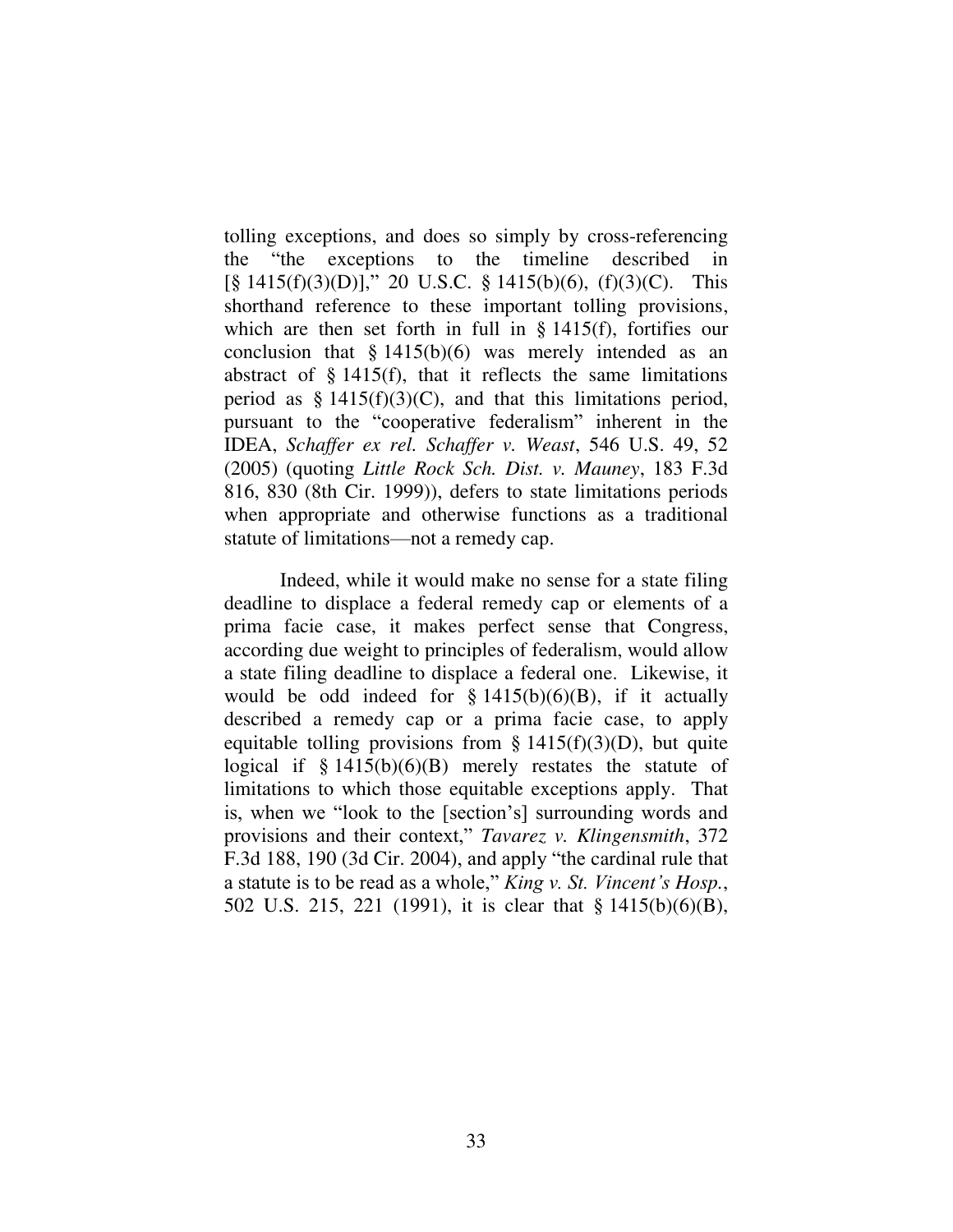though poorly penned, was intended merely as a synopsis of  $\S$  1415(f)(3)(D)'s statute of limitations.<sup>15</sup>

# **ii.** *Forest Grove* **and the Canon against** *Sub Silentio* **Repeal**

Even if the structure, language, and context of the IDEA left room for doubt, we would be loath to interpret § 1415(b)(6)(B) as constricting the remedies available under the IDEA in view of the statute's broad remedial purpose, *see A.W.*, 486 F.3d at 803, codified, among other places, in  $§$  1415(i)(2)(C)(iii). That subsection provides that a court "shall grant such relief as the court determines is appropriate," 20 U.S.C. §  $1415(i)(2)(C(iii)$ , and, in a long line of cases, the Supreme Court and this Circuit have held that it should be interpreted expansively to provide a comprehensive remedy for children deprived of a FAPE. *See, e.g.*, *Forest Grove*, 557 U.S. at 237-38 ("In determining the

<sup>&</sup>lt;sup>15</sup> Given the structure of this statute, which includes at the outset a digest of the multiple procedural safeguards that are each expounded upon in later subsections, we also discern no tension between our interpretation of  $\S$  1415(b)(6)(B) and the canon against superfluity. Moreover, that canon "assists only where a competing interpretation gives effect 'to every clause and word of a statute.'" *Microsoft Corp. v. i4i Ltd. P'ship*, 131 S. Ct. 2238, 2248 (2011) (quoting *Duncan v. Walker*, 533 U.S. 167, 174 (2001)). We can identify no competing interpretation that could give logical meaning to all the words of  $\S$  1415(b)(6)(B), and thus conclude this is a quintessential case where "rigorous application of the canon does not seem a particularly useful guide to a fair construction of the statute." *King*, 135 S. Ct. at 2492.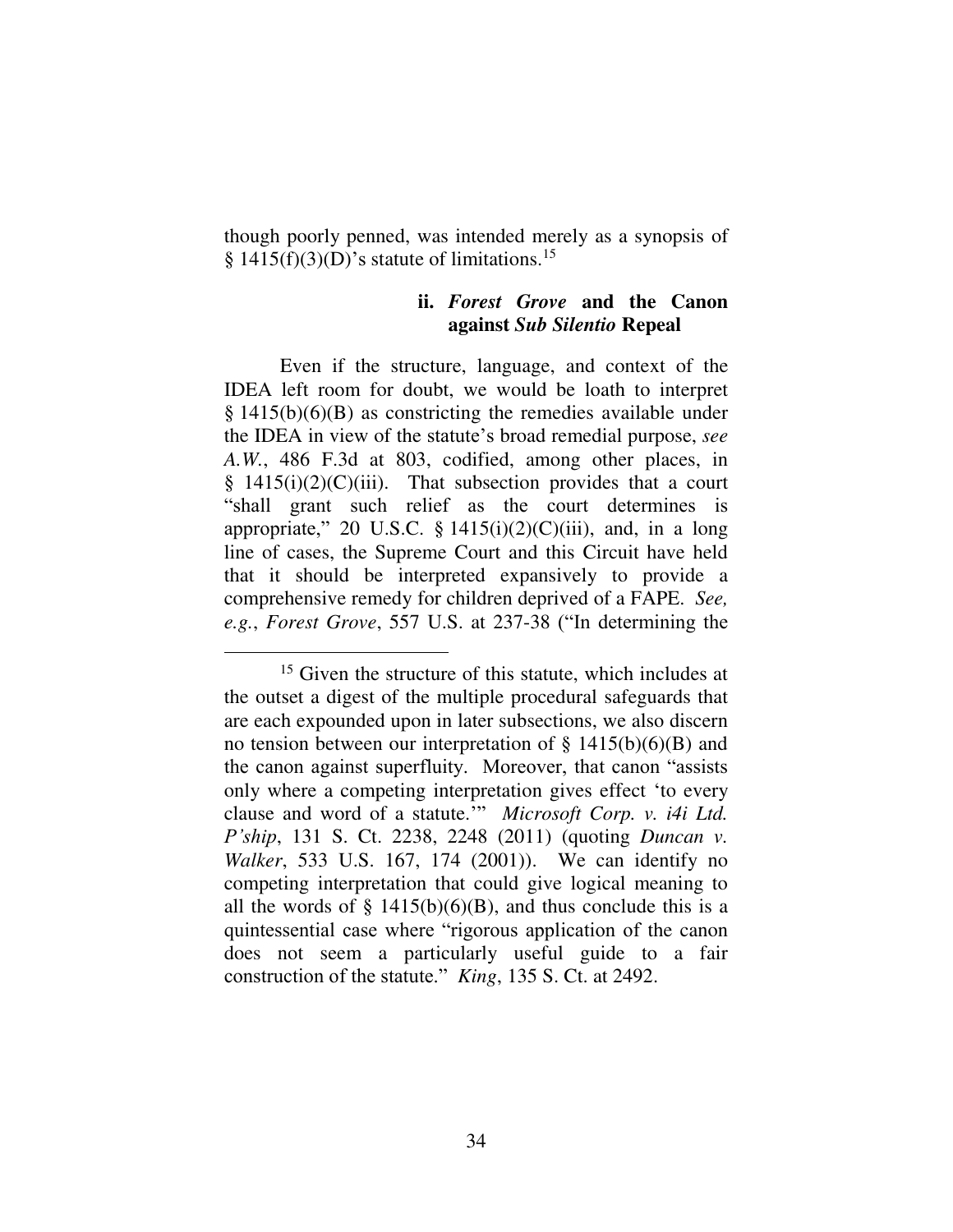scope of the relief authorized, . . . the ordinary meaning of these words confers broad discretion on the court and . . . absent any indication to the contrary, what relief is appropriate must be determined in light of the Act's broad purpose of providing children with disabilities a FAPE . . . ." (internal quotation marks omitted)); *Bucks Cnty. Dep't of Mental Health*, 379 F.3d at 67 ("We . . . have broadly interpreted the term 'appropriate'" and "discerned nothing in the text or history suggesting that relief under IDEA is limited *in any way*. . . ." (emphasis added) (internal quotation marks and alterations omitted)); *see also D.E.*, 765 F.3d at 273 (examining the IDEA's purpose and rejecting a statutory interpretation which "would 'create an enormous loophole' in a school district's obligations under the IDEA, while 'substantially weaken[ing] the IDEA's protections' for students" (alteration in original) (quoting *D.F.*, 694 F.3d at 497)).

Given the broad remedial scheme of the IDEA, neither in the period before the 2004 amendments—when we borrowed a state's most analogous statutory cause of action to determine how long after an adverse decision by a hearing officer a parent could wait before filing an IDEA complaint in state or federal court<sup>16</sup>—nor in the period since, have we imposed a cap on the remedy a child could seek for timelyfiled claims. Instead, we have consistently repeated that a

<sup>16</sup> *See Ridgewood Bd. of Educ. v. N.E. ex rel. M.E.*, 172 F.3d 238, 250-51 (3d Cir. 1999); *see also Blunt v. Lower Merion Sch. Dist.*, 767 F.3d 247, 270 (3d Cir. 2014) (observing that "[p]rior to the [2004] amendment of the IDEA ..., the time for bringing suit ... after receiving an adverse administrative determination had been two years").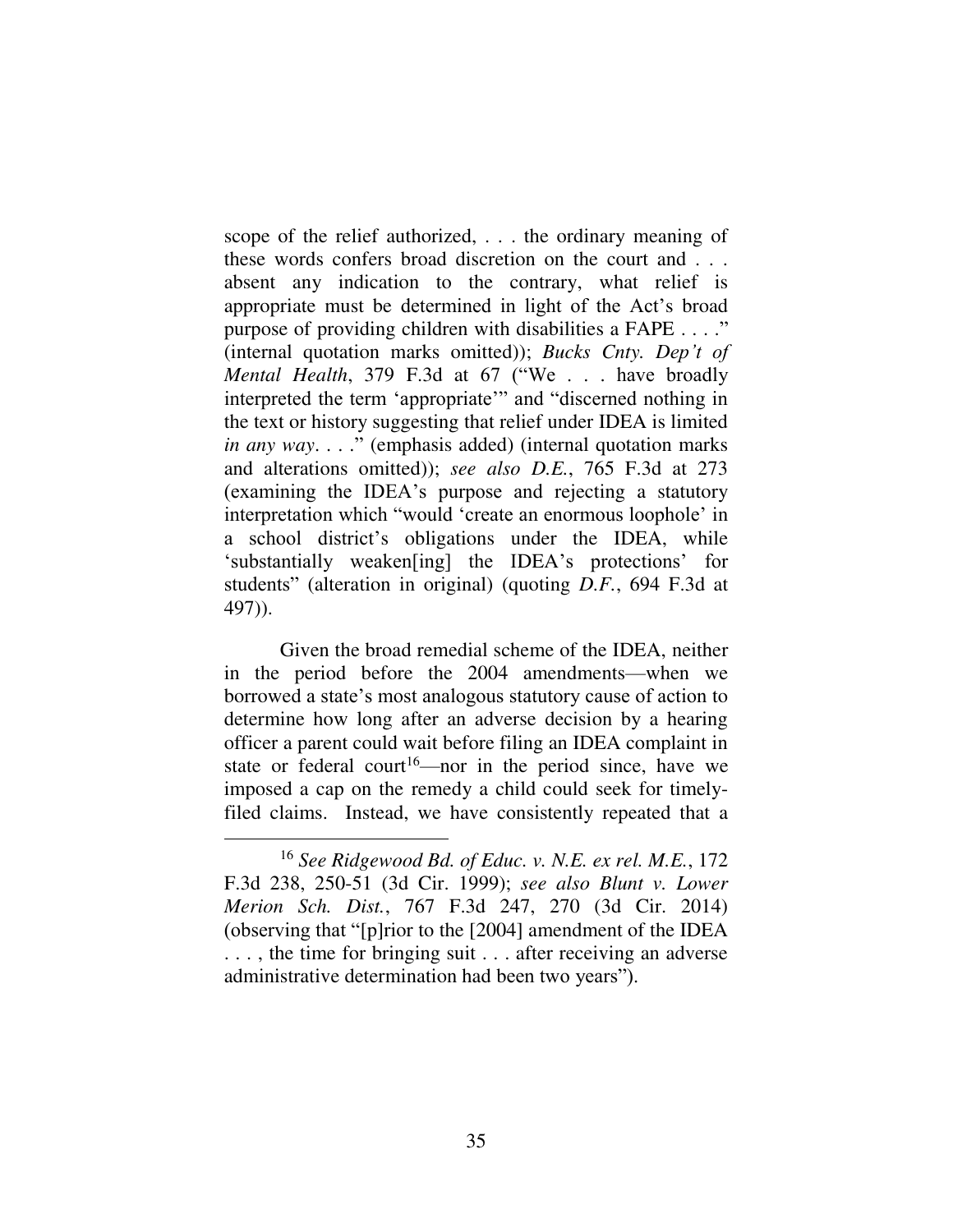child's right to compensatory education "accrue[s] from the point that the school district knows or should know" of the injury to the child, and the child "is entitled to compensatory education for a period equal to the period of deprivation, but excluding the time reasonably required for the school district to rectify the problem." *M.C. ex rel. J.C. v. Cent. Reg'l Sch. Dist.*, 81 F.3d 389, 396-97 (3d Cir. 1996); *see also D.F.*, 694 F.3d at 499 (repeating standard); *Mary T. v. Sch. Dist. of Phila.*, 575 F.3d 235, 249 (3d Cir. 2009) (same); *Lauren W. ex rel. Jean W. v. DeFlaminis*, 480 F.3d 259, 272 (3d Cir. 2007) (same). That standard is grounded in our understanding, then and now, that "a child's entitlement to special education should not depend upon the vigilance of the parents (who may not be sufficiently sophisticated to comprehend the problem) nor be abridged because the district's behavior did not rise to the level of slothfulness or bad faith." *M.C.*, 81 F.3d at 397.

Against the backdrop of these cases and the broad interpretation the Supreme Court has given to a court's remedial power under §  $1415(i)(2)(C)(iii)$ , it bears particular significance that Congress reenacted that subsection without change as part of the 2004 reenactment. Thus, interpreting the IDEA's statute of limitations as a remedy cap would also disregard the well-settled canon of statutory interpretation that "Congress is presumed to be aware of an administrative or judicial interpretation of a statute and to adopt that interpretation when it re-enacts a statute without change." *Lorillard v. Pons,* 434 U.S. 575, 580 (1978); *see also Tex. Dep't of Hous. & Cmty. Affairs v. Inclusive Communities Project, Inc.*, 135 S. Ct. 2507, 2520 (2015).

On this point, we find clear guidance in the Supreme Court's decision in *Forest Grove*, which examined the 1997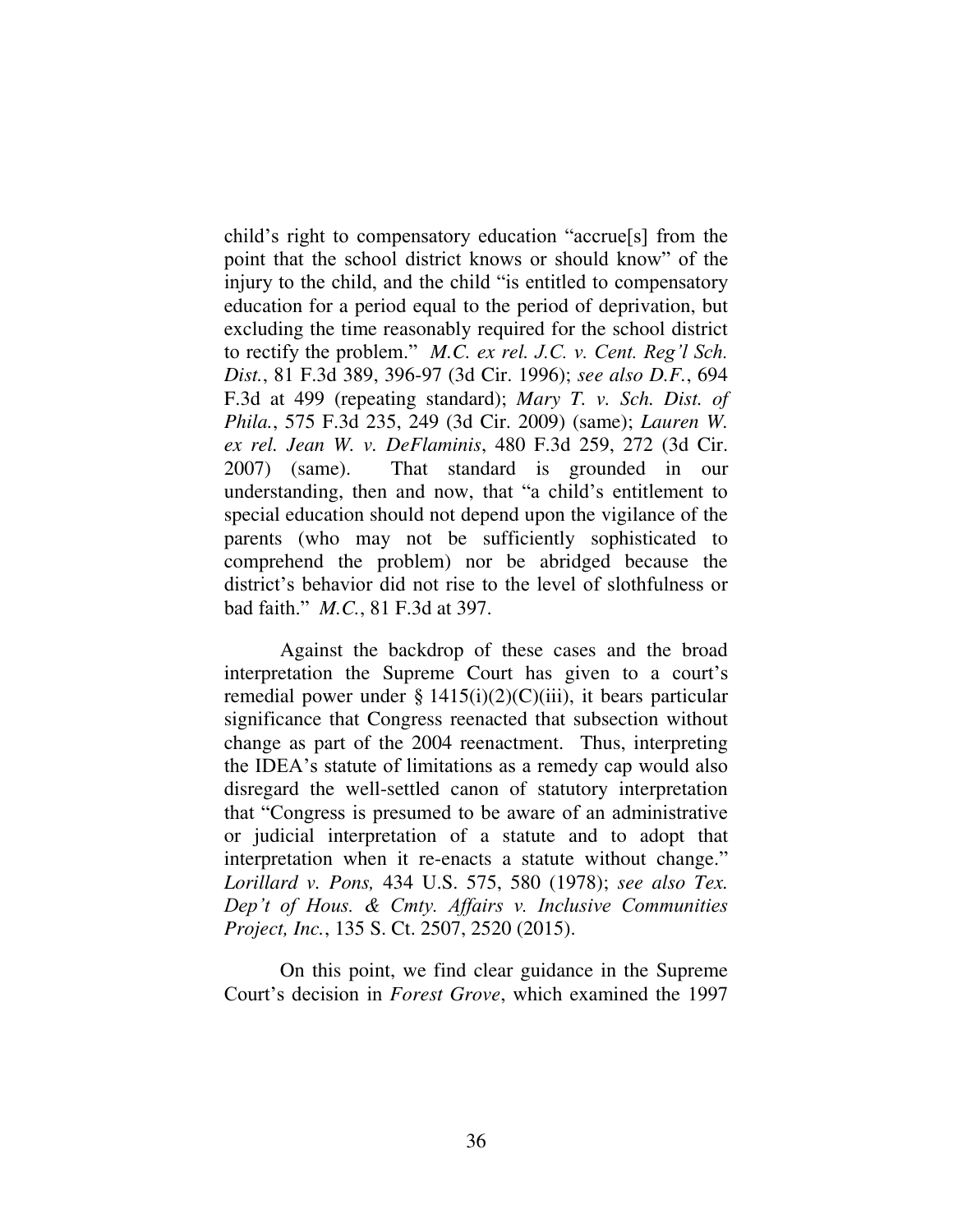amendments to the IDEA. Those amendments added, among other things,  $\S 1412(a)(10)(C)$ , which provided that if the parents of a special-needs child "who previously received special education and related services under the authority of a public agency" enrolled their child in private school without the consent or referral of that public agency, a school district could still be ordered to provide tuition reimbursement if a fact-finder determined that the school district failed to provide a student with a FAPE in the first instance. 20 U.S.C.  $§ 1412(a)(10)(C)(ii)$ . In an attempt to limit liability, a school district argued that because the IDEA "only discusses reimbursement for children who have previously received special-education services through the public school, [the] IDEA only authorizes reimbursement in that circumstance." 557 U.S. at 241.

The Supreme Court disagreed. It observed that the 1997 amendments preserved the IDEA's comprehensive remedial goal of providing every child with a FAPE and did not alter 20 U.S.C. § 1415(i)(2)(C)(iii). *See id*. at 243 n.10 (stating that the holdings in *School Committee of Burlington v. Department of Education of Massachusetts*, 471 U.S. 359 (1985), and *Florence County School District Four v. Carter*, 510 U.S. 7 (1993), "rested . . . on the breadth of the authority conferred by §  $1415(i)(2)(C)(iii)$ , the interest in providing relief consistent with the Act's purpose, and the injustice that a contrary reading would produce—considerations that were not altered by the 1997 Amendments" (internal citations omitted)). The Court thus rejected the notion that Congress repealed *sub silentio* those previous Supreme Court holdings describing the "broad discretion" afforded by § 1415(i)(2)(C)(iii). *Id.* at 243. Any other reading, the Court reasoned, would be contrary to the IDEA's broad remedial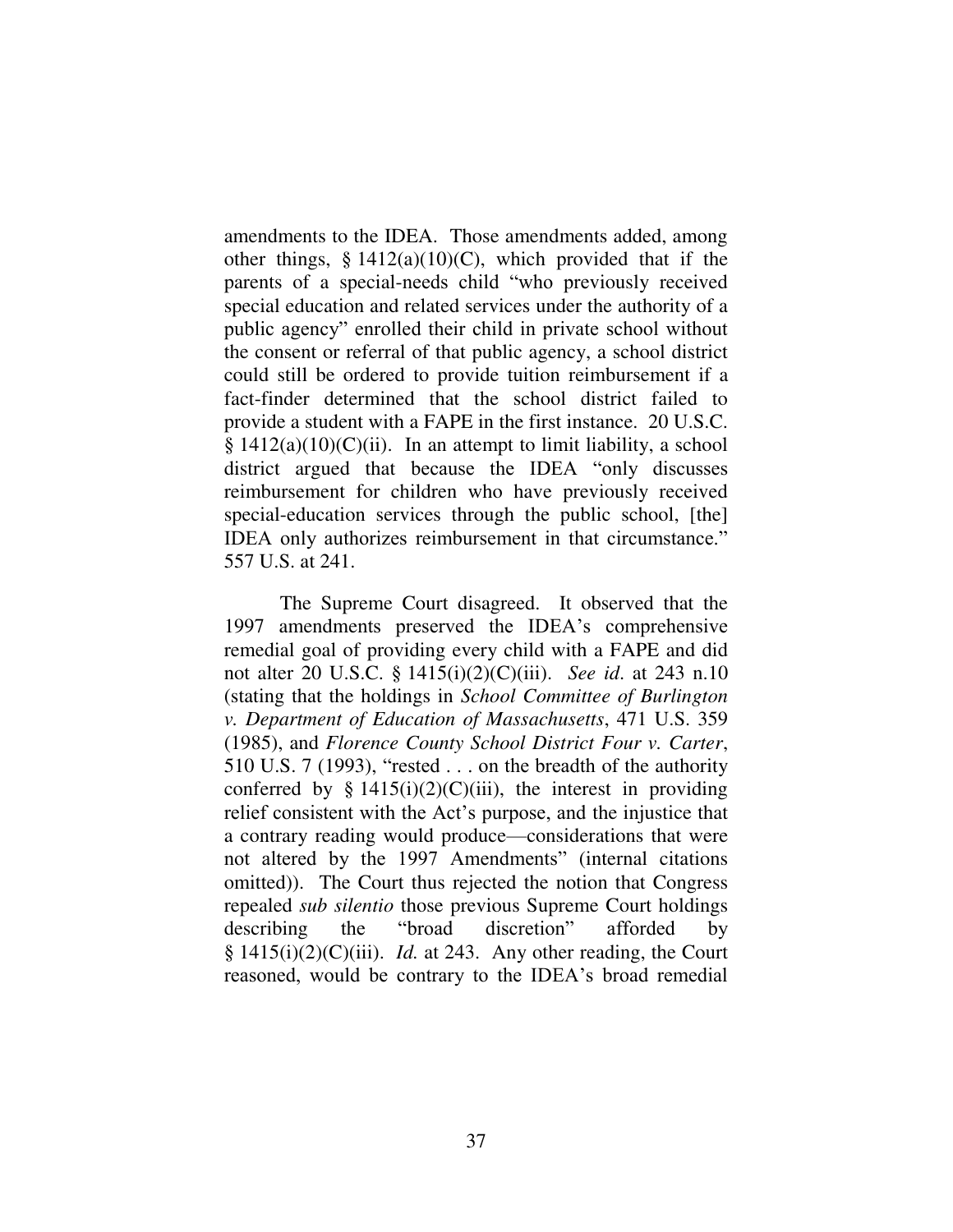purpose and a "child's right to a *free* appropriate education . . . would be less than complete." *Id*. at 244-45 (alteration in original) (quoting *Burlington*, 471 U.S. at 370).

So too here, for the 2004 reauthorization reaffirmed the IDEA's first purpose as "ensur[ing] that all children with disabilities have available to them a free appropriate public education . . . designed to meet their unique needs," 20 U.S.C.  $§ 1400(d)(1)(A)$ , and once more left unchanged  $§ 1415(i)(2)(C)(iii)$ , which grants courts the broad discretion to fashion remedies that accomplish that objective. Congress's purpose in that mandate is clear: In order to effectuate the law's broad remedial goals, a court finding a deprivation of a free appropriate public education should return a child to the educational path he or she would have traveled had the educational agency provided that child with an appropriate education in the first place. *See D.F.*, 694 F.3d at 498-99; *Reid*, 401 F.3d at 518; *see also Ridgewood*, 172 F.3d at 251 (remanding to district court to consider eight years of claims for compensatory education); *Lester H. by Octavia P. v. Gilhool*, 916 F.2d 865, 873-74 (3d Cir. 1990) (affirming grant of thirty months of compensatory education).

Consistent with that purpose and the traditional way in which a discovery-based statute of limitations functions, courts since the passage of the 2004 reenactment have routinely affirmed awards of compensatory education that remedy deprivations of greater than two years, or at minimum, remanded for an administrative agency to consider those claims*. See Ferren C. v. Sch. Dist. of Phila.*, 612 F.3d 712, 715 (3d Cir. 2010) (affirming award of three years of compensatory education); *M.S. ex rel. Simchick v. Fairfax Cnty. Sch. Bd*.*,* 553 F.3d 315, 324 (4th Cir. 2009) (holding that the broad discretion afforded under the IDEA allowed a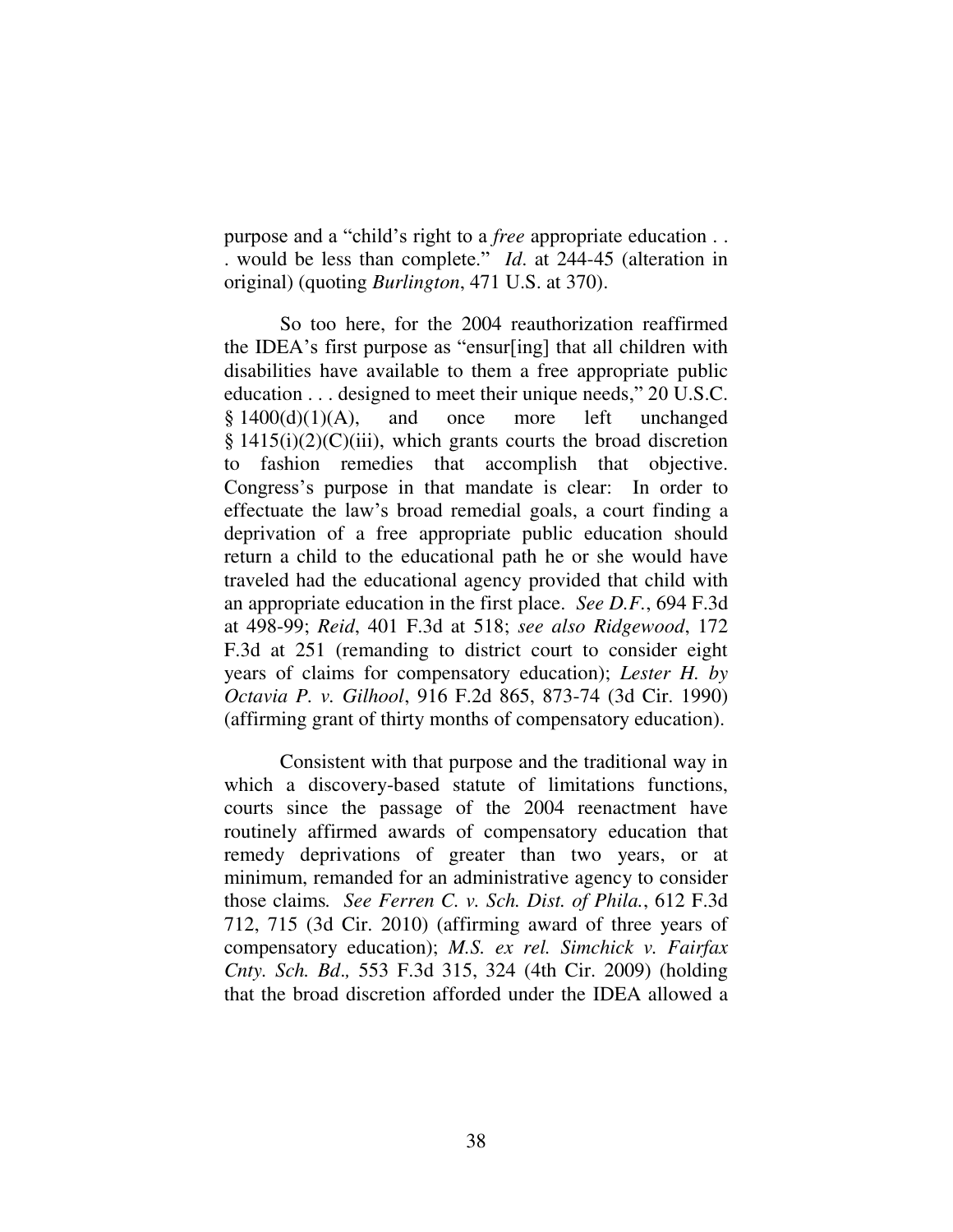district court to consider reimbursement for three years of a child's allegedly inappropriate placement); *Draper v. Atl. Indep. Sch. Sys.*, 518 F.3d 1275, 1286-90 (11th Cir. 2008) (rejecting a school district's argument that a child's longundiscovered injury was time barred and upholding an award of approximately five years of compensatory education); *Reid*, 401 F.3d at 526 (remanding to consider claims over a four and half year period of time); *K.H. v N.Y.C. Dep't of Educ.*, No. 12-1680, 2014 WL 3866430, at \*20 (E.D.N.Y. Aug. 6, 2014) (finding that "the IDEA's clear statutory language mandates" that a remedy is not limited by the statute of limitations when a claim is timely filed); *Jefferson Cnty. Bd. of Educ. v. Lolita S.*, 977 F. Supp. 2d 1091, 1123 (N.D. Ala. 2013) (holding that a right to redress for a complaint filed in October 2011 would be limited to the most recent two years "*unless* . . . the statute did not begin to run on the claim because the parent did not know/should not have known about that action until a time within two years of the due process request"). *But see Indep. Sch. Dist. No. 413, Marshall v. H.M.J.*, No. 14-2114, 2015 WL 4744505, at \*11 (D. Minn. Aug. 11, 2015) ("No party may recover for a violation occurring outside the two-year statute of limitations.").

Of course, the IDEA's statute of limitations does still practically curtail remedy, for it "specif[ies] when a [complaint] is timely filed" and thus "has the consequence of limiting liability because filing a timely [complaint] is a prerequisite to having an actionable claim." *Nat'l R.R. Passenger Corp. v. Morgan*, 536 U.S. 101, 120 (2002). In context, however, that means simply that once a violation is reasonably discovered by the parent, any claim for that violation, however far back it dates, must be filed within two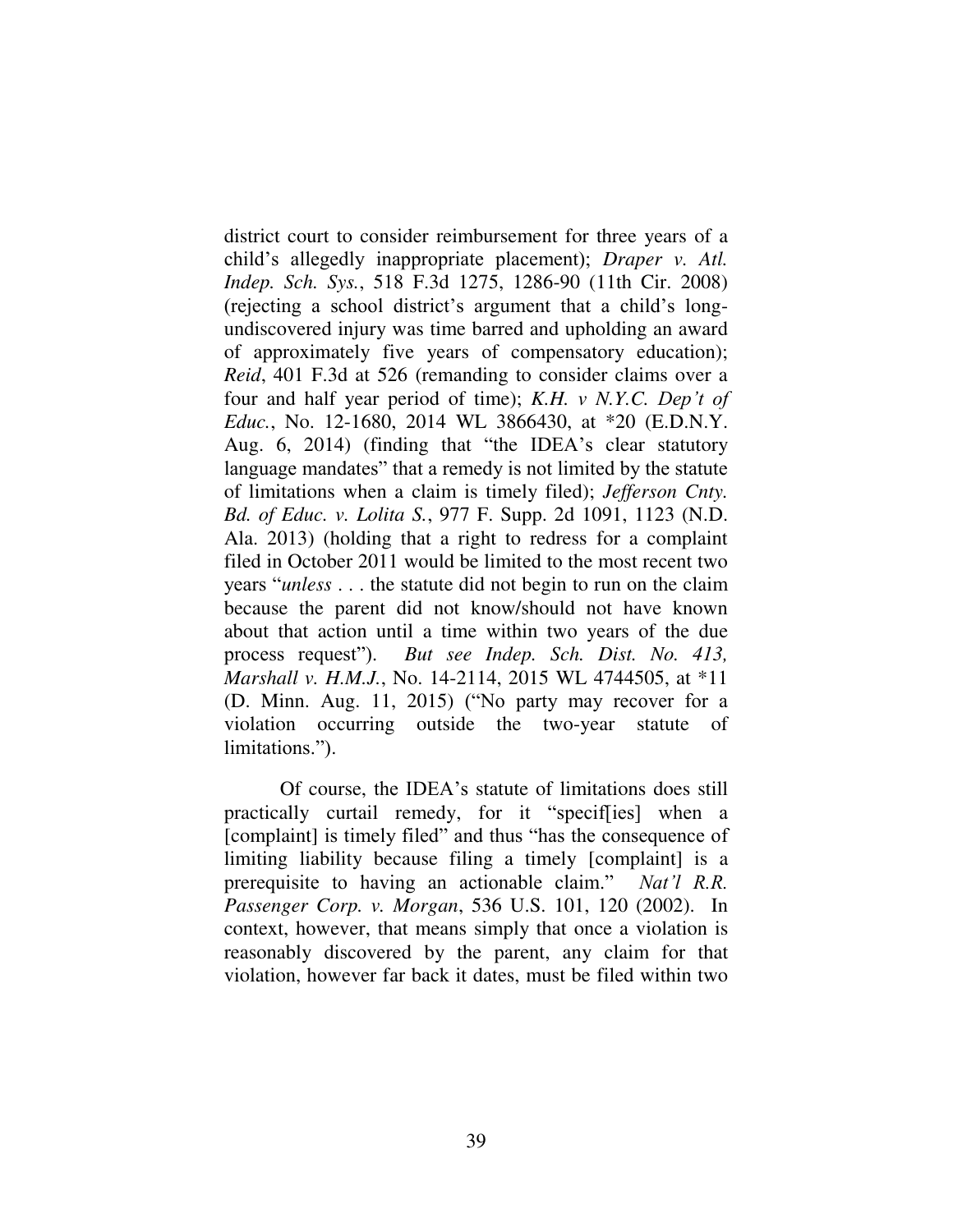years of the "knew or should have known" date. If it is not, all but the most recent two years before the filing of the complaint will be time-barred; but if it is timely filed, then, upon a finding of liability, the entire period of the violation should be remedied. In other words,  $\S$  1415(f)(3)(C), like its synopsis in  $\S$  1415(b)(6)(B), reflects a traditional statute of limitations.

## **iii. The Department of Education's Regulation and Interpretation**

The DOE, the federal agency charged with promulgating regulations for the IDEA, *see* 20 U.S.C. § 1406, agrees that  $\S 1415(b)(6)(B)$  and  $\S 1415(f)(3)(C)$  state the same limitations period.

In its regulations following the 2004 reenactment, the DOE simply reproduced both subsections verbatim. *Compare* 20 U.S.C. § 1415(b)(6)(B), *and* 1415(f)(3)(C), *with* 34 C.F.R. §§ 300.507(a)(2), *and* 300.511(e). In its Analysis of Comments and Changes to those regulations, however, the DOE reported that commenters were confused and sought guidance, "because the statute of limitations is mentioned twice and implies that the timeline for filing a complaint and filing a request for a due process hearing are different." Assistance to States for the Education of Children with Disabilities & Preschool Grants for Children with Disabilities, 71 Fed. Reg. 46,540, 46,706 (Aug. 14, 2006). It responded that "[t]he statute of limitations in section  $[1415(b)(6)(B)]$  of the Act is the same as the statute of limitations in section [1415(f)(3)(C)] of the Act." *Id.*

 In this appeal, at our request, the DOE also submitted an amicus letter brief in which it reiterated its position that the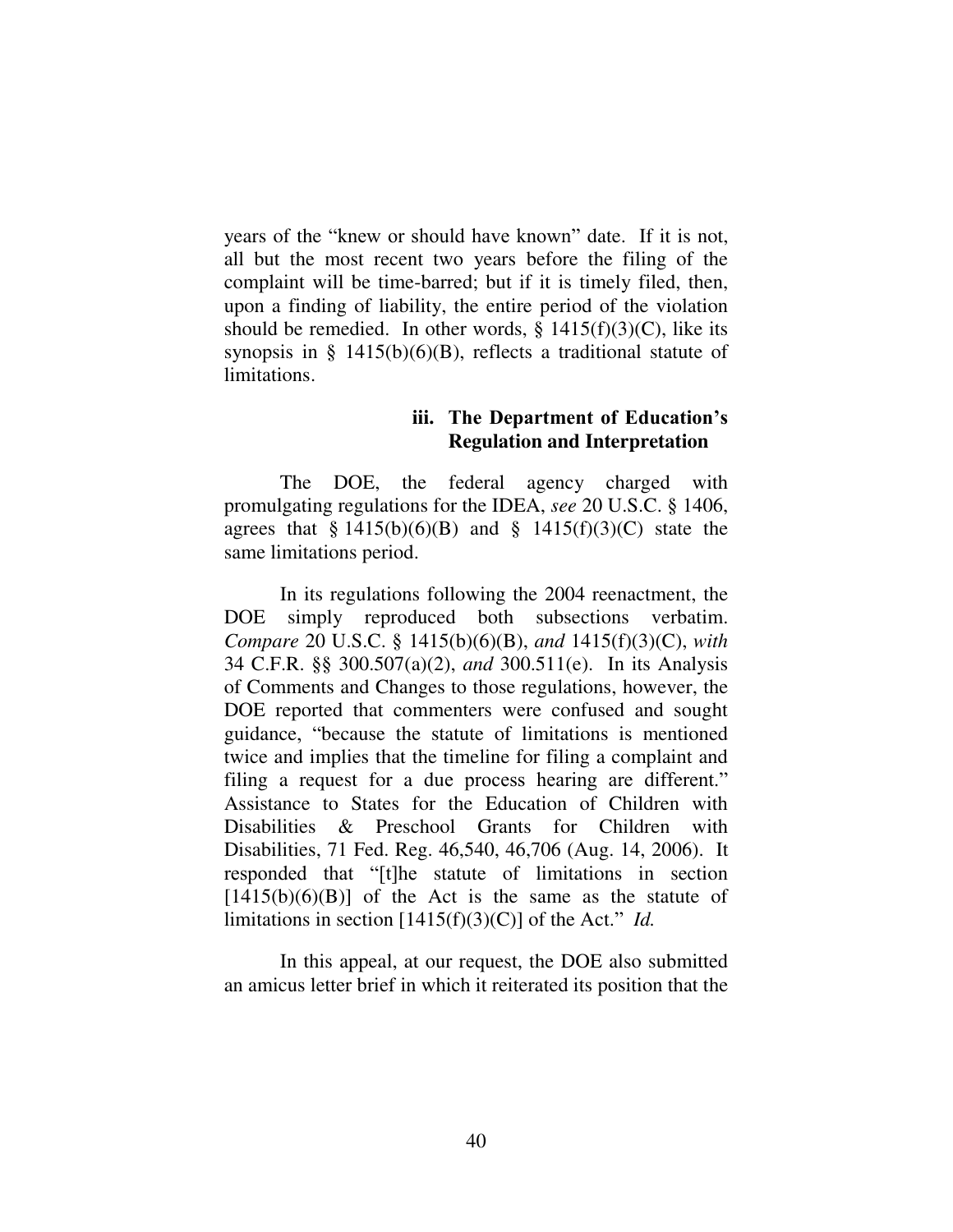subsections are, in fact, referencing a single statute of limitations.<sup>17</sup>

We afford the DOE's interpretation of its regulation and its position before us here "'respect' . . . to the extent it has the 'power to persuade,'" *Gonzales v. Oregon*, 546 U.S. 243, 256 (2006) (quoting *Skidmore v. Swift & Co.*, 323 U.S. 134, 140 (1944)); *see id.* at 256-57 (holding that an agency's interpretation of regulations that merely parrot the statute are accorded *Skidmore* deference, rather than the higher deference generally accorded to interpretive guidance under *Auer v. Robbins*, 519 U.S. 452 (1997)). Here, we find the DOE's position persuasive because it accords with the language, structure and purpose of the statute, and it is yet one more voice in a harmonious chorus that  $\S 1415(b)(6)(B)$ was intended to reiterate §  $1415(f)(3)(C)$ 's two-year statute of limitations.

 $\overline{a}$ <sup>17</sup> The IDEA also tasks the DOE with promulgating a model notice of procedural safeguards. 20 U.S.C. § 1417(e). In that model notice, it again repeated the language of § 1415(b)(6), but cautioned states that if they "established a specific timeframe for requesting a hearing under the IDEA that is different than two years (either shorter or longer), revise the above statement to reflect that timeframe." United States Department of Education, Part B Procedural Safeguards Notice, 17 (2009), http://www2.ed.gov/policy/speced/guid/idea/modelformsafeguards.doc. Again, such a caution to revise the limitations notice shorter or longer based on a state's statute of limitations only makes sense if  $\S 1415(b)(6)(B)$  is, in fact, a statute of limitations.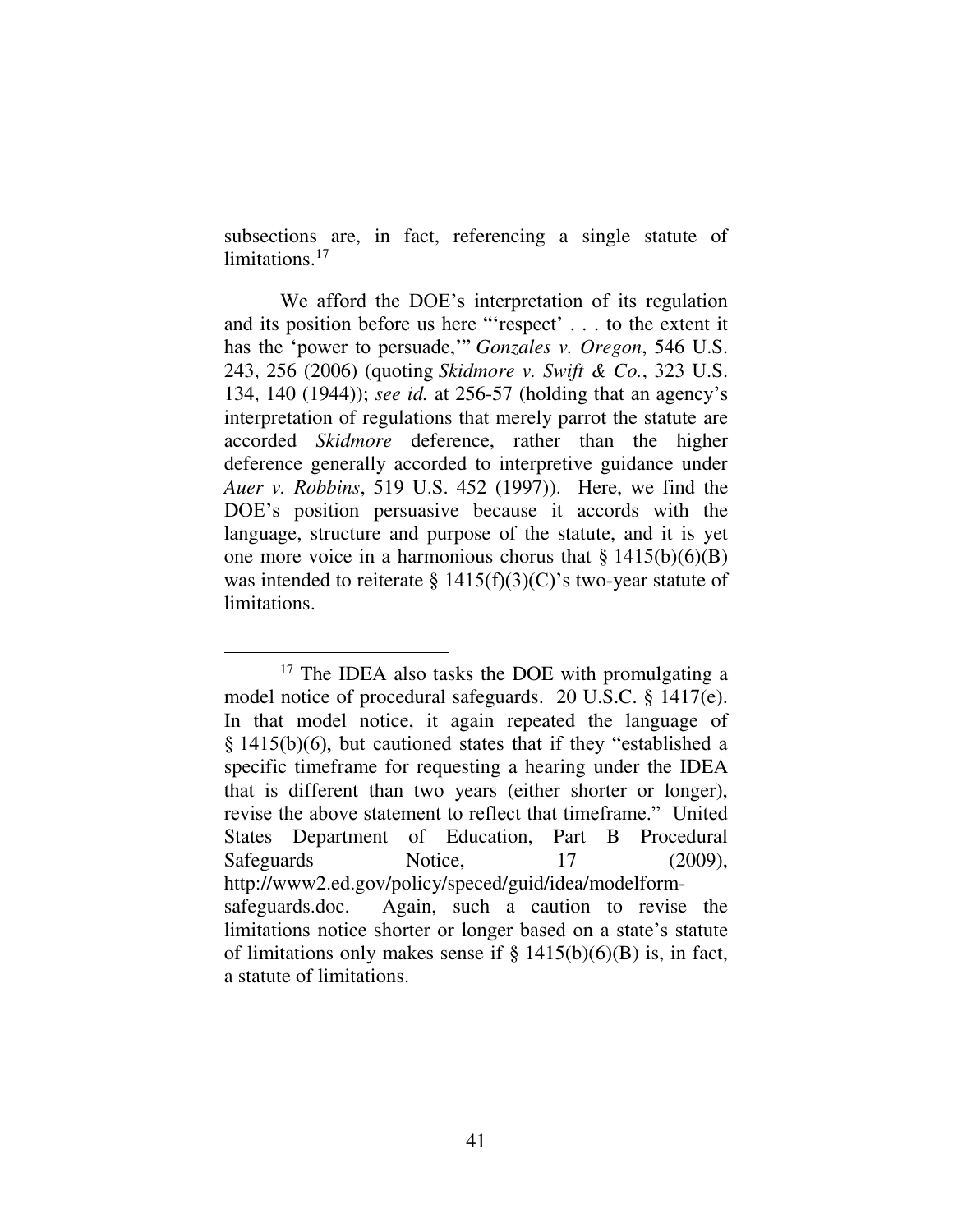To the extent there remains any doubt about this conclusion, it is put to rest by the legislative history, to which we next turn.

## **iv. The Legislative History of the 2004 IDEA Amendments**

"Supreme Court cases declaring that clear language cannot be overcome by contrary legislative history are legion." *First Merchs. Acceptance Corp. v. J.C. Bradford & Co.*, 198 F.3d 394, 402 (3d Cir. 1999) (collecting cases). That said, legislative history can play a confirmatory role in resolving ambiguity when statutory language and structure support a given interpretation. *See, e.g.*, *Gen. Dynamics Land Sys. v. Cline*, 540 U.S. 581, 586-91 (2004); *Catwell v. Att'y Gen.*, 623 F.3d 199, 208 (3d Cir. 2010). This is such a case.

A legislature designing a statute of limitations confronts certain choices. As we have discussed, it can set the date from which the limitations period begins to run by using the occurrence rule or the discovery rule. *See supra* at 23-26. It also can set the expiration date either by counting forward from that occurrence or discovery date to the filing of a complaint or by counting backward from the date a complaint is filed to the occurrence or discovery date.

When the House of Representatives proposed the amendment that was eventually incorporated into § 1415(b)(6), it chose to use the occurrence rule and to count backward, providing that parents would have:

(6) an opportunity to present complaints–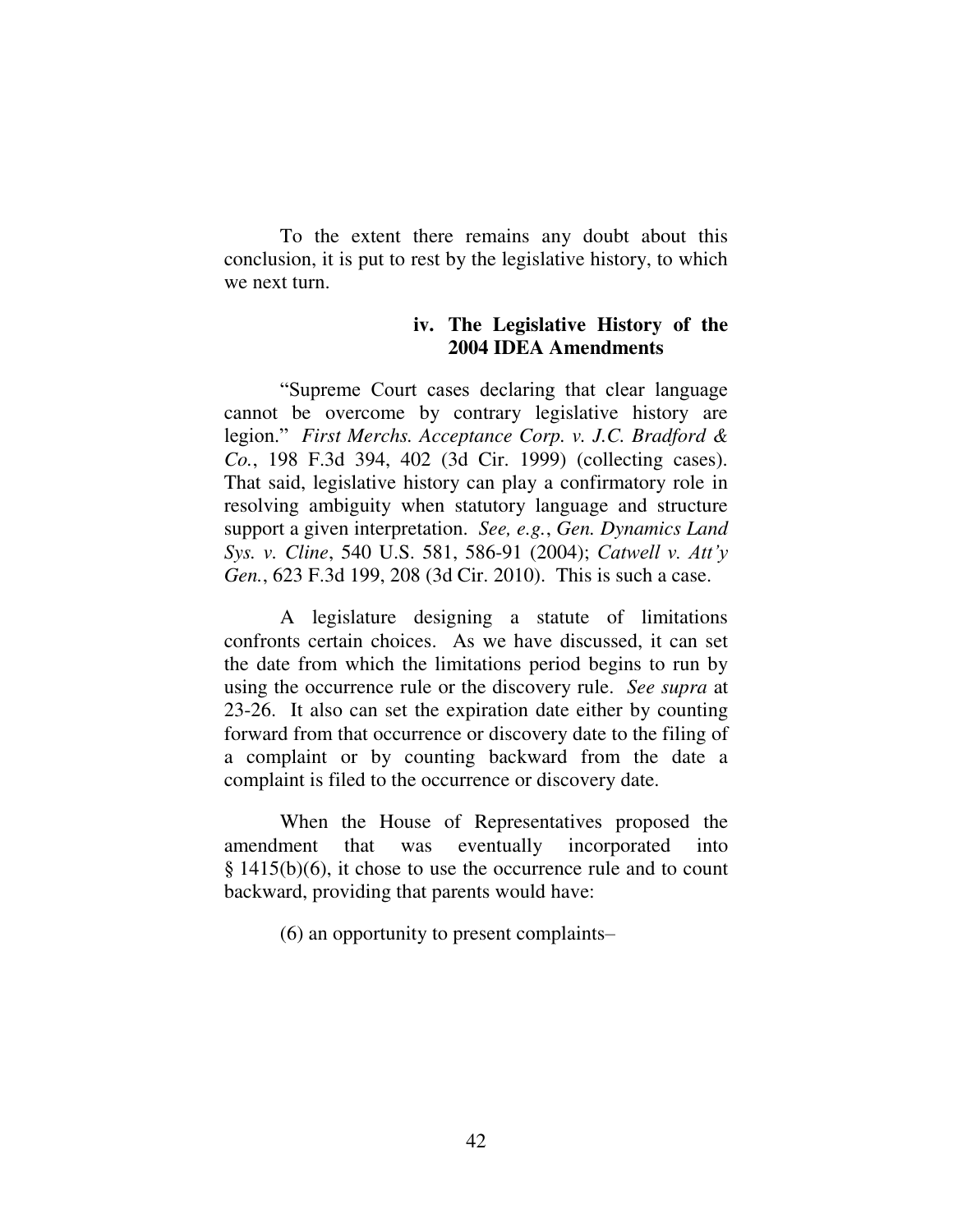(A) with respect to any matter relating to the identification, evaluation, or educational placement of the child, or the provision of a free appropriate public education to such child; and

(B) which set forth a violation that occurred not more than one year before the complaint is filed;

H.R. Rep. 108-77, at 254 (2003). The House committee's report unambiguously described this language as a one-year statute of limitations. *Id.* at 115-16 ("Statute of limitations[:] The Act currently has no statute of limitations and leaves local educational agencies open to litigation for the entire length of time a child is in school, whether or not the child has been identified as a child with a disability. . . . The bill includes a statute of limitations of one year from the date of the violation . . . .).And as written, it would have unambiguously functioned like one, barring claims based on injuries that occurred more than twelve months before the complaint was filed.

 The Senate, meanwhile, chose to use the discovery rule and to count forward, providing in what became  $§ 1415(f)(3)(C):$ 

> Timeline for requesting hearing.–A parent or public agency shall request an impartial due process hearing within 2 years of the date the parent or public agency knew or should have known about the alleged action that forms the basis of the complaint, or, if the State has an explicit time limitation for requesting such a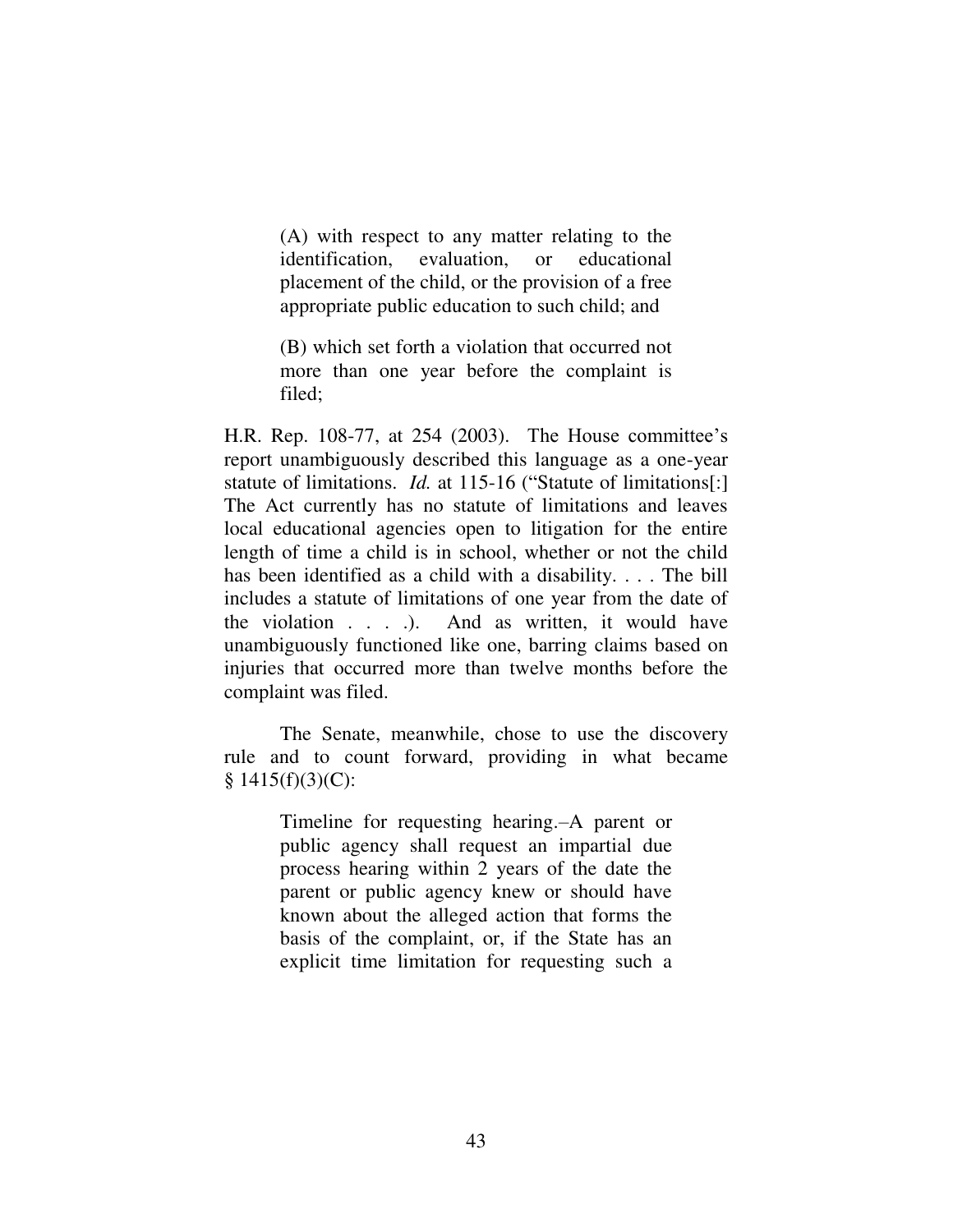hearing under this part, in such time as the State law allows.

S. Rep. 108-185, at 222 (2003). Unlike the House's proposal, the Senate's also added the provision giving primacy to a state's limitations period, along with the two statutory tolling exceptions.

 Those two bills—both statutes of limitations but pointing in different directions and using different starting dates for the limitations period—then went to conference where the conference committee sought to reconcile them. That committee reaffirmed that each body's amendment functioned as a traditional statute of limitations on the filing of a complaint:

> The House bill and Senate amendment have similar language regarding the opportunity to present complaints, but the House bill, not the Senate amendment, includes language establishing a 1 year statute of limitations on the right to present complaints. Senate has a 2 year timeline for filing complaints at note 221.

H.R. Rep. 108-779, at 213 n.193 (2004) (Conf. Rep.), *reprinted in* 2004 U.S.C.C.A.N. 2480, 2527; *see also id.* at 218 n.221, 2532 ("The Senate amendment establishes a 2 year statute of limitations unless State law already has a statute of limitations. The House bill includes a 1-year statute of limitations (see note 193).").

Apparently concluding that the addition of a statute of limitations should involve both a new provision within  $§ 1415(f)(3)(C)$  and an amendment to its prefatory subsection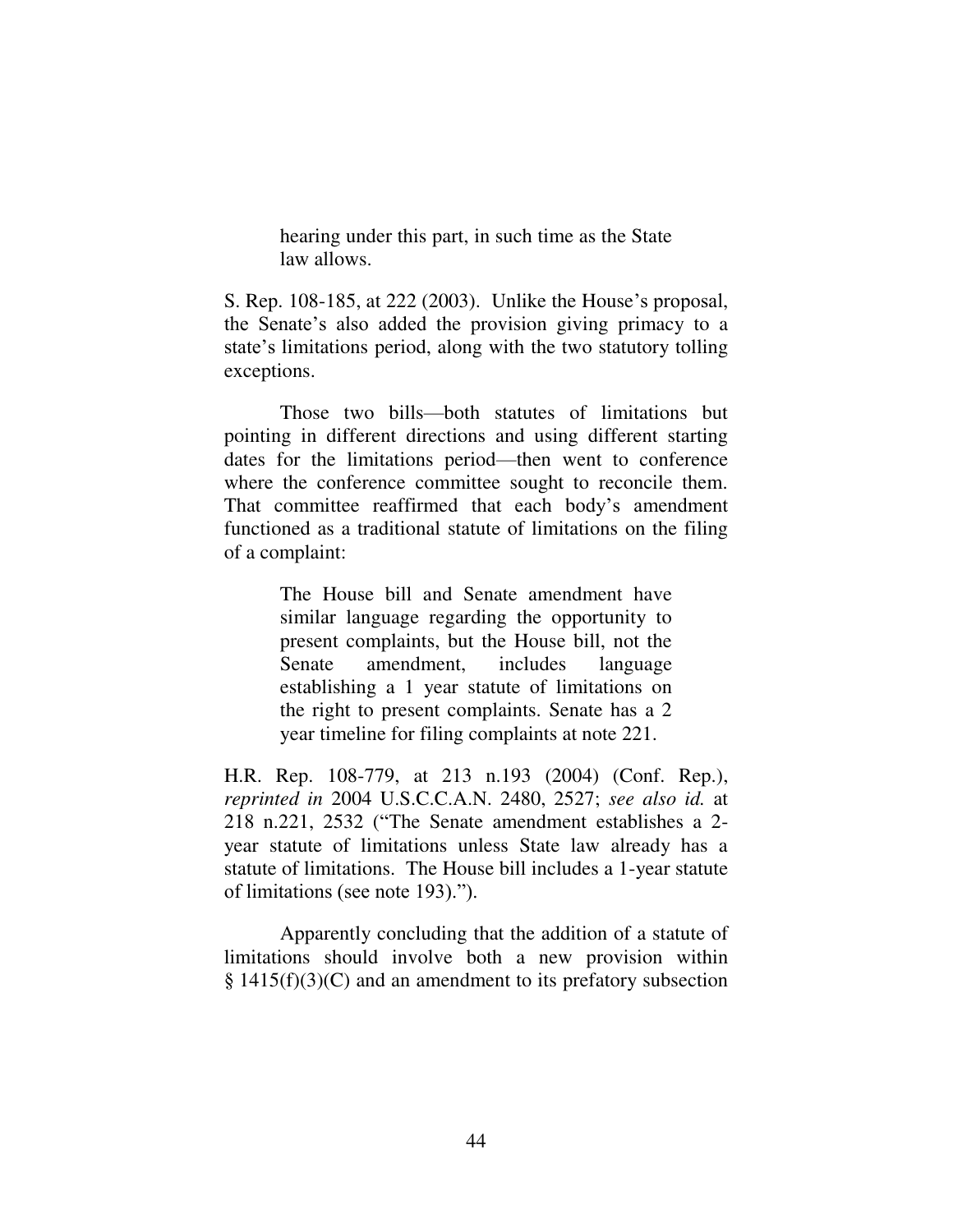at  $\frac{8}{9}$  1415(b)(6), the conference committee opted not to choose one body's addition over the other but to retain both. It did so by conforming each and every of the material terms of the House's version to the Senate's, i.e., by changing the House's limitations period from one year to two, changing the occurrence rule to the discovery rule, adding that a state's statute of limitations could override the IDEA's, and adding the two equitable tolling provisions specified by the Senate. The conference committee then incorporated the Senate's version at § 1415(f) and the House's version in the summary listing at § 1415(b). When it did so, however, it omitted to change the backward-looking framework of the House's version to the forward-looking framework of the Senate's. Thus was created the problem we grapple with today.

Section 1415(b)(6), in other words, started in the House as a functioning, one-year statute of limitations for the filing of complaints:

> (A) with respect to any matter relating to the identification, evaluation, or educational placement of the child, or the provision of a free appropriate public education to such child; and

> (B) which set forth a violation that **occurred not more than one year before the complaint is filed**[.]

H.R. Rep. 108-77, at 254 (emphasis added).

It ended, however, as something different altogether:

(A) with respect to any matter relating to the identification, evaluation, or educational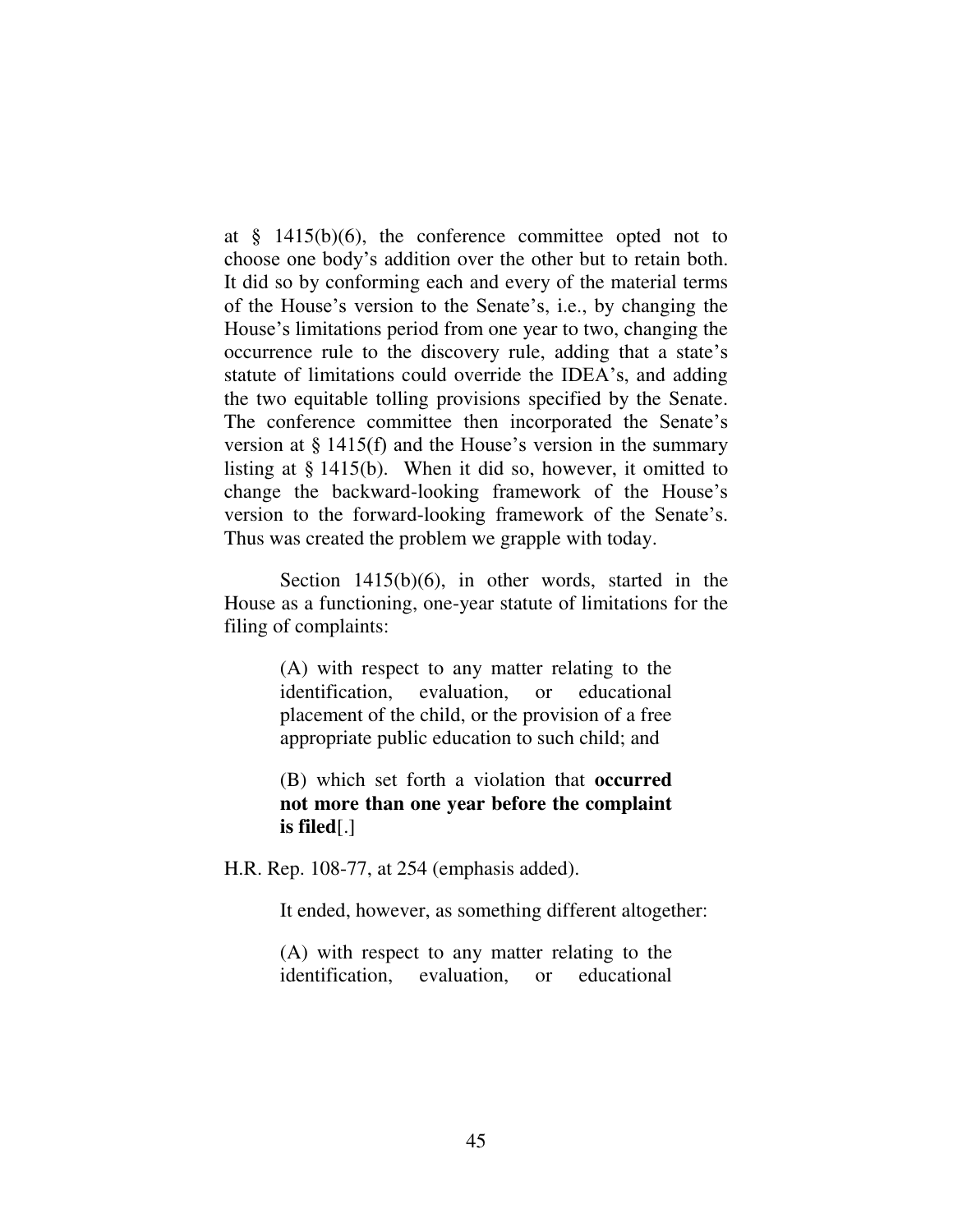placement of the child, or the provision of a free appropriate public education to such child; and

(B) which set forth an alleged violation that **occurred not more than two years before the date the parent or public agency knew or should have known** about the alleged action that forms the basis of the complaint, or, if the State has an explicit time limitation for presenting such a complaint under this subchapter, in such time as the State law allows, except that the exceptions to the timeline described in subsection  $(f)(3)(D)$  shall apply to the timeline described in this subparagraph.

20 U.S.C. § 1415(b)(6) (emphasis added).

The Congressional Research Service described the amendments this way:

> The 2004 reauthorization includes statutes of limitations in various sections. **As previously discussed [Section 1415(b)] provides for a two-year statute of limitations regarding the filing of a complaint**. There is also a two-year statute of limitations regarding requests for a hearing. The two years is from the date the parent or agency knew or should have known about the alleged action.

Richard N. Appling and Nancy Lee Jones, Cong. Research Serv., RL32716, Individuals with Disabilities Education Act (IDEA): Analysis of Changes Made by P.L. 108-446, CRS-27 (2005) (emphasis added). While this post-enactment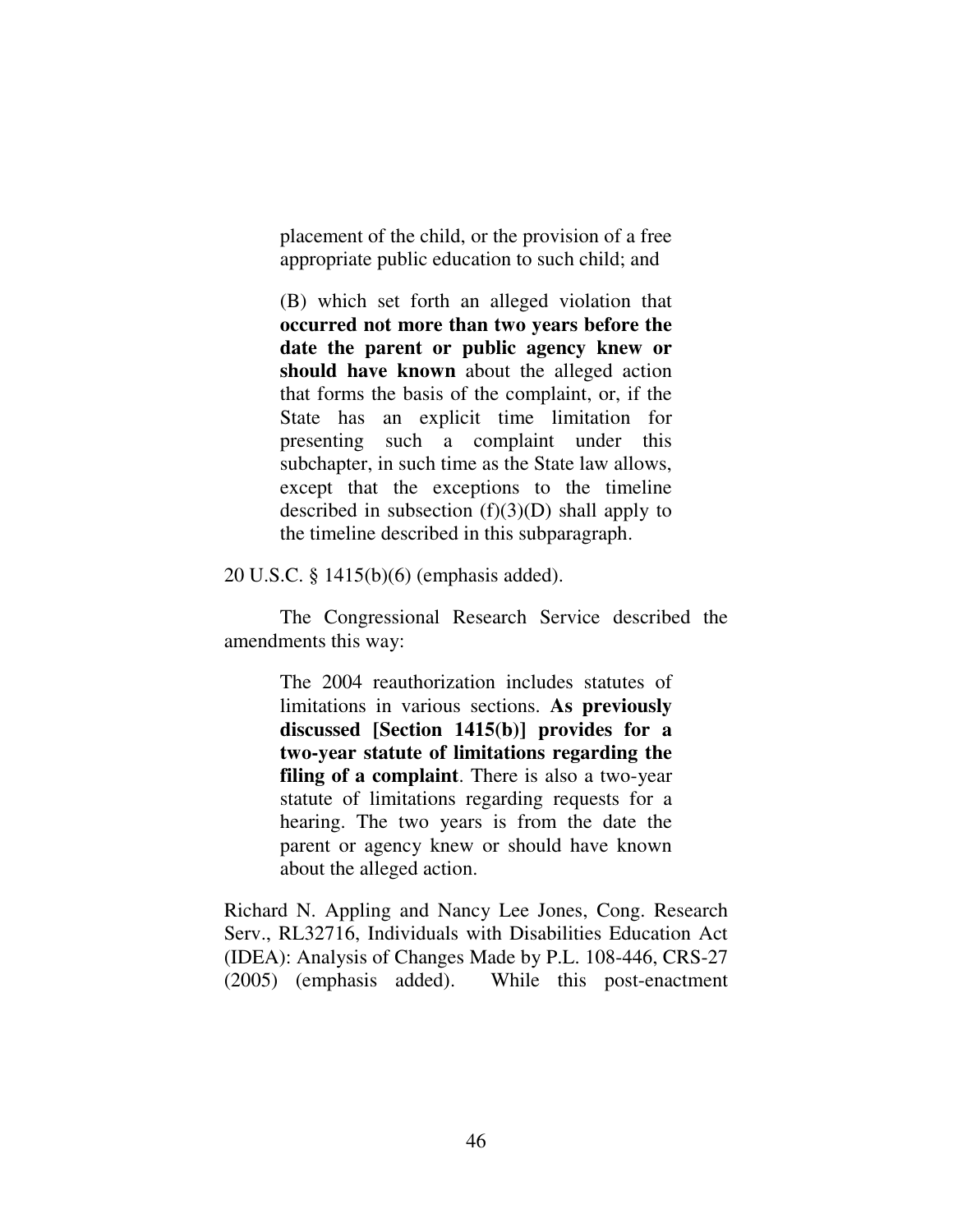observation on its own carries little weight, nothing in the IDEA's legislative history points to a contrary interpretation.

In fact, quite the opposite. Far from Congress intending that the two limitations periods diverge or limit a court's remedial power under § 1415(i), the legislative history reflects that the drafters intended the amendments to add a single statute of limitations and to leave untouched the IDEA's broad remedies. For example, in its explanation of the addition of the statute of limitations, the Senate report stated:

> This new provision is not intended to alter the principle under IDEA that children may receive compensatory education services, as affirmed in *School Comm. of Burlington v. Department of Education of Massachusetts*, 471 U.S. 359 (1985) and *Florence County School District Four v. Carter*, 510 U.S. 7 (1993) and otherwise limited under section  $[1412(a)(10)(C)] \ldots$  In essence, where the issue giving rise to the claim is more than two years old and not ongoing, the claim is barred; **where the conduct or services at issue are ongoing to the previous two years, the claim for compensatory education services may be made on the basis of the most recent conduct or services and the conduct or services that were more than two years old at the time of due process or the private placement** . . . .

S. Rep. 108-185, 40 (emphasis added).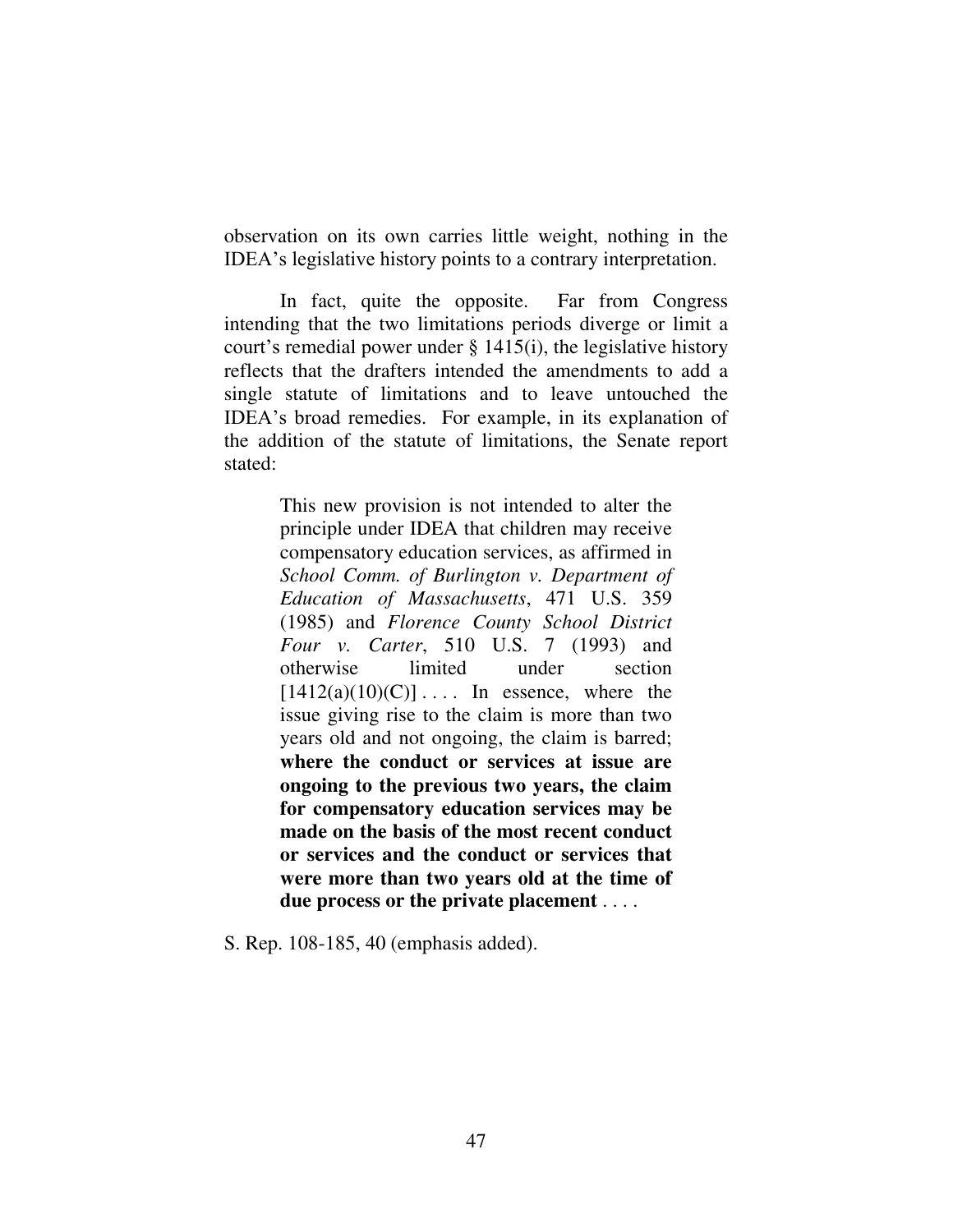After conference, but before final passage, Senator Harkin, a co-sponsor of the amendments, addressed the addition of a statute of limitations this way:

> In this reauthorization, we also include a 2-year statute of limitations on claims. However, it should be noted that this limitation is not designed to have any impact on the ability of a child to receive compensatory damages for the entire period in which he or she has been deprived of services. **The statute of limitations goes only to the filing of the complaint, not the crafting of remedy.** This is important because it is only fair that if a school district repeatedly failed to provide services to a child, they should be required to provide compensatory services to rectify this problem and help the child achieve despite the school's failings.

> **Therefore, compensatory education must cover the entire period and must belatedly provide all education and related services previously denied and needed to make the child whole.**

150 Cong. Rec. S11851 (daily ed. Nov. 24, 2004) (statement of Sen. Tom Harkin) (emphasis added); *see also Robert R. v. Marple Newtown Sch. Dist.*, No. 05-1282, 2005 WL 3003033, at \*4 (E.D. Pa. Nov. 8, 2005) (examining the IDEA's legislative history and concluding that "the limitations period placed on claims for compensatory education by the [2004] amendment to the IDEA was not meant to limit the period which the hearing officer could consider when a due process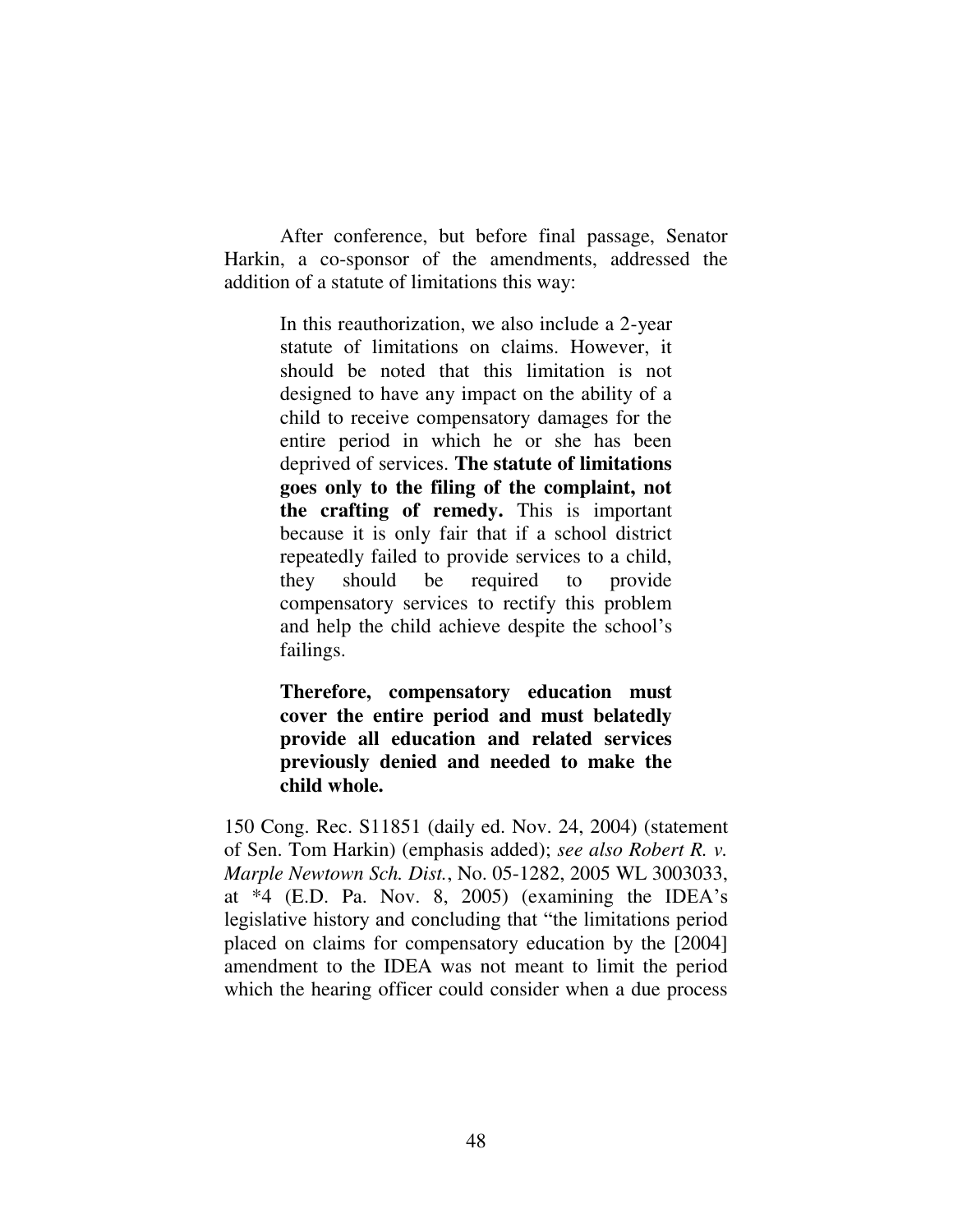hearing was timely brought"); Jennifer Rosen Valverde, *A Poor IDEA: Statute of Limitations Decisions Cement Second-Class Remedial Scheme for Low-Income Children with Disabilities in the Third Circuit*, 41 Fordham Urb. L.J. 599, 643-646 (2013). The legislative history is thus crystal clear that Congress intended to impose a single statute of limitations, but otherwise not to limit a court's power to remedy the deprivation of a free appropriate education.

## **V. Conclusion**

As a general rule, "[t]he plain meaning of legislation should be conclusive." *United States v. Ron Pair Enters., Inc.*, 489 U.S. 235, 242 (1989). However, in the "rare cases" [in which] the literal application of a statute will produce a result demonstrably at odds with the intentions of its drafters," the plain meaning need not control. *Id.* (alteration in original) (quoting *Griffin v. Oceanic Contractors, Inc.*, 458 U.S. 564, 571 (1982)). In those exceptional instances where "it is uncontested that legislative intent is at odds with the literal terms of the statute, . . . [our] primary role is to effectuate the intent of Congress even if a word in the statute instructs otherwise." *Morgan v. Gay*, 466 F.3d 276, 278 (3d Cir. 2006); *accord Thorpe v. Borough of Thorpe*, 770 F.3d 255, 263 (3d Cir. 2014).

 Here, the language, context, and structure of § 1415 lead inexorably to one conclusion:  $§ 1415(b)(6)(B)$  was intended to reflect the same statute of limitations set forth in  $§$  1415(f)(3)(C). To the extent that some of its language appears to conflict with that conclusion, the legislative history confirms what is apparent from our analysis of the statute itself. That is, the inconsistent language reflects nothing more than a drafting error in the reconciliation process, turning a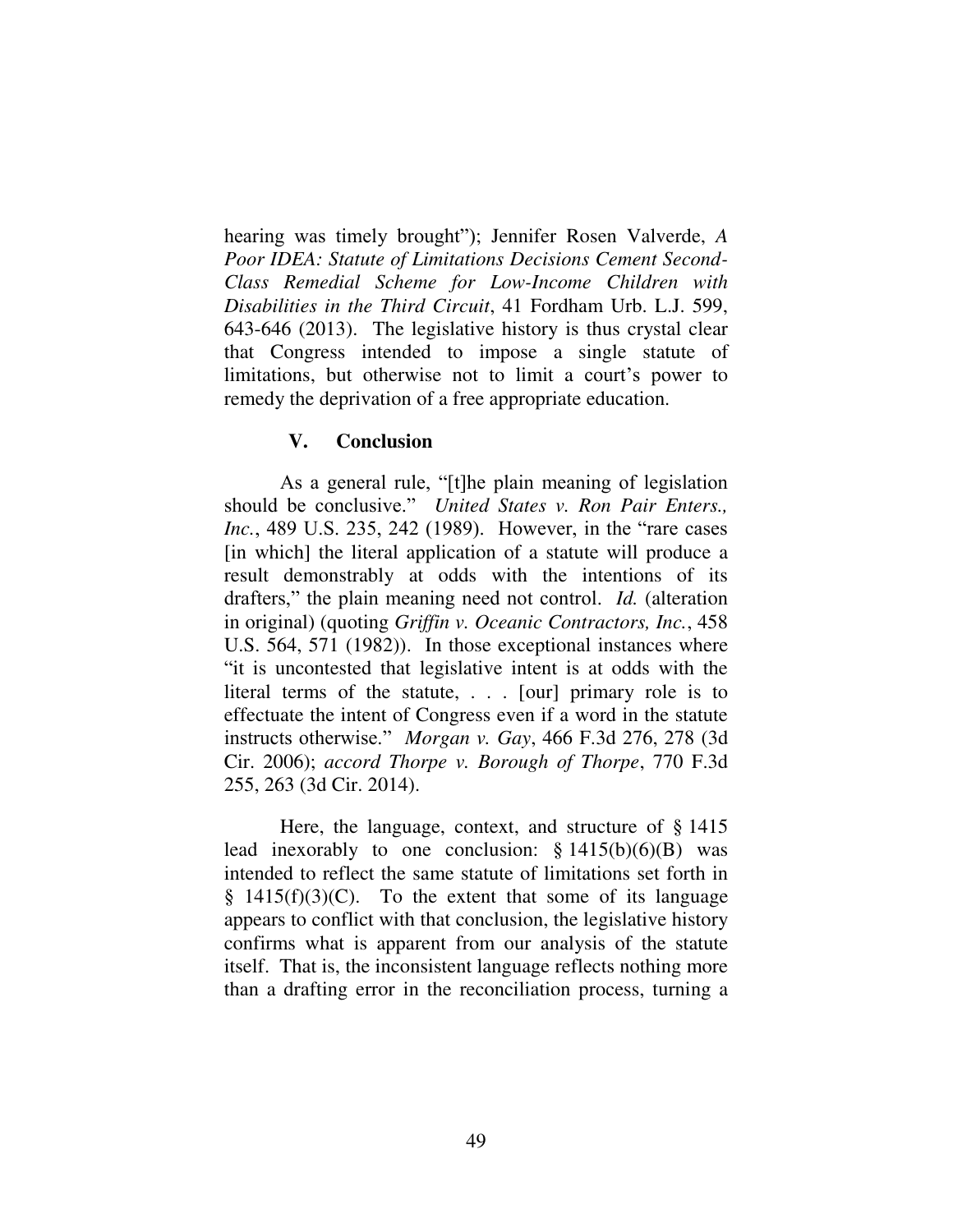passage that was at each stage of the legislative process thought to be a statute of limitations into something that both contravenes congressional intent and renders the statute illogical. Thus, the IDEA "needs common sense revision," *Morgan*, 466 F.3d at 279, reflecting congressional intent that a due process complaint must be presented "within 2 years" of a parent's reasonable discovery date, not that remedies be limited to injuries that occurred "not more than 2 years before" that date.

The upshot of all this is two-fold. On the one hand, although a child's right to special education under the IDEA does not turn on parental vigilance, *M.C.*, 81 F.3d at 397, parental vigilance is vital to the preservation and enforcement of that right. As we made clear in *D.K.*, claims that *are* known or reasonably should be known to parents must be brought within two years of that "knew or should have known" date, and parents may not, without satisfying one of the two statutory exceptions, knowingly sit on their rights or attempt to sweep both timely and expired claims into a single "continuing violation" claim brought years later. 696 F.3d at 248. Parents are often in a position to be forceful advocates for their children and through their vigilance and perseverance to help fulfill the IDEA's promise of a free appropriate public education. That "cooperative process . . . between parents and schools" that results from a parent's action, after all, is at the very "core of the statute" itself. *Schaffer*, 546 U.S. at 53. Thus the sooner parents start that process and secure appropriate intervention and remedial supports after they discover or reasonably should have discovered the need for it, the better for the well-being of the child, the goals of the school district, and the relationship between the family and school administrators.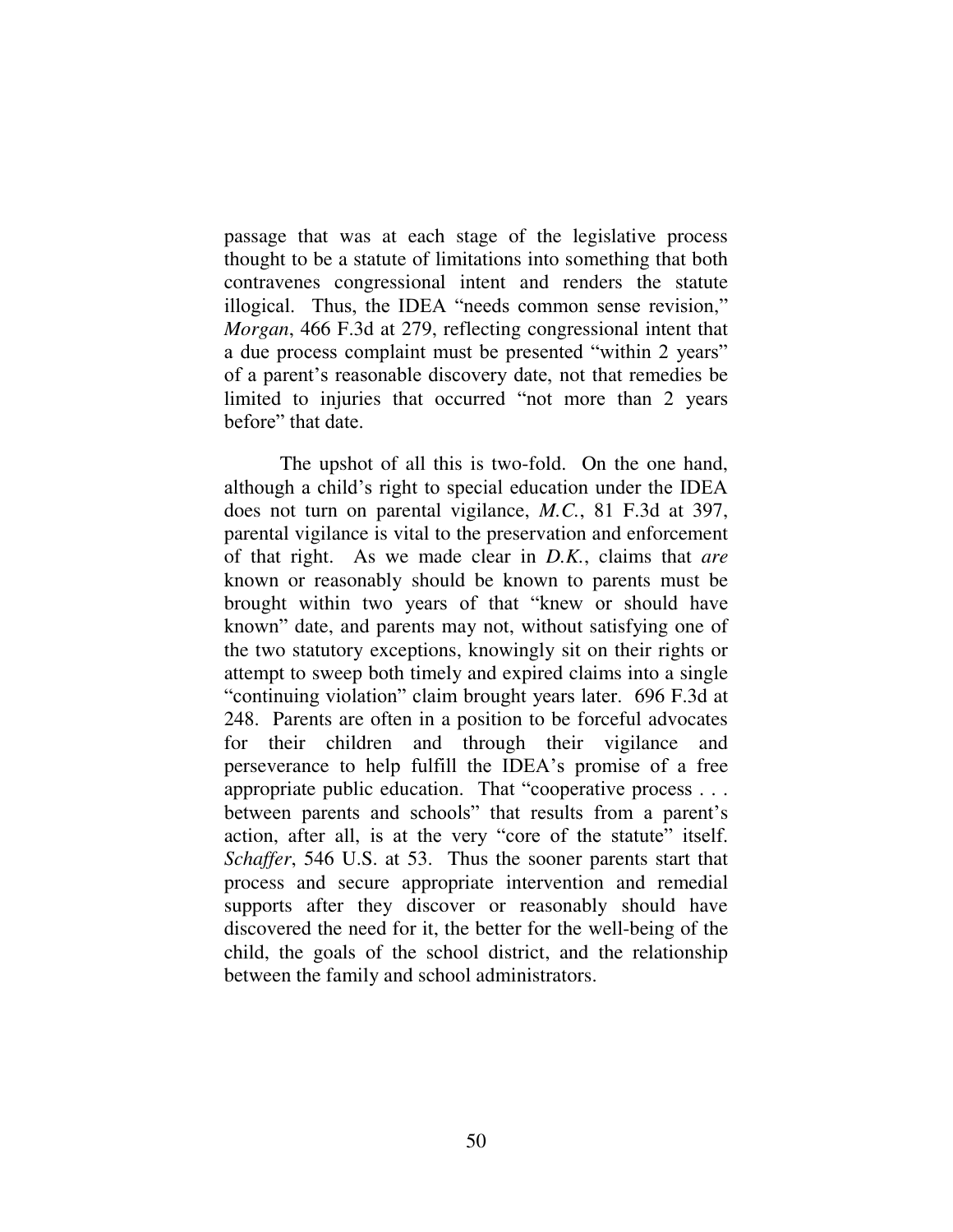On the other hand, where parents neither knew nor reasonably should have known of the special needs of their child or of the educational system's failure to respond appropriately to those needs, the other partner in this endeavor—the school district itself—still has its independent duty to identify those needs within a reasonable time period and to work with the parents and the IEP team to expeditiously design and implement an appropriate program of remedial support. 20 U.S.C. § 1412(a)(3); *see also Forest Grove*, 557 U.S. at 245; *P.P.*, 585 F.3d at 738. This is a profound responsibility, with the power to change the trajectory of a child's life. Thus, the corollary to *D.K.* is that when a school district has failed in that responsibility and parents *have* taken appropriate and timely action under the IDEA, then that child is entitled to be made whole with nothing less than a "complete" remedy. *Forest Grove*, 557 U.S. at 244. Compensatory education is crucial to achieve that goal, and the courts, in the exercise of their broad discretion, may award it to whatever extent necessary to make up for the child's lost progress and to restore the child to the educational path he or she would have traveled but for the deprivation. *See D.F.*, 694 F.3d at 498-99. In this way, the courts too have an essential function in fulfilling Congress's mandate in the IDEA and enabling each child with special needs to reach his or her full potential.

 For these reasons, we hold today that, absent one of the two statutory exceptions found in §  $1415(f)(3)(D)$ , parents have two years from the date they knew or should have known of the violation to request a due process hearing through the filing of an administrative complaint and that, assuming parents timely file that complaint and liability is proven, Congress did not abrogate our longstanding precedent